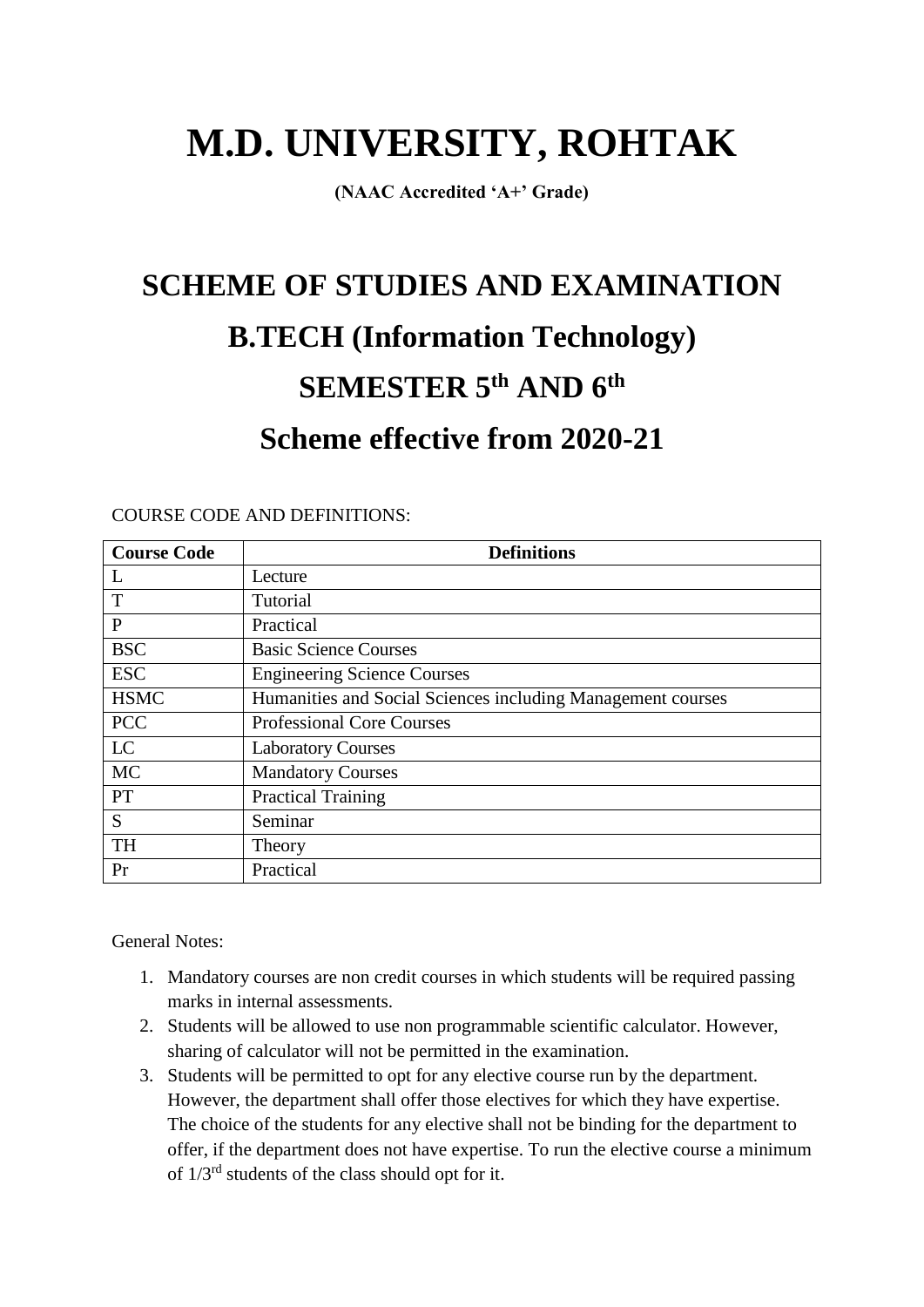# **Scheme of Studies and Examination B.TECH (Information Technology) – 5 th Semester w.e.f. 2020-21**

|                  |                                        |                        |                                                         | <b>Tot</b><br>Hours per week<br>al |                          |                          |                                              |                   | <b>Examination Schedule</b><br>(Marks)                   |                                                       |                   |                  | Dur<br>atio                               |
|------------------|----------------------------------------|------------------------|---------------------------------------------------------|------------------------------------|--------------------------|--------------------------|----------------------------------------------|-------------------|----------------------------------------------------------|-------------------------------------------------------|-------------------|------------------|-------------------------------------------|
| Sr.<br>No.       | Category                               | <b>Course</b><br>Code  | <b>Course Title</b>                                     | L                                  | T                        | $\mathbf P$              | Con<br>tact<br>Hrs.<br>Per<br>wee<br>$\bf k$ | <b>Cre</b><br>dit | Inte<br>rnal<br>Ass<br><b>ess</b><br>men<br>$\mathbf{t}$ | Ext<br>ern<br>al<br>Exa<br>min<br>atio<br>$\mathbf n$ | Pra<br>ctic<br>al | <b>Tot</b><br>al | n of<br>Ea<br>m<br>(Ho<br>$\mathbf{urs})$ |
| $\mathbf{1}$     | Engineering<br><b>Science Course</b>   | ESC-IT-<br>301G        | Signals and Systems                                     | 3                                  | $\boldsymbol{0}$         | $\boldsymbol{0}$         | 3                                            | 3                 | 25                                                       | 75                                                    |                   | 100              | 3                                         |
| $\sqrt{2}$       | Professional<br>Core Course            | PCC-IT-<br>303G        | Web Technology                                          | 3                                  | $\overline{0}$           | $\boldsymbol{0}$         | 3                                            | 3                 | 25                                                       | 75                                                    |                   | 100              | $\overline{3}$                            |
| 3                | Professional<br>Core Course            | PCC-CSE-<br>307G       | Design & Analysis<br>of Algorithms<br>(Common with CSE) |                                    | $\overline{0}$           | $\boldsymbol{0}$         | 3                                            | 3                 | 25                                                       | 75                                                    |                   | 100              | 3                                         |
| $\overline{4}$   | Professional<br>Core Course            | PCC-CSE-<br>309G       | Programming in<br>Java<br>(Common with CSE)             |                                    | $\boldsymbol{0}$         | $\boldsymbol{0}$         | 3                                            | 3                 | 25                                                       | 75                                                    |                   | 100              | 3                                         |
| 5                | Professional<br><b>Elective Course</b> | Refer to<br>Annexure I | Elective-I                                              | 3                                  | $\theta$                 | $\Omega$                 | 3                                            | 3                 | 25                                                       | 75                                                    |                   | 100              | 3                                         |
| $6\,$            | Professional<br>Core Course            | $LC-IT-317G$           | Web Technology<br>Lab                                   | $\overline{0}$                     | $\boldsymbol{0}$         | 3                        | 3                                            | 1.5               | 25                                                       |                                                       | 25                | 50               | 3                                         |
| $\boldsymbol{7}$ | Professional<br>Core Course            | LC-IT-319G             | Design & Analysis<br>of Algorithms Lab.                 | $\boldsymbol{0}$                   | $\overline{0}$           | 3                        | 3                                            | 1.5               | 25                                                       |                                                       | 25                | 50               | 3                                         |
| $\,8\,$          | Professional<br>Core Course            | LC-IT-321G             | IT Workshop<br>(MATLAB/SCILA<br>B)                      | $\mathbf{0}$                       | $\mathbf{0}$             | 3                        | 3                                            | 2                 | 25                                                       |                                                       | 25                | 50               | 3                                         |
| 9                | Professional<br>Core Course            | LC-<br><b>CSE327G</b>  | Programming in<br>Java Lab<br>(Common with CSE)         |                                    | $\overline{0}$           | 3                        | 3                                            | 1.5               | 25                                                       |                                                       | 25                | 50               | 3                                         |
| 10               | Training                               | PT-IT329G              | Practical Training -<br>1                               | $\blacksquare$                     | $\overline{\phantom{a}}$ | $\overline{\phantom{a}}$ | $\overline{\phantom{a}}$                     | $\blacksquare$    | $\blacksquare$                                           | $\blacksquare$                                        | * Refer Note 1    |                  |                                           |
|                  | <b>Total Credits/Marks</b>             |                        |                                                         |                                    |                          |                          |                                              | 21.5              |                                                          |                                                       |                   | 700              |                                           |

*Note:*

1. The evaluation of Practical Training-I will be based on seminar, viva-voce, report submitted by the students. According to performance, the students are awarded grades A, B, C, F. A student who is awarded 'F' grade is required to repeat Practical Training.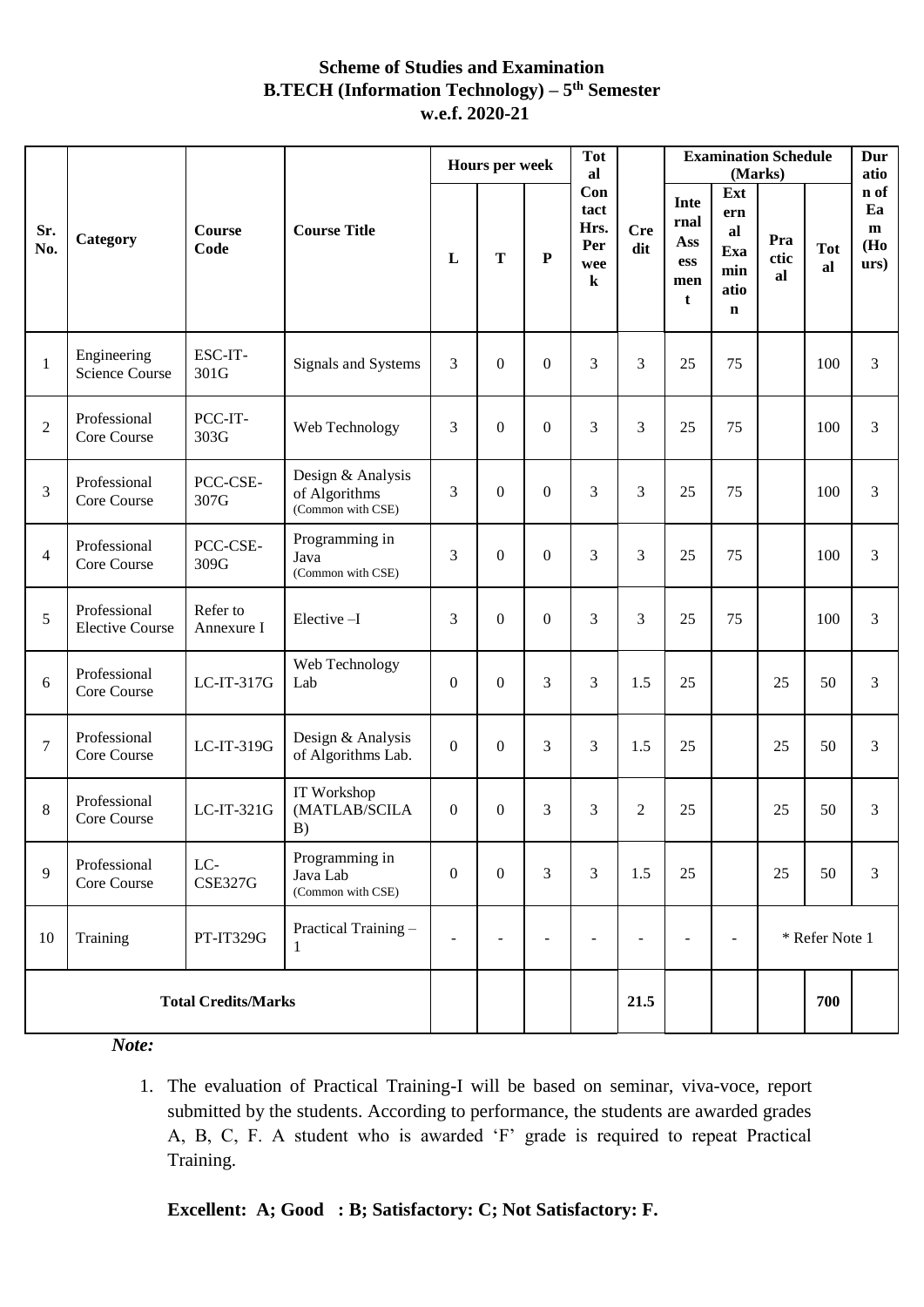# **Scheme of Studies and Examination B.TECH (Information Technology) – 6 th Semester w.e.f. 2020-21**

|                |                                    | <b>Course Code</b>       | <b>Course Title</b>                                                 |                | Hours per week |                | <b>Tot</b><br>al                             |                   | <b>Examination Schedule</b><br>(Marks) |                                                       |                   |                  | Dur<br>atio                    |
|----------------|------------------------------------|--------------------------|---------------------------------------------------------------------|----------------|----------------|----------------|----------------------------------------------|-------------------|----------------------------------------|-------------------------------------------------------|-------------------|------------------|--------------------------------|
| Sr.<br>No.     | Category                           |                          |                                                                     | L              | T              | $\mathbf P$    | Con<br>tact<br>Hrs.<br>Per<br>wee<br>$\bf k$ | <b>Cre</b><br>dit | Inte<br>rnal<br>Ass<br>ess<br>men<br>t | Ext<br>ern<br>al<br>Exa<br>min<br>atio<br>$\mathbf n$ | Pra<br>ctic<br>al | <b>Tot</b><br>al | n of<br>Ea<br>m<br>(Ho<br>urs) |
| $\mathbf{1}$   | Professional<br>Core Course        | PCC-CSE-304G             | Artificial<br>Intelligence<br>(Common with CSE)                     | 3              | $\overline{0}$ | $\overline{0}$ | 3                                            | 3                 | 25                                     | 75                                                    |                   | 100              | 3                              |
| $\overline{2}$ | Professional<br>Core Course        | PCC-CSE-303G             | Computer<br>Network<br>(Common with CSE)                            | $\overline{3}$ | $\overline{0}$ | $\overline{0}$ | 3                                            | 3                 | 25                                     | 75                                                    |                   | 100              | 3                              |
| 3              | Professional<br>Core Course        | PCC-CSE-306G             | Advanced Java<br>(Common with CSE)                                  | 3              | $\overline{0}$ | $\mathbf{0}$   | 3                                            | 3                 | 25                                     | 75                                                    |                   | 100              | 3                              |
| $\overline{4}$ | Engineering<br>Science<br>Course   | ESC-CSE-308G             | Mobile and<br>Wireless<br>Communication<br>(Common with CSE)        | 3              | $\overline{0}$ | $\overline{0}$ | 3                                            | 3                 | 25                                     | 75                                                    |                   | 100              | 3                              |
| 5              | Professional<br>Elective<br>Course | Refer to<br>Annexure II  | Elective-II                                                         | 3              | $\overline{0}$ | $\overline{0}$ | 3                                            | 3                 | 25                                     | 75                                                    |                   | 100              | 3                              |
| 6              | Professional<br>Elective<br>Course | Refer to<br>Annexure III | Elective-III                                                        | 3              | $\overline{0}$ | $\Omega$       | 3                                            | 3                 | 25                                     | 75                                                    |                   | 100              | 3                              |
| $\tau$         | Project                            | PROJ-CSE-322G            | Project-I                                                           | $\mathbf{0}$   | $\overline{0}$ | $\overline{4}$ | $\overline{4}$                               | $\overline{2}$    | 25                                     |                                                       | 25                | 50               | $\overline{4}$                 |
| $8\,$          | Professional<br>Core Course        | LC-CSE-326G              | Artificial<br>Intelligence Lab<br>using Python<br>(Common with CSE) | $\mathbf{0}$   | $\overline{0}$ | 3              | 3                                            | 1.5               | 25                                     |                                                       | 25                | 50               | 3                              |
| 9              | Professional<br>Core Course        | LC-CSE-323G              | Computer<br>Network LAB<br>(Common with CSE)                        | $\overline{0}$ | $\overline{0}$ | 3              | 3                                            | 1.5               | 25                                     |                                                       | 25                | 50               | 3                              |
| 10             | Mandatory<br>Courses               | MC-317G                  | Constitution of<br>India                                            | $\overline{2}$ | $\overline{0}$ | $\overline{0}$ | $\overline{2}$                               |                   |                                        |                                                       |                   |                  | 3                              |
|                | <b>Total Credits/Marks</b>         |                          |                                                                     |                |                |                |                                              | 23                |                                        |                                                       |                   | 750              |                                |

#### **Note:**

Each student has to undergo practical training of 6 weeks during summer vacation after 6<sup>th</sup> semester and its evaluation shall be carried out in 7<sup>th</sup> Semester.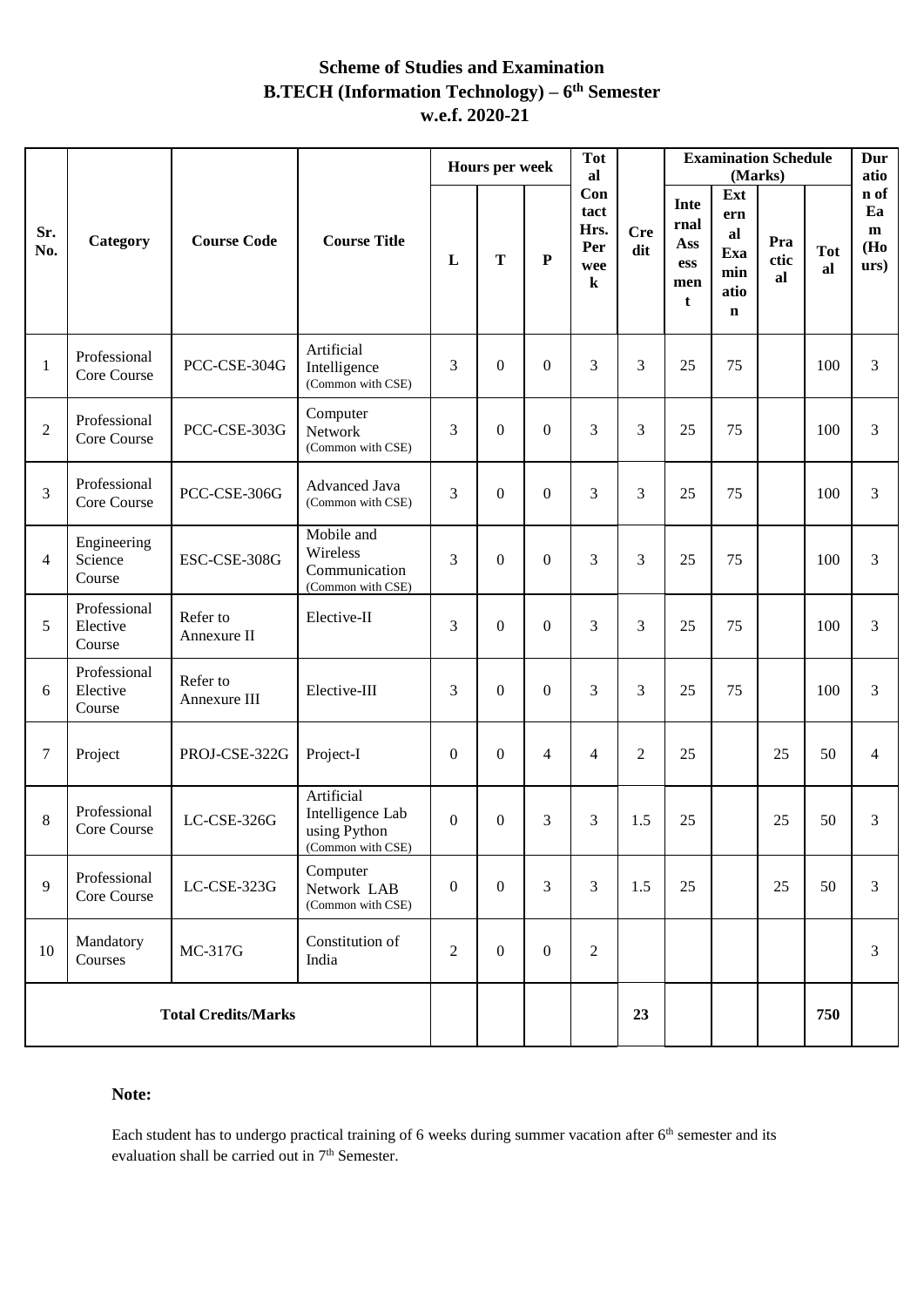#### **Annexure I**

# **Elective –I (Professional Elective Course)**

- 1. PEC-CSE-311G:Software Engineering
- 2. PEC-CSE-313G : System Programming and System Administration
- 3. PEC-CSE-315G :Digital Image Processing

# **Annexure II**

### **Elective –II (Professional Elective Course)**

- 1. PEC-CSE-310G:Advanced Database Management System
- 2. PEC-CSE-312G :Mobile Application Development
- 3. PEC-CSE-314G:Computer Graphics

# **Annexure III**

# **Elective –III (Professional Elective Course)**

- 1. PEC-IT-302G: Information Retrieval
- 2. PEC-IT-304G : Soft Computing
- 3. PEC-IT-306G : Internet of things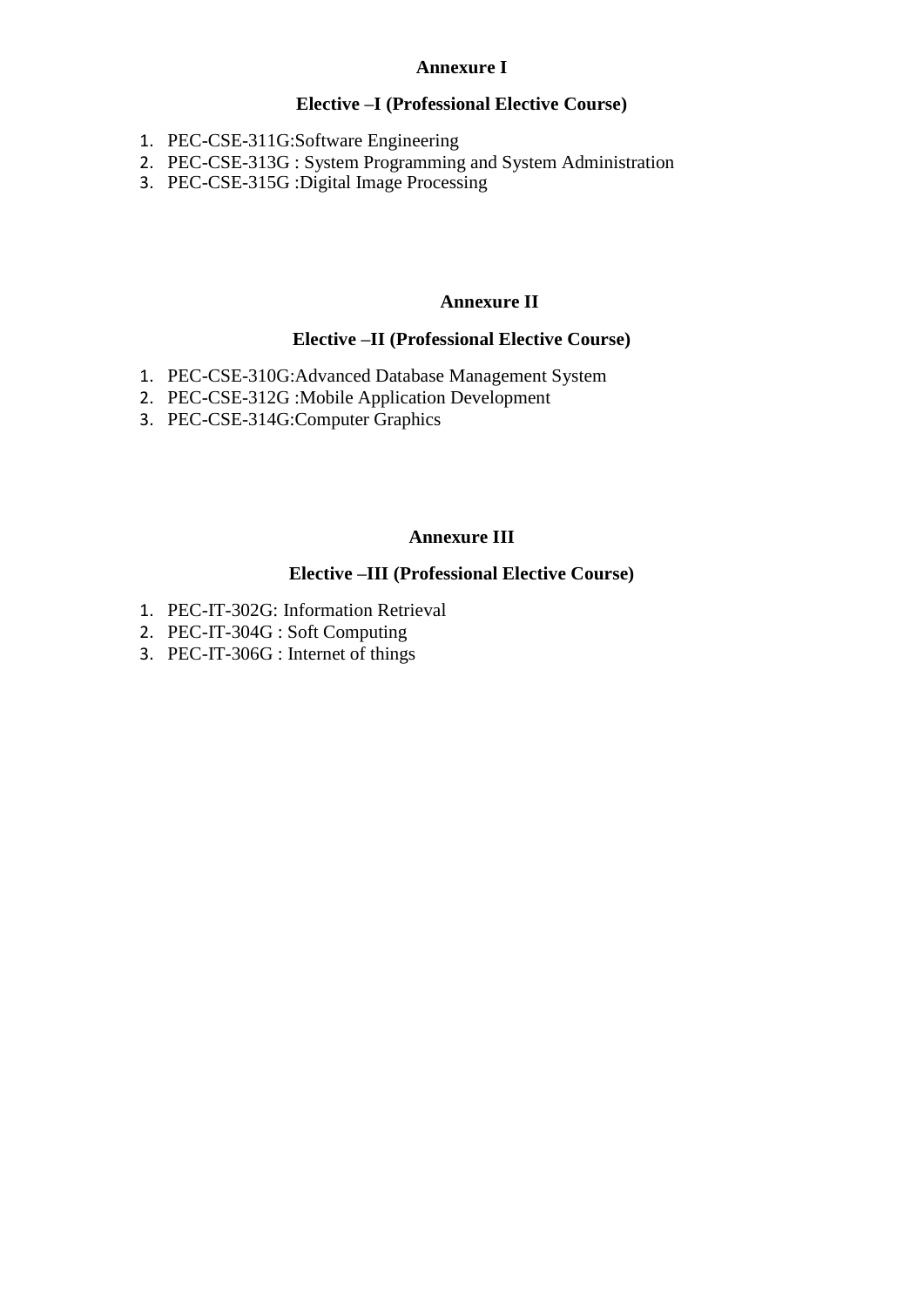**ESC-IT-301G SIGNALS AND SYSTEM**

|              |       | <b>B.TECH SEMESTER V</b> | SESSIONAL: 25              |  |
|--------------|-------|--------------------------|----------------------------|--|
|              | L T P |                          | THEORY EXAM: 75            |  |
| $\ddot{3}$ 0 |       |                          | $\text{TOTAL:} \qquad 100$ |  |

#### **Course Objectives:**

The aim of the course is for:

1. Understanding the fundamental characteristics of signals and systems. 2. Understanding the concepts of vector space, inner product space and orthogonal series.

3. Understanding signals and systems in terms of both the time and transform domains, taking advantage of the complementary insights and tools that these different perspectives provide.

4. Development of the mathematical skills to solve problems involving convolution, filtering, modulation and sampling.

**Note**: Examiner will set nine questions in total. Question one will be compulsory. Question one will have 6 parts of 2.5 marks each from all units and remaining eight questions of 15 marks each to be set by taking two questions from each unit. The students have to attempt five questions in total, first being compulsory and selecting one from each unit.

Detailed contents:

#### **UNIT-I**

#### INTRODUCTION TO SIGNALS AND SYSTEMS:

Signals and systems as seen in everyday life, and in various branches of engineering and science. Signal properties: periodicity, absolute integrability, determinism and stochastic character. Some special signals of importance: the unit step, the unit impulse, the sinusoid, the complex exponential, some special time-limited signals; continuous and discrete time signals, continuous and discrete amplitude signals. System properties: linearity: additivity and homogeneity, shift-invariance, causality, stability, realizability. Examples.

#### **UNIT-II**

#### **BEHAVIOR OF CONTINUOUS AND DISCRETE-TIME LTI SYSTEMS**

Impulse response and step response, convolution, input-output behavior with aperiodic convergent inputs, cascade interconnections. Characterization of causality and stability of LTI systems. System representation through differential equations and difference equations. State-space Representation of systems. State-Space Analysis, Multi-input, multi-output representation. State Transition Matrix and its Role. Periodic inputs to an LTI system, the notion of a frequency response and its relation to the impulse respons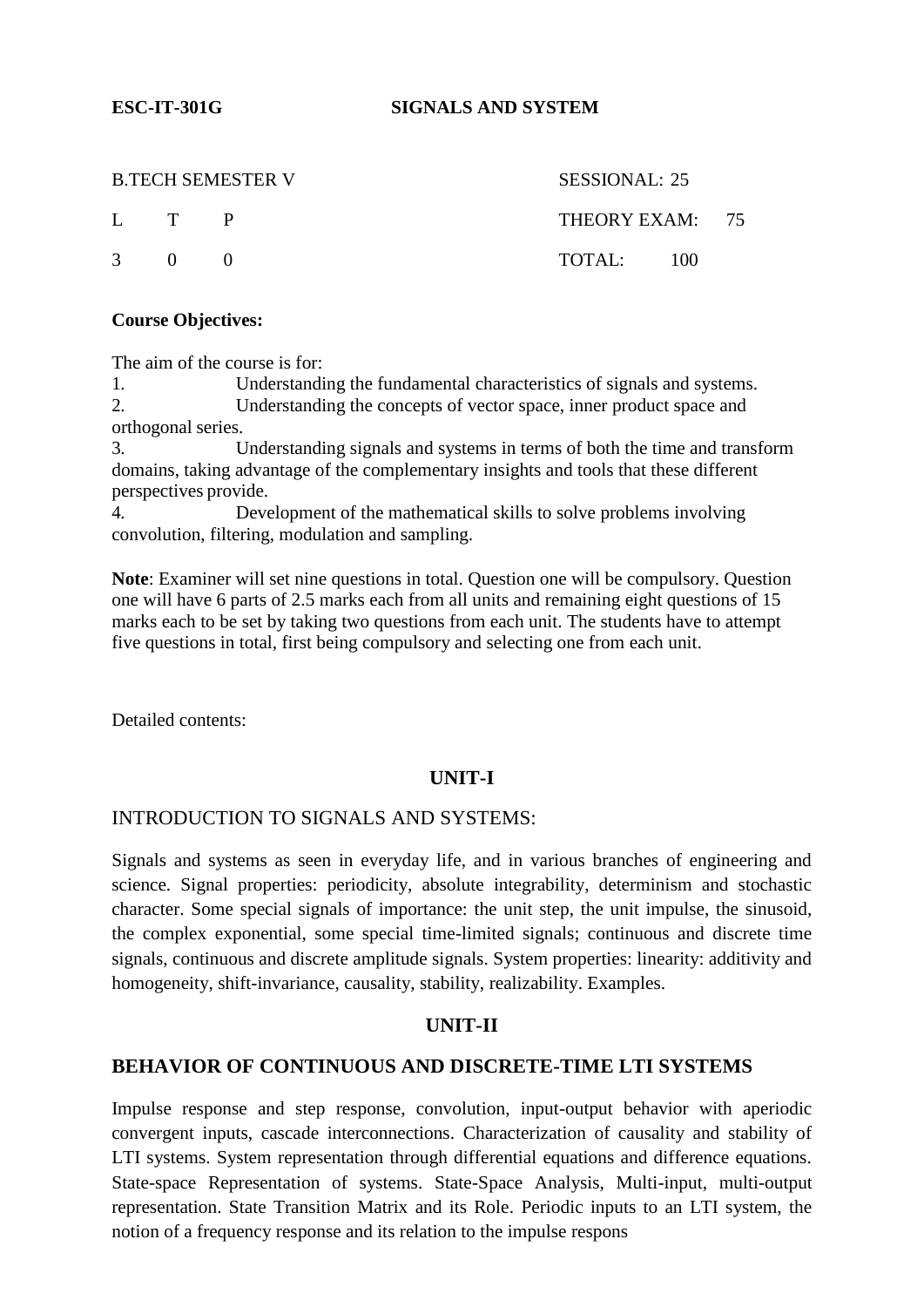# **UNIT-III**

# **FOURIER, LAPLACE AND Z- TRANSFORMS**

Fourier series representation of periodic signals, Waveform Symmetries, Calculation of Fourier Coefficients. Fourier Transform, convolution/multiplication and their effect in the frequency domain, magnitude and phase response, Fourier domain duality. The DiscreteTime Fourier Transform (DTFT) and the Discrete Fourier Transform (DFT). Parseval's Theorem. Review of the Laplace Transform for continuous time signals and systems, system functions, poles and zeros of system functions and signals, Laplace domain analysis, solution to differential equations and system behavior. The z-Transform for discrete time signals and systems, system functions, poles and zeros of systems and sequences, z-domain analysis.

#### **UNIT-IV**

# **SAMPLING AND RECONSTRUCTION**

The Sampling Theorem and its implications. Spectra of sampled signals. Reconstruction: ideal interpolator, zero-order hold, first-order hold. Aliasing and its effects. Relation between continuous and discrete time systems. Introduction to the applications of signal and system theory: modulation for communication, filtering, feedback control systems.

#### **Course Outcomes:**

At the end of this course, students will demonstrate the ability to

| a. | Understand the concepts of continuous time and discrete time systems. |
|----|-----------------------------------------------------------------------|
| b. | Analyse systems in complex frequency domain.                          |
| C. | Understand sampling theorem and its implications.                     |

#### **REFERENCES:**

**1. A. V. Oppenheim, A. S. Willsky and S. H. Nawab, "***Signals and systems***", Prentice Hall India, latest edition 2. J. G. Proakis and D. G. Manolakis, "***Digital Signal Processing: Principles, Algorithms, and Applications***", Pearson, latest edition. 3. H. P. Hsu, "***Signals and systems***", Schaum's series, McGraw Hill Education, latest edition. 4. S. Haykin and B. V. Veen, "***Signals and Systems***", John Wiley and Sons, latest edition. 5. A. V. Oppenheim and R. W. Schafer, "Discrete-Time Signal Processing", Prentice Hall,** latest edition**. 6. M. J. Robert "***Fundamentals of Signals and Systems***", McGraw Hill Education, latest edition. 7. B. P. Lathi, "Linear Systems and Signals", Oxford University Press,** latest edition**.**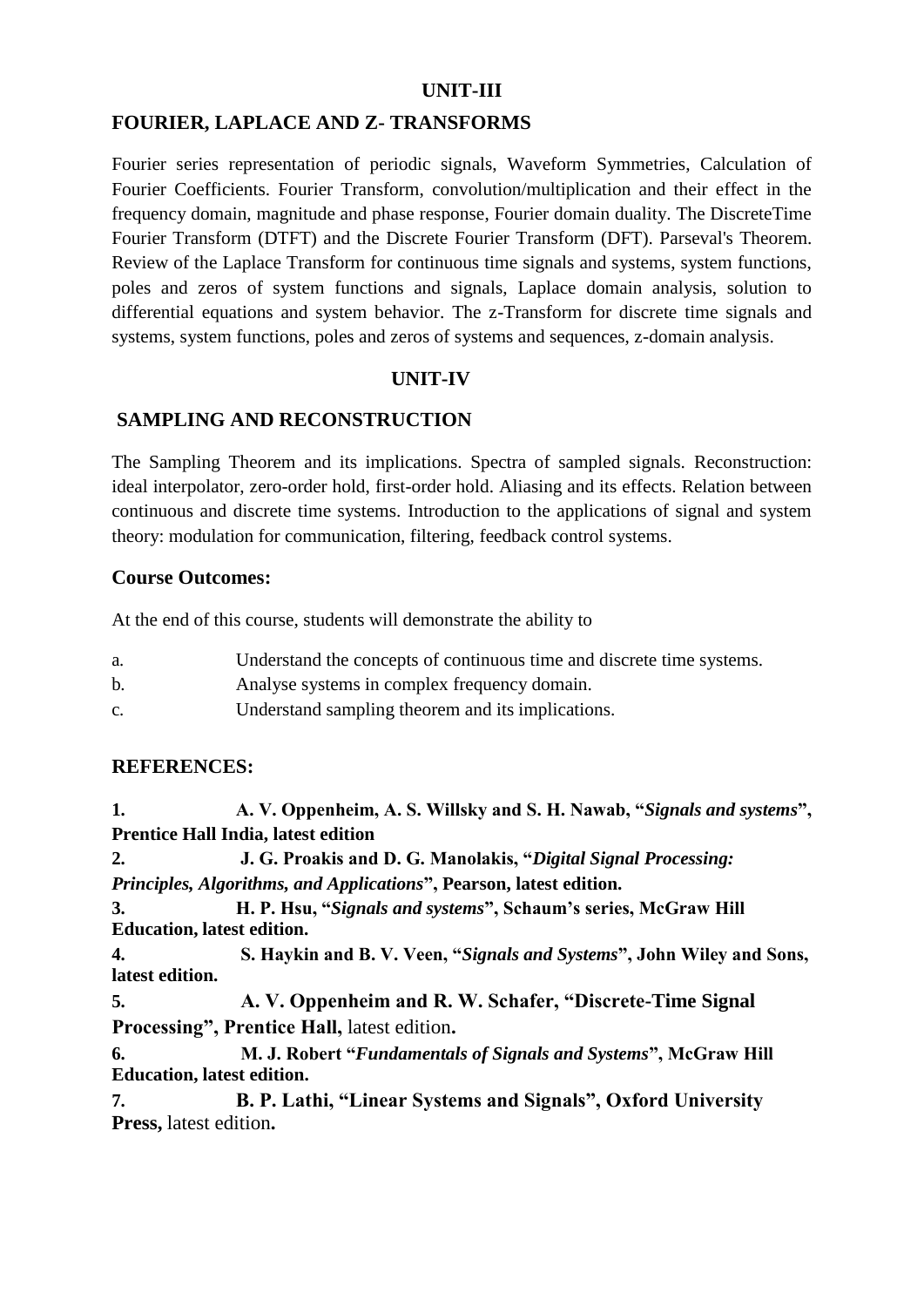# **PCC-IT-303G WEB TECHNOLOGY**

| <b>B.TECH SEMESTER V</b> | <b>SESSIONAL:</b> |     |
|--------------------------|-------------------|-----|
| L TP                     | THEORY EXAM:      | 75  |
| 3 00                     | TOTAI.:           | 100 |

Pre-requisites: Computer Networks Course Objectives:

1. To familiarize the students with the basic concepts of internet, its history, ways to connect to internet and basics of world wide web and search engines. 2. To familiarize the student with the fundamental language of internet i.e. HTML 3. To teach the student aware of the concepts of cascading style sheets 4. To teach the student the students the basics of client side and Server side scripting

**Note**: Examiner will set nine questions in total. Question one will be compulsory. Question one will have 6 parts of 2.5 marks each from all units and remaining eight questions of 15 marks each to be set by taking two questions from each unit. The students have to attempt five questions in total, first being compulsory and selecting one from each unit.

Detailed contents:

# **UNIT-I**

# **INTRODUCTION TO NETWORKS AND WWW**

Introduction to internet, history, Working of Internet, Modes of Connecting to Internet, Internet Address, standard address, classful and classless ip addressing, subnetting, supernetting, w3c consortium, searching the www: Directories search engines and Meta search engines, search fundamentals, search strategies, Architecture of the search engines, Crawlers and its types, Delivering multimedia over web pages, VRML.

# **UNIT-II**

# **HYPERTEXT MARKUP LANGUAGE**

The anatomy of an HTML document: Marking up for structure and style: basic page markup, absolute and relative links, ordered and unordered lists, embedding images and controlling appearance, table creation and use, frames, nesting and targeting.

# **UNIT-III**

# **STYLE SHEETS**

Separating style from structure with style sheets, Internal style specifications within HTML, External linked style specification using CSS, page and site design considerations.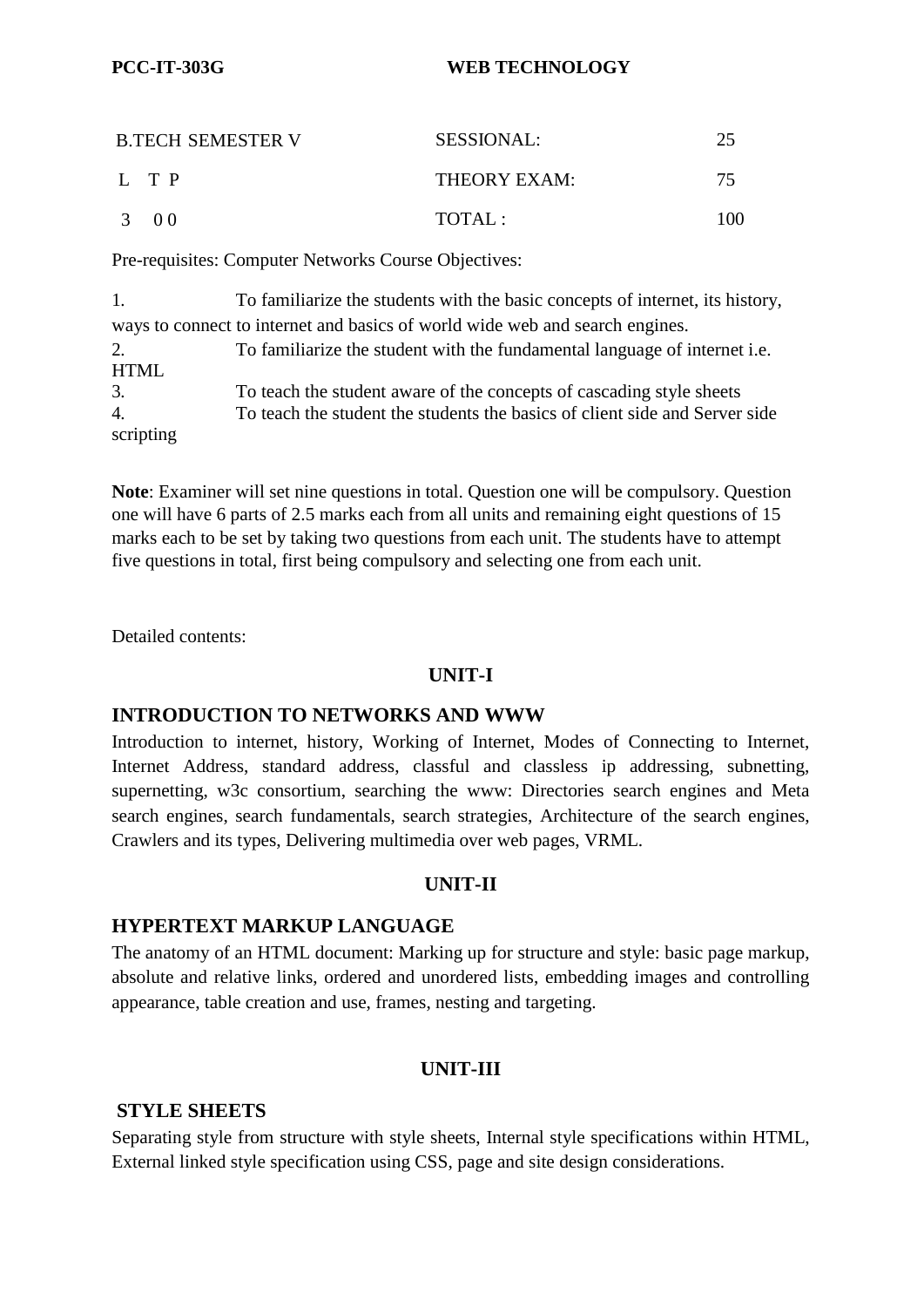# **UNIT-IV**

# **CLIENT SIDE PROGRAMMING**

Introduction to Client side programming, Java Script syntax, the Document object model, Event handling, Output in JavaScript, Forms handling, cookies, Introduction to VBScript, Form Handling.

# **SERVER SIDE SCRIPTING**

CGI, Server Environment, Servlets, Servlet Architecture, Java Server Pages, JSP Engines, Beans, Introduction to J2EE.

Course Outcomes:

At the end of the course/session the student would be

| a.             | Acquainted with the basics of internet & search engines.       |
|----------------|----------------------------------------------------------------|
| b.             | Have a hands on HTML                                           |
| $\mathbf{C}$ . | Learned the need and basics of CSS                             |
| d.             | Learned the concepts of client side and server side scripting. |

# **REFERENCES**

**1. "***Fundamentals of the Internet and the World Wide Web***", Raymond Greenlaw and Ellen Hepp, TMH , latest edition.**

- **2. "***Internet & World Wide Programming"***, Deitel,Deitel & Nieto, Pearson Education**
- **3. "***Complete idiots guide to java script***". Aron Weiss, QUE.**
- **4. "***Network firewalls***", Kironjeet syan - New Rider Pub.**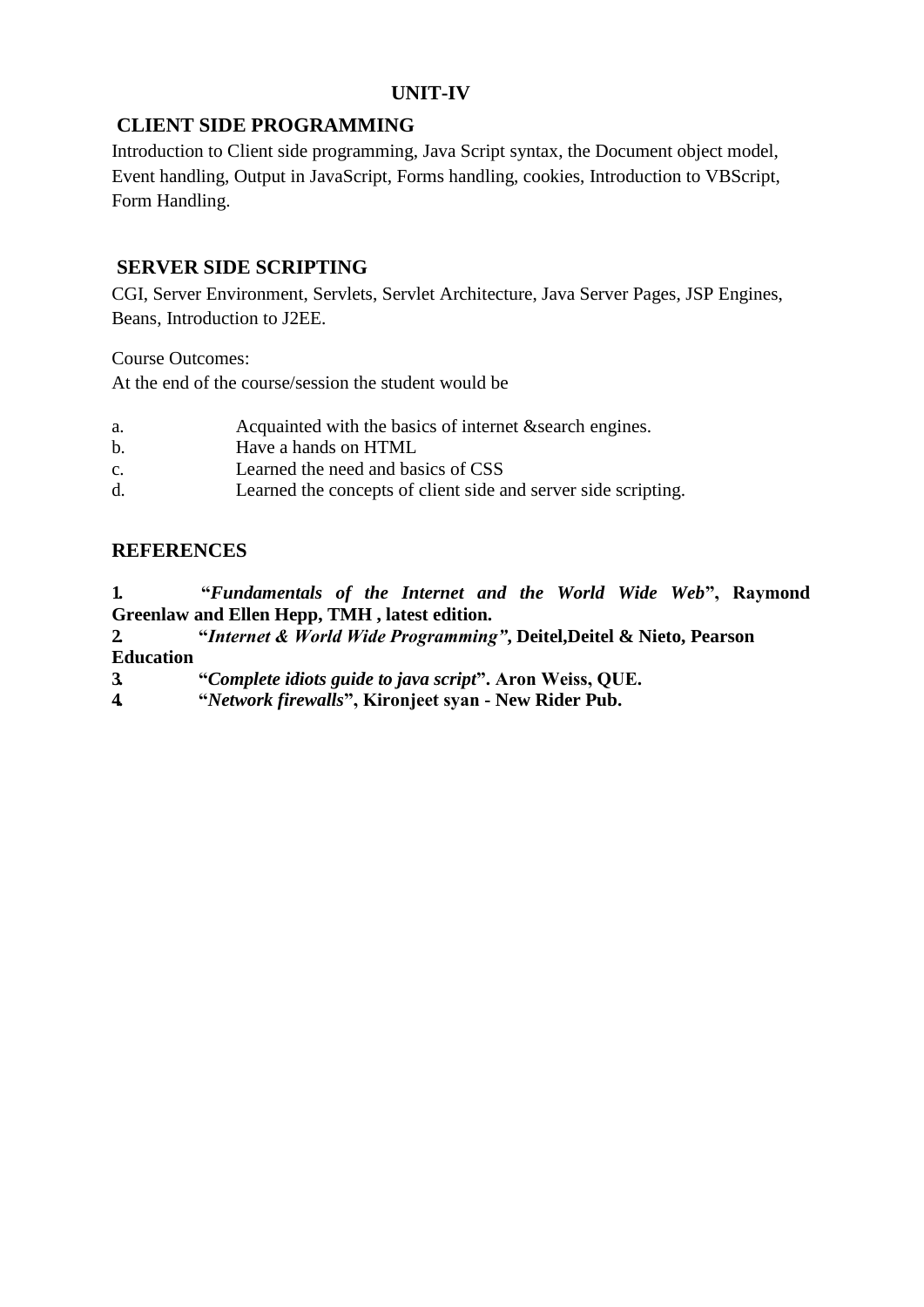#### **PCC-CSE-307G DESIGN & ANALYSIS OF ALGORITHMS**

|                     | <b>B.TECH SEMESTER V</b> | SESSIONAL:      | 25  |
|---------------------|--------------------------|-----------------|-----|
| L T P               |                          | THEORY EXAM: 75 |     |
| $3 \quad 0 \quad 0$ |                          | TOTAL:          | 100 |

Pre-requisites: Data

structure and Algorithm

Course Objectives:

- 1. Analyze the asymptotic performance of algorithms.
- 2. Write rigorous correctness proofs for algorithms.
- 3. Demonstrate a familiarity with major algorithms and data structures.
- 4. Apply important algorithmic design paradigms and methods of analysis.
- 5. Synthesize efficient algorithms in common engineering design situations.

**Note**: Examiner will set nine questions in total. Question one will be compulsory. Question one will have 6 parts of 2.5 marks each from all units and remaining eight questions of 15 marks each to be set by taking two questions from each unit. The students have to attempt five questions in total, first being compulsory and selecting one from each unit.

Detailed contents:

# **Unit-I**

# **INTRODUCTION**

Characteristics of algorithm, Analysis of algorithm: Asymptotic analysis of complexity bounds – best, average and worst-case behavior; Performance measurements of Algorithm, Time and space trade-offs, Analysis of recursive algorithms through recurrence relations: Substitution method, Recursion tree method and Masters' theorem.

# **Unit-II**

# **FUNDAMENTAL ALGORITHMIC STRATEGIES**

Brute-Force, Greedy, Dynamic Programming, Branch and-Bound and backtracking methodologies for the design of algorithms; Illustrations of these techniques for Problem-Solving, Bin Packing, Knapsack, Job sequencing with deadline, Optimal Binary Search tree, N-Queen problem, Hamiltonian Cycle, TSP, Heuristics – characteristics and their application domains.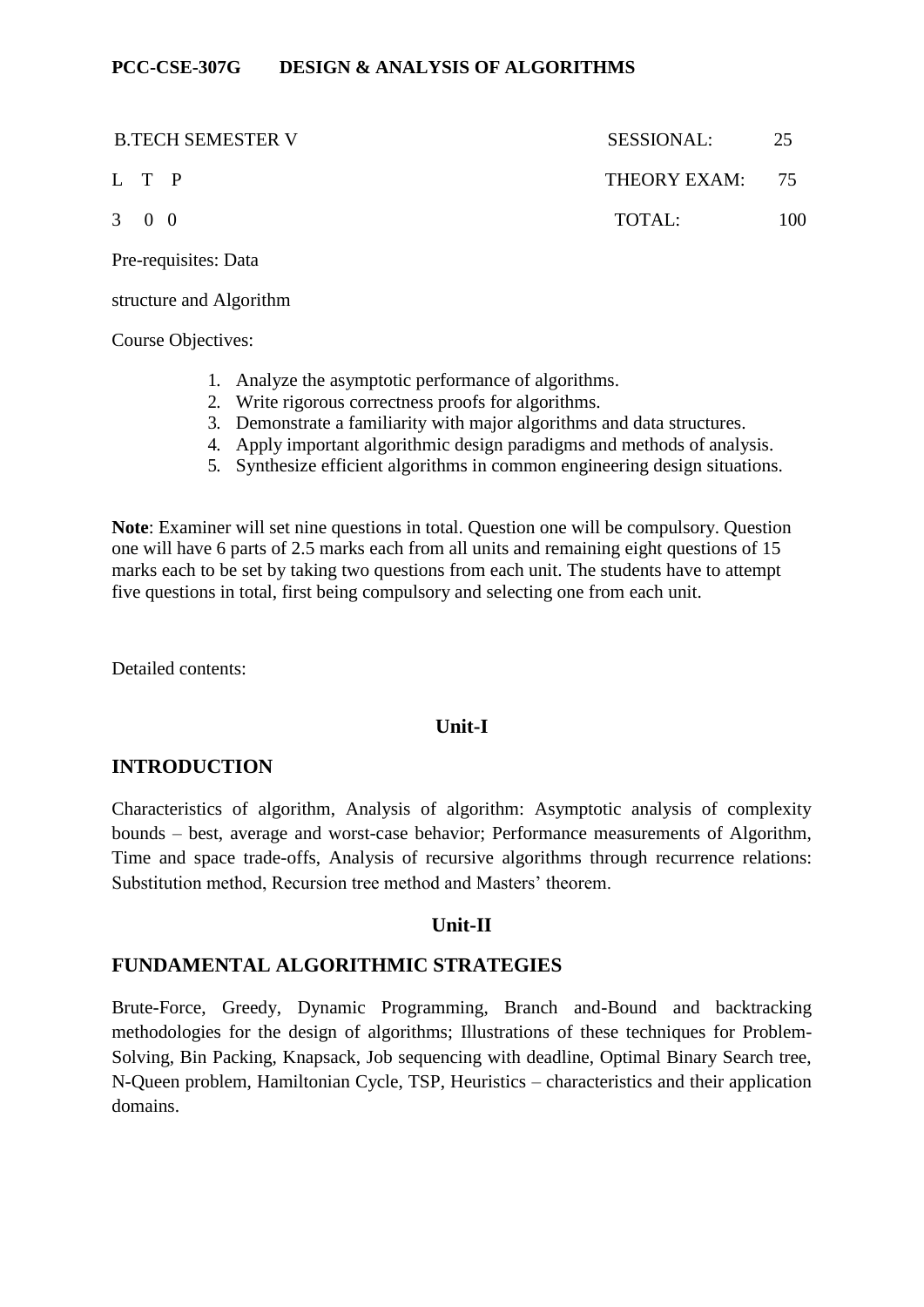# **Unit-III**

# **GRAPH AND TREE TRAVERSAL ALGORITHMS**

Depth First Search (DFS) and Breadth First Search (BFS); Shortest path algorithms, Transitive closure, Minimum Spanning Tree, Topological sorting, Network Flow Algorithm.

# **Unit-IV**

# **TRACTABLE AND INTRACTABLE PROBLEMS**

Computability of Algorithms, Computability classes – P, NP, NP-complete and NP-hard, Cook's theorem, Standard NP-complete problems and Reduction techniques.

# **ADVANCED TOPICS**

Approximation algorithms, Randomized algorithms, Class of problems beyond  $NP - P$ **SPACE** 

# **Course Outcomes:**

1. For a given algorithms analyze worst-case running times of algorithms based on asymptotic analysis and justify the correctness of algorithms.

2. Describe the greedy paradigm and explain when an algorithmic design situation calls for it. For a given problem develop the greedy algorithms.

3. Describe the divide-and-conquer paradigm and explain when an algorithmic design situation calls for it. Synthesize divide-and-conquer algorithms. Derive and solve recurrence relation.

4. Describe the dynamic-programming paradigm and explain when an algorithmic design situation calls for it. For a given problems of dynamic-programming and develop the dynamic programming algorithms, and analyze it to determine its computational complexity.

5. For a given model engineering problem model it using graph and write the corresponding algorithm to solve the problems.

6. Explain the ways to analyze randomized algorithms (expected running time, probability of error).

7. Explain what an approximation algorithm is. Compute the approximation factor of an approximation algorithm (PTAS and FPTAS).

# **REFERENCES**

**1. Thomas H Cormen, Charles E Lieserson, Ronald L Rivest and Clifford Stein, "***Introduction to Algorithms"***, MIT Press/McGraw-Hill; 3rd edition, [ISBN: 978- 0262533058], 2009.**

*2.* **Ellis Horowitz, Sartaj Sahni and Sanguthevar Rajasekaran, "***Fundamentals of Algorithms",*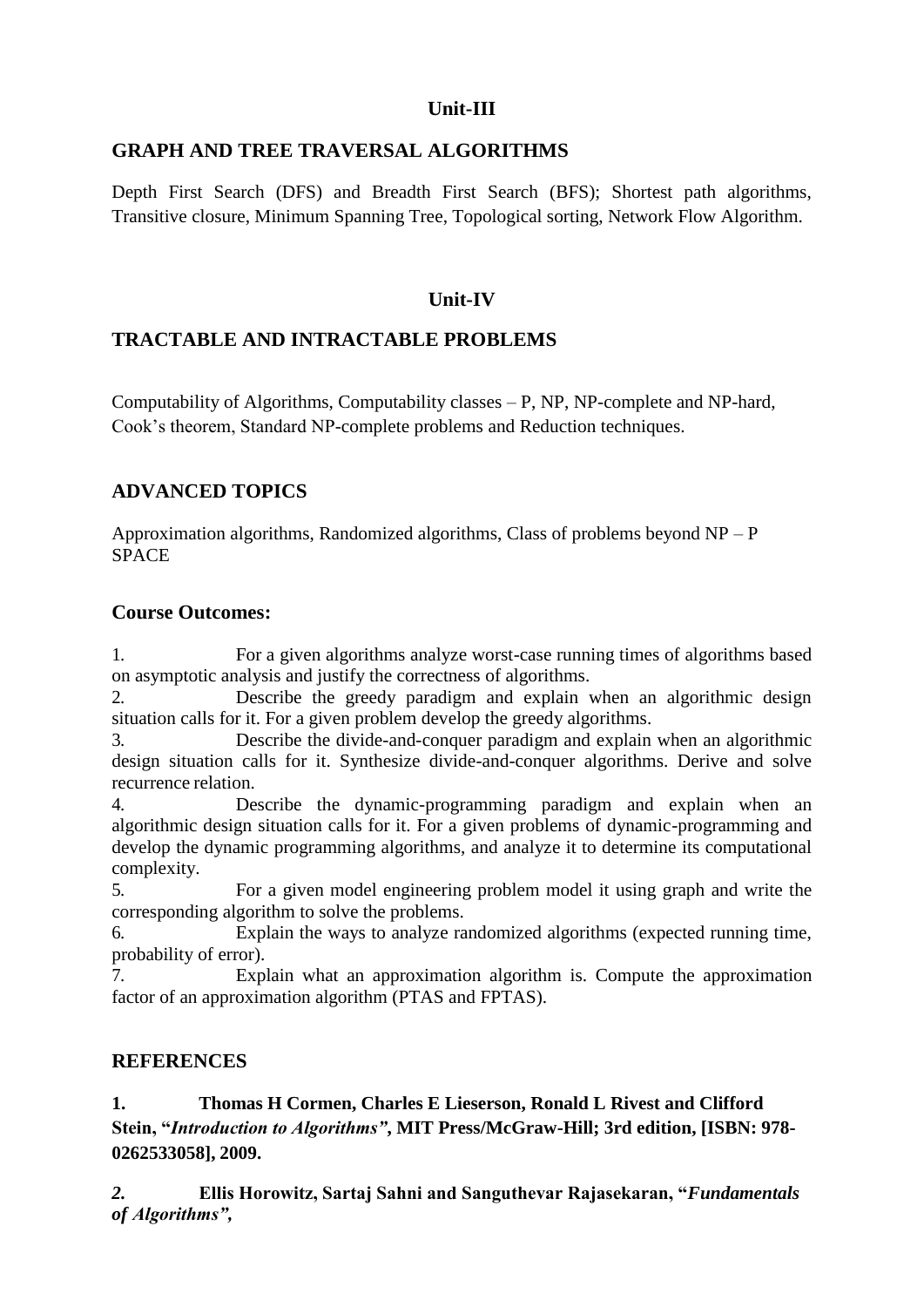**Universities Press; 2nd edition [ISBN: 978-8173716126], 2008.**

**3. Jon Kleinberg and Éva Tardos, "***Algorithm Design",* **Pearson Publisher; 1st edition [ISBN: 978-0321295354], 2012.**

**Michael T Goodrich and Roberto Tamassia, "***Fundamentals of Algorithms"* **Wiley Press; 1st edition [ISBN: 978-8126509867], 2006.**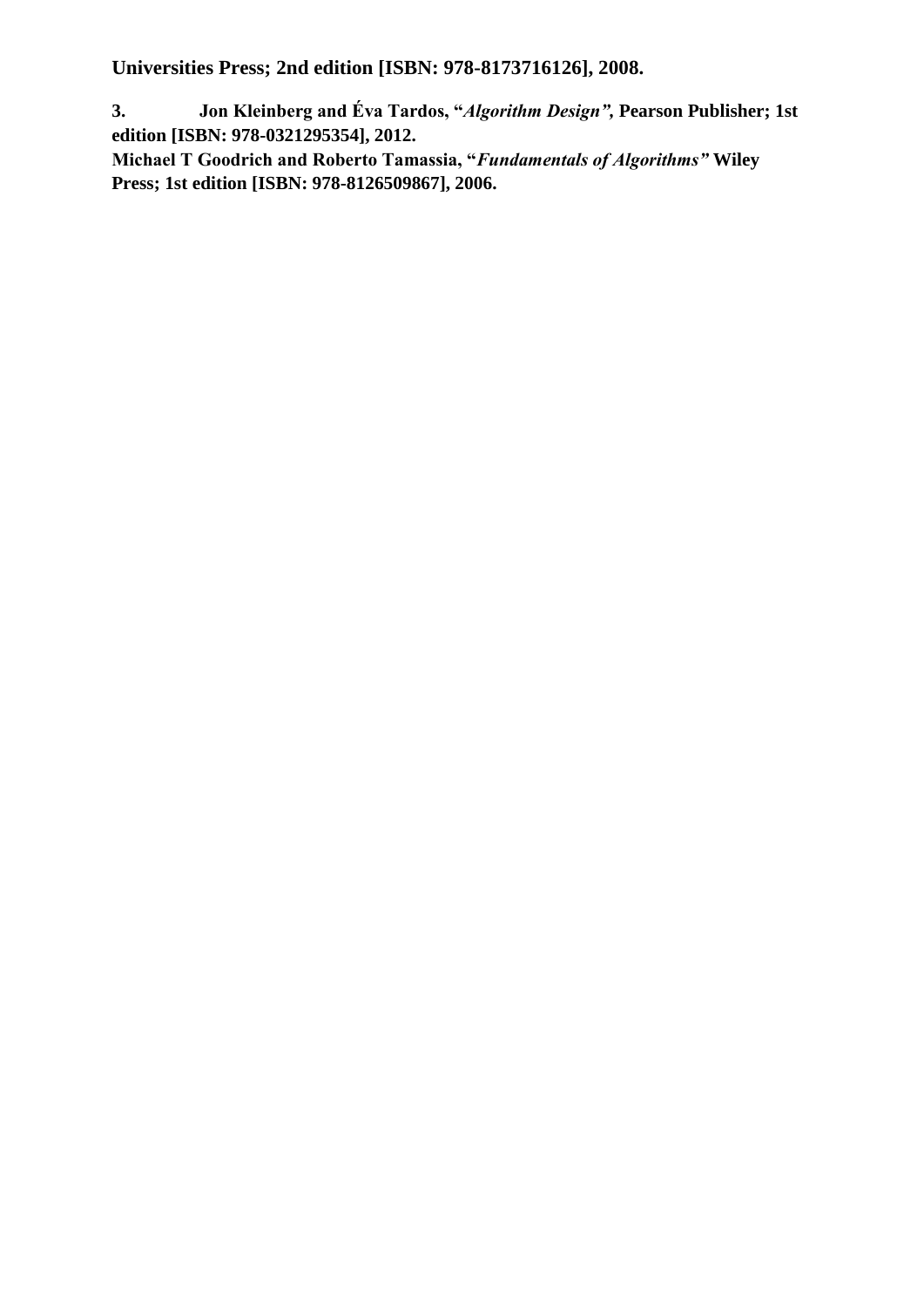| Course code               |          | PCC-CSE-309G                    |   |         |  |  |  |
|---------------------------|----------|---------------------------------|---|---------|--|--|--|
| Category                  |          | <b>Professional Core Course</b> |   |         |  |  |  |
| Course title              |          | Programming in JAVA             |   |         |  |  |  |
|                           |          | T                               | P | Credits |  |  |  |
| <b>Scheme and Credits</b> | 3        | $\Omega$                        |   | 3       |  |  |  |
| Class work                | 25 Marks |                                 |   |         |  |  |  |
| Exam                      | 75 Marks |                                 |   |         |  |  |  |
| Total                     |          | 100 Marks                       |   |         |  |  |  |
| Duration of Exam          | 03 Hours |                                 |   |         |  |  |  |

Objectives of the course

- 1. Programming in the Java programming language,
- 2. Knowledge of object-oriented paradigm in the Java programming language,
- 3. The use of Java in a variety of technologies and on different platforms.

**Note:** Examiner will set nine questions in total. Question one will be compulsory. Question one will have 6 parts of 2.5 marks each from all units and remaining eight questions of 15 marks each to be set by taking two questions from each unit. The students have to attempt five questions in total, first being compulsory and selecting one from each unit.

# **Unit: 1**

**Introduction to Java:** Evolution of Java, Object Oriented Programming Structure, Overview and characteristics of Java, Java program Compilation and Execution Process, Organization of the Java Virtual Machine, Client side Programming, Platform Independency & Portability, Security, Relation b/w JVM, JRE and JDK, Introduction to JAR format, Naming Conventions, Data types & Type casting, operators, Security Promises of the JVM, Security Architecture and Security Policy, security aspects, sandbox model;

# **Unit: 2**

**OOPS Implementation:** Classes, Objects, attributes, methods, data encapsulation, reference variables, Constructors, Anonymous block, Method Overloading, Static Data members, Block & methods;

Memory Structure: Stack, Heap, Class & Method area;

Class loading & Execution flow: Static vs Dynamic Class loading, implicit vs explicit class loading, class loading operations;

Argument Passing Mechanism: Passing primitive arguments, passing objects, Wrapper Classes;

This keyword: Referencing instance members, Intra class constructor chaining, Method chaining;

Inheritance & code reusability: Extending classes for code reusability, Usage of super keyword, Method Overriding, Object class;

Inheritance & Runtime Polymorphism: Static & Dynamic binding, Inheritance and Is-A relation, Runtime Polymorphism and Generalization, Abstract classes & methods, Final Keyword;

Interfaces and Role based Inheritance: Feature & Role based Inheritance, Static & Dynamic classing Environment, classes  $\&$  interfaces, interface applications in real scenarios;

Has-A relation: Aggregation & Composition, Nested classes, Inner classes, Anonymous Inner classes, String Buffer Class, tokenizer, applets, Life cycle of applet and Security concerns;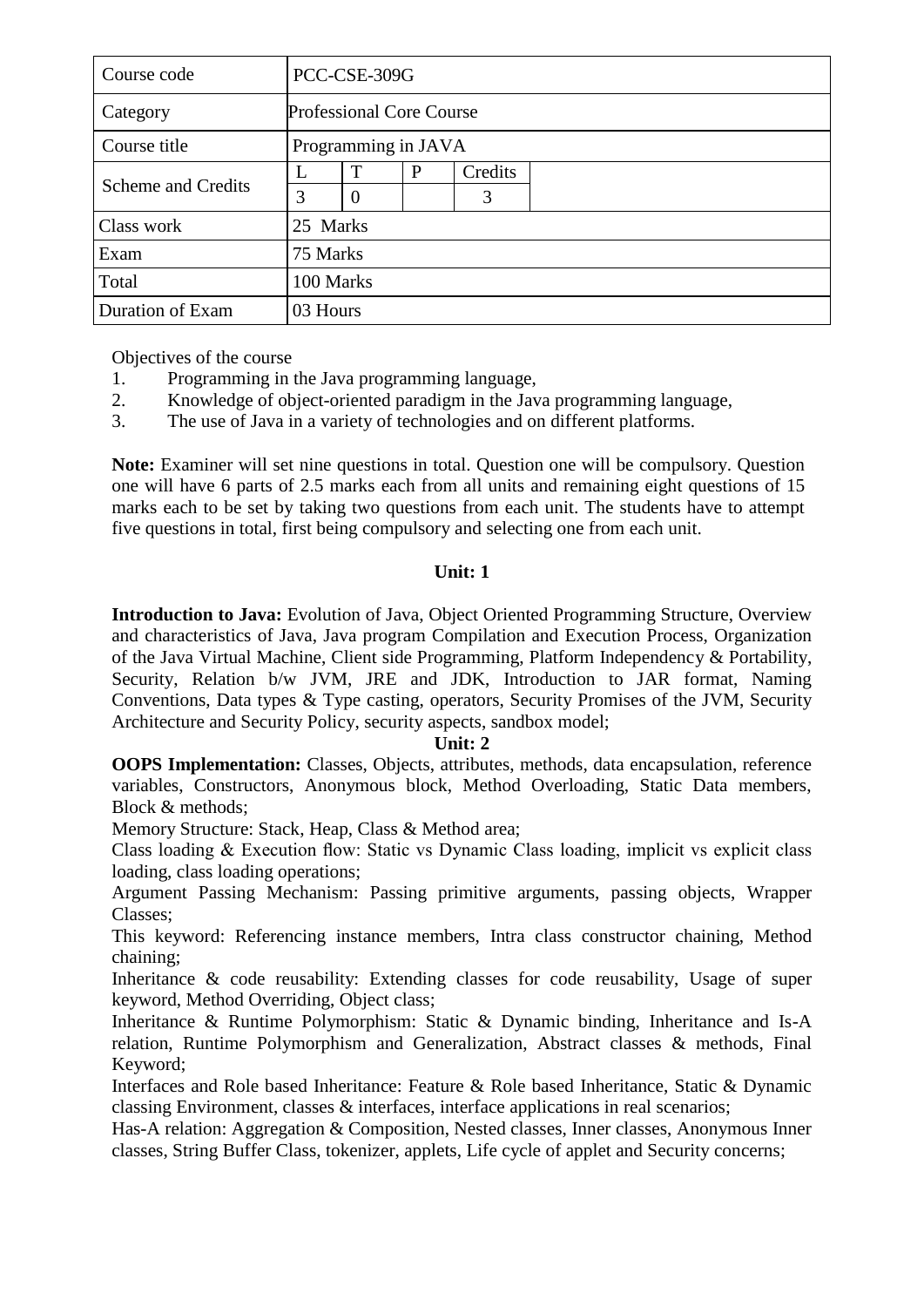**Threads:** Creating Threads, Thread Priority, Blocked States, Extending Thread Class, Runnable Interface, Starting Threads, Thread Synchronization, Synchronize Threads, Sync Code Block, Overriding Synced Methods, Thread Communication, wait, notify and notify all.

#### **Swing & AWT:**

Swing class hierarchy, containers, user interface components, graphics context, AWT Components, Component Class, Container Class, Layout Manager Interface Default Layouts, Insets and Dimensions, Border Layout, Flow Layout, Grid Layout, Card Layout Grid Bag Layout AWT Events, Event Models, Listeners, Class Listener, Adapters, Action Event Methods Focus Event Key Event, Mouse Events, Window Event

Package & Scopes: Need of Packages, Associating classes to Packages, Class path environment variable, Import Keyword and Feature of static import, Public, protected, private & default scope, Private Inheritance;

**Exception Handling:** exception and error, Exception Handling & Robustness, Common Exceptions and Errors, Try and catch block, Exception handlers, Throw keyword, Checked and Unchecked Exceptions, Role of finally, User defined Exceptions;

#### **Unit-4**

**Collection Framework:** Role and Importance of Collection Framework, List & Set based collection, Iterator & List Iterator, Maps, Searching elements in List, Hash and Tree based collections, Role of equals and hashCode() methods, Comparable and Comparator Interfaces, Thread Safety and Vector, Difference b/w Enumeration and Iterator, Type safety and Generics, Common algorithms and Collections class, Using Properties class for managing properties files;

Database Connectivity Using JDBC: Overview of native and ODBC Drives, Introduction to JDBC, Type of JDBC drivers, Usage of drivers, Defining properties based Connection Factory;

Basic database operations: Insert, Delete, Update, and Select;

Prepared Statement: Statement, Prepared Statement, Setting Query parameters, Executing Queries;

**Callabe Statement:** Creating PL/SQL Stored procedures and functions, Creating Callable statements, Executing procedures & functions, Batch Updation, Transacting Queries, Programmatic initialization of database, ResultSetMetaData, DatabaseMetaData;

Input/Output Stream, Stream Filters, Buffered Streams, Data input and Output Stream, Print Stream Random Access File,

**Reflection:** reflection API, newInstance()method, javap tool, creating javap tool, creating applet viewer, call private method, java 9 features;

#### **Course Outcome:**

- 1. Knowledge of the structure and model of the Java programming language, (knowledge)
- 2. Use the Java programming language for various programming technologies (understanding)
- 3. Develop software in the Java programming language,

#### **Text Books:**

- 1. Patrick Naughton and HerbertzSchidt, "Java-2 the complete Reference",TMH
- 2. Sierra & bates, "Head First Java", O'Reilly.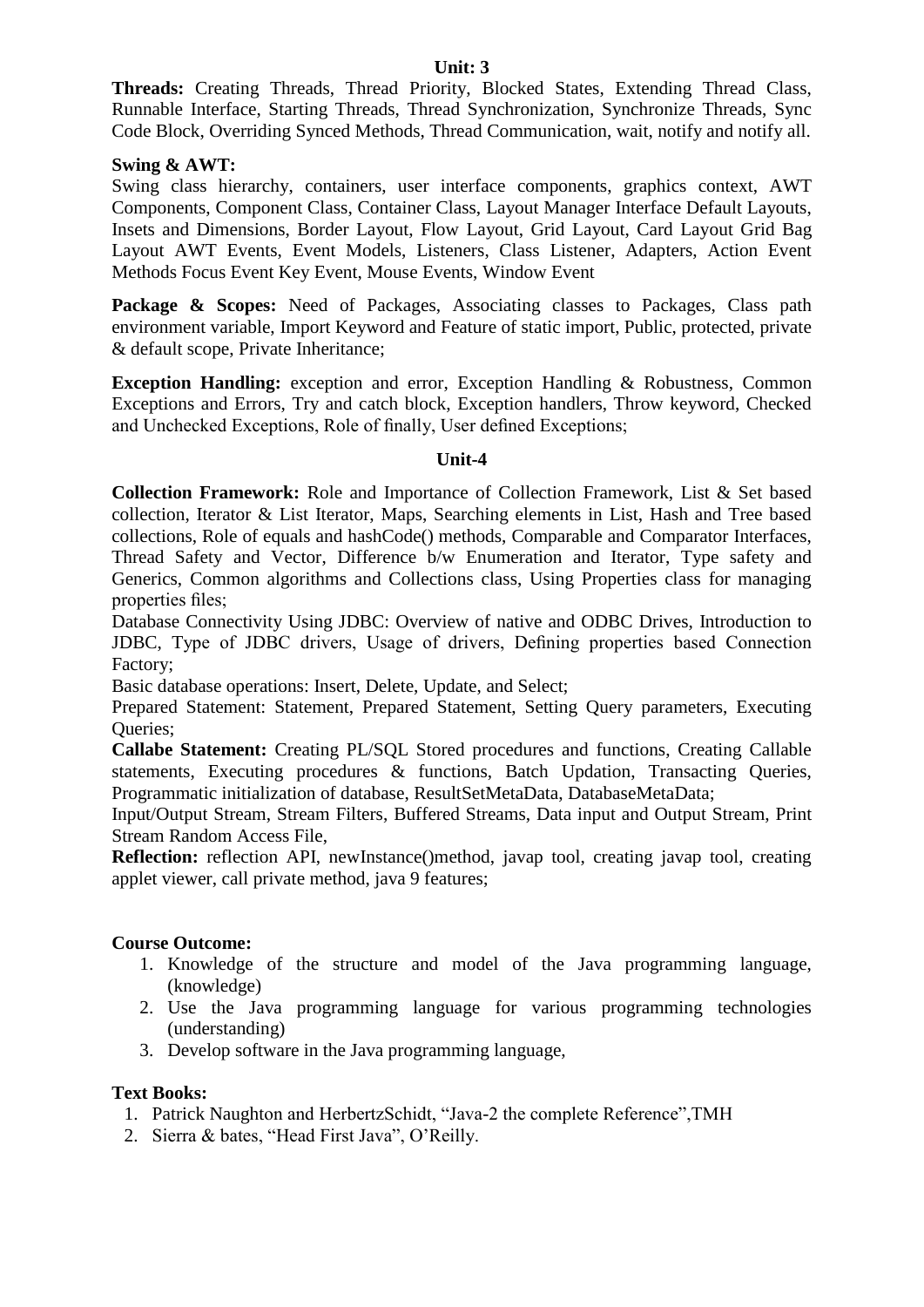# **References:**

- **1.** E. Balaguruswamy, "Programming with Java", TMH
- 2. Horstmann, "Computing Concepts with Java 2 Essentials", John Wiley.
- 3. Decker &Hirshfield, "Programming.Java", Vikas Publication.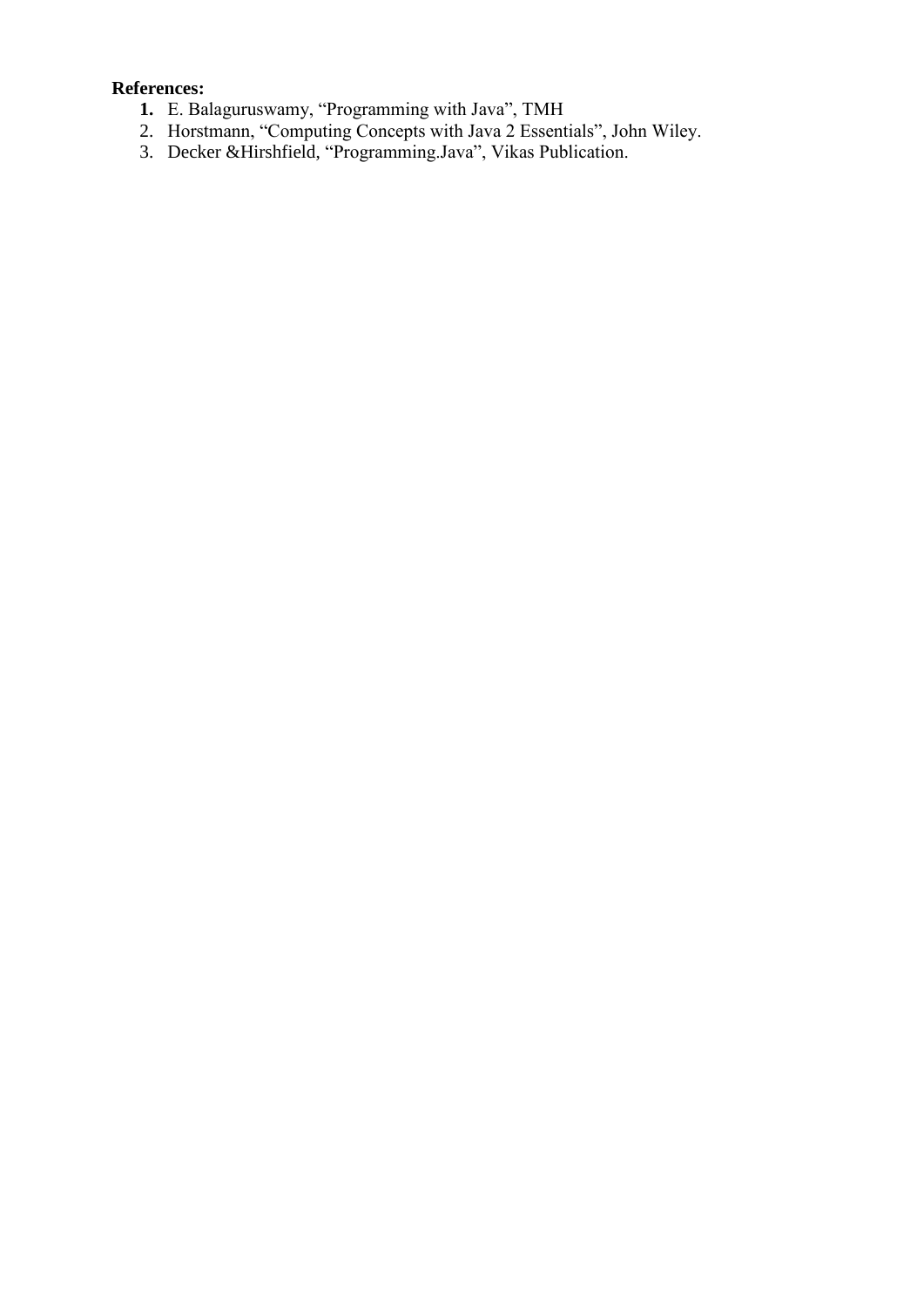# **LC-IT-317G WEB TECHNOLOGY LAB**

| <b>B.TECH SEMESTER V</b> | <b>SESSIONAL:</b> |    |
|--------------------------|-------------------|----|
| L TP                     | THEORY EXAM:      | 25 |
| 3 00                     | TOTAI:            | 50 |

Hands on practical experiments based on theory subject.

# **LC-IT-319G DESIGN & ANALYSIS OF ALGORITHMS LAB**

| <b>B.TECH SEMESTER V</b>                                           | SESSIONAL:   |      |
|--------------------------------------------------------------------|--------------|------|
| L T P                                                              | THEORY EXAM: | - 35 |
| $0 \t 0 \t 4$                                                      | TOTAI:       | 50   |
| Hands-on experiments related to the course contents of PCC-IT-307G |              |      |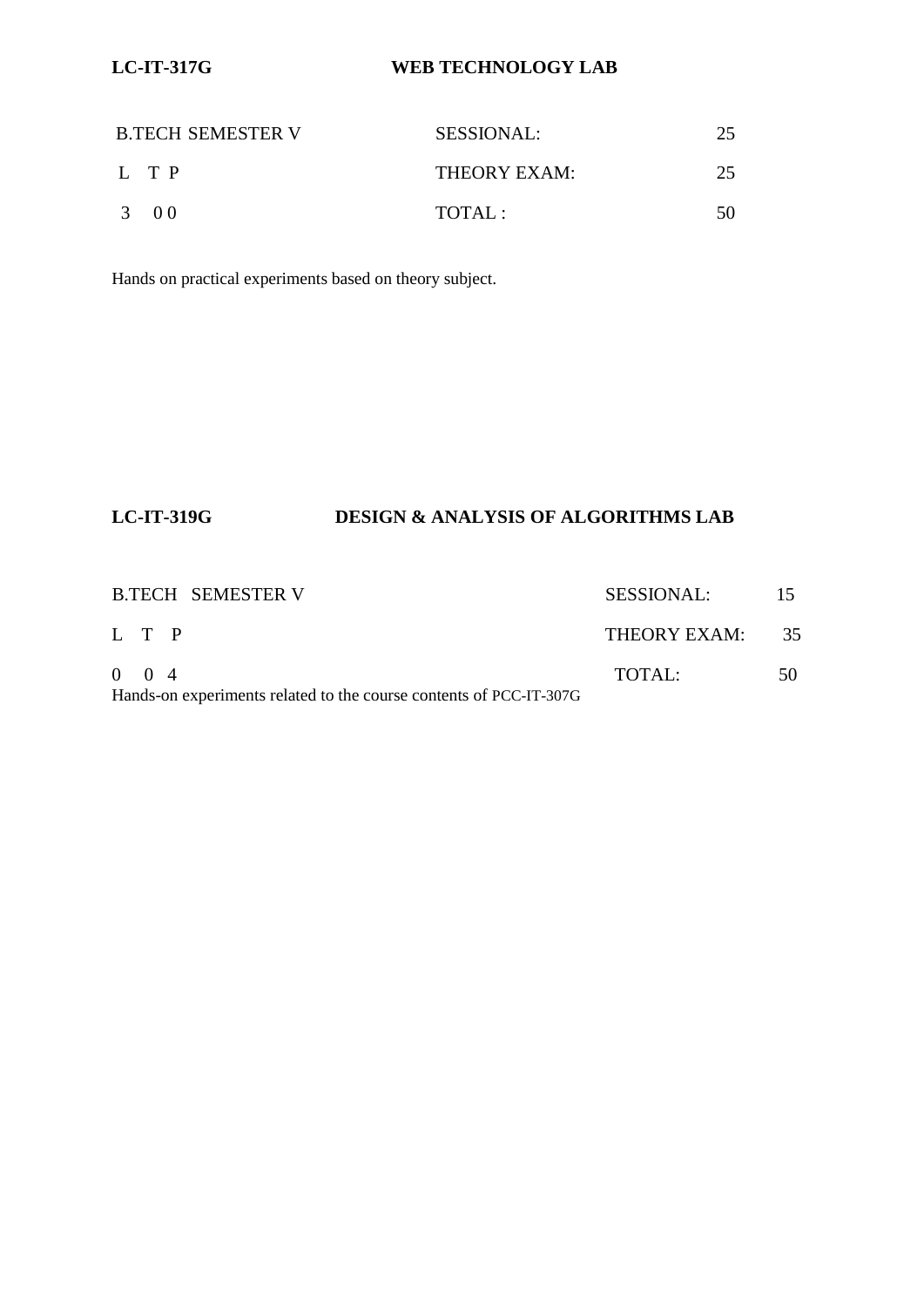|                                     | <b>B.TECH SEMESTER V</b> | SESSIONAL: 15   |  |
|-------------------------------------|--------------------------|-----------------|--|
|                                     | L T P                    | THEORY EXAM: 35 |  |
| $\begin{matrix} 0 & 0 \end{matrix}$ |                          | TOTAL: 50       |  |

The course is intended to assist undergraduates in learning the basics of programming in general and programming MATLAB/SCILAB in particular. Basics of programming in MATLAB/SCILAB will be covered, with the goal of having students become comfortable enough to continue learning MATLAB/SCILAB and other programming languages on their own.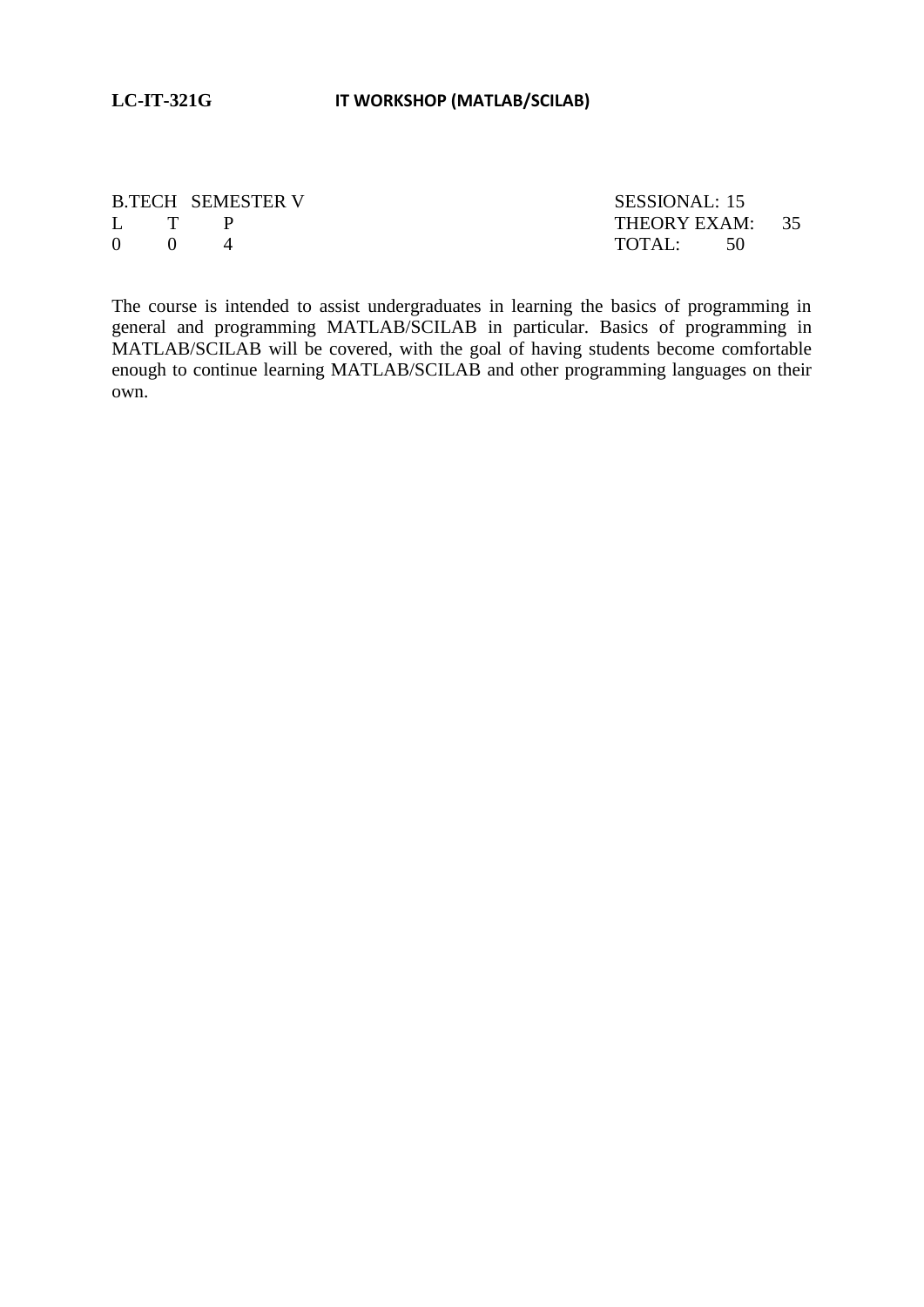| Course code               |         | LC-CSE-327G                       |  |   |  |  |  |  |  |
|---------------------------|---------|-----------------------------------|--|---|--|--|--|--|--|
| Category                  |         | <b>Engineering Science Course</b> |  |   |  |  |  |  |  |
| Course title              |         | Programming in Java Lab           |  |   |  |  |  |  |  |
|                           |         | Credits<br>Т<br>P                 |  |   |  |  |  |  |  |
| <b>Scheme and Credits</b> | 3       | $\theta$                          |  | 3 |  |  |  |  |  |
| Class work                | 25Marks |                                   |  |   |  |  |  |  |  |
| Exam                      | 75Marks |                                   |  |   |  |  |  |  |  |
| Total                     |         | 100Marks                          |  |   |  |  |  |  |  |
| Duration of Exam          | 03Hours |                                   |  |   |  |  |  |  |  |

# **List of Experiment**

- 1. Create a java program to implement stack and queue concept.
- 2. Write a java package to show dynamic polymorphism and interfaces.
- 3. Write a java program to show multithreaded producer and consumer application.
- 4. Create a customized exception and also make use of all the5 exception keywords.
- 5. Convert the content of a given file into the upper case content of the same file.
- 6. Develop an analog clock using applet.
- 7. Develop a scientific calculator using swings.
- 8. Create an editor like MS-word using swings.
- 9. CreateaservletthatusesCookiestostorethenumberoftimesauserhasvisited your servlet.
- 10. Create a simple java bean having bound and constrained properties.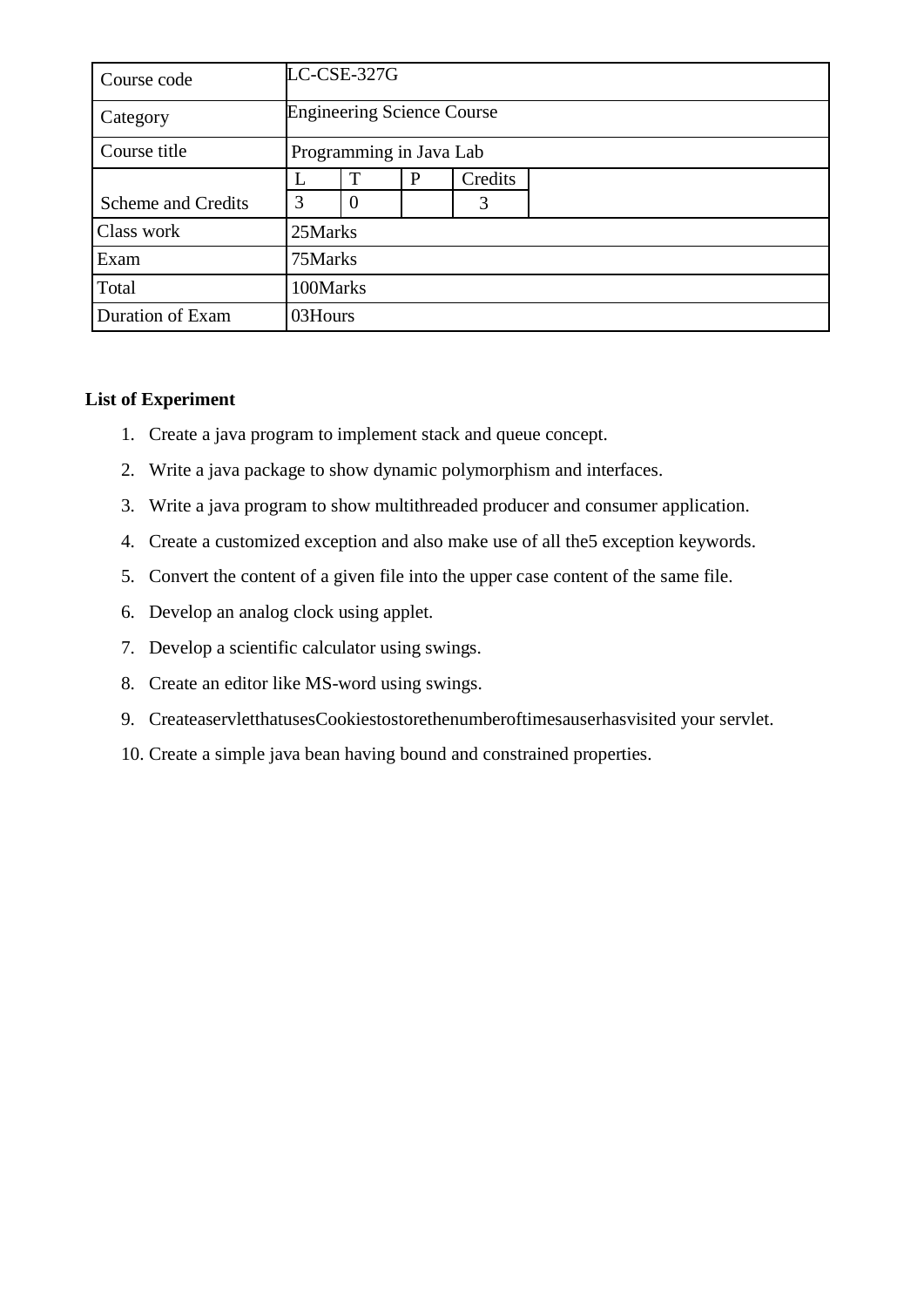| Course code               |          | PCC-CSE-304G                    |   |         |  |  |  |  |
|---------------------------|----------|---------------------------------|---|---------|--|--|--|--|
| Category                  |          | <b>Professional Core Course</b> |   |         |  |  |  |  |
| Course title              |          | Artificial Intelligence         |   |         |  |  |  |  |
|                           |          | $\mathbf T$                     | P | Credits |  |  |  |  |
| <b>Scheme and Credits</b> | 3        | $\theta$                        |   | 3       |  |  |  |  |
| Class work                | 25 Marks |                                 |   |         |  |  |  |  |
| Exam                      | 75 Marks |                                 |   |         |  |  |  |  |
| Total                     |          | 100 Marks                       |   |         |  |  |  |  |
| Duration of Exam          | 03 Hours |                                 |   |         |  |  |  |  |

### **Objectives of the course**

- 1. To provide historical perspective of AI and its foundation.
- 2. To provide the most fundamental knowledge to the students so that they become familiar with basic principles of AI towards problem solving, inference, knowledge representation and learning.
- 3. Explore application of AI techniques in Expert systems, Neural Networks.
- 4. Explore the current trends, potential, limitations, and implications of AI.

**Note**: Examiner will set nine questions in total. Question one will be compulsory. Question one will have 6 parts of 2.5 marks each from all units and remaining eight questions of 15 marks each to be set by taking two questions from each unit. The students have to attempt five questions in total, first being compulsory and selecting one from each unit.

#### **Unit: 1**

**Introduction**: Definition of AI, History of AI, nature of AI problems, examples of AI problems. **Problem solving by search**: *Uninformed Search*: Depth First Search (DFS), Breadth First Search (BFS). *Informed Search*: Best First Search, A\*. *Local Search*: Hill Climbing. *Problem Reduction Search*: AO\*. *Population Based Search*: Ant Colony Optimization, Genetic Algorithm. *Game Playing:* MinMax Algorithm, Alpha-Beta Pruning.

#### **Unit: 2**

**Knowledge Representation:** Types of Knowledge, Knowledge Representation Techniques/schemes: Propositional Logic, Predicate Logic, Semantic nets, Frames. Knowledge representation issues. Rule based systems.

#### **Unit: 3**

**Reasoning under Uncertainty**: Basics of Probability Theory, Probabilistic Reasoning, Bayesian Reasoning, Dempster-Shafer Theory.

**Planning**: Introduction to Planning, Representation of Planning, Partial-order Planning.

#### **Unit: 4**

**Learning**: Introduction to Learning, Types of Learning: Learning by Induction, Rote Learning, Symbol Based Learning, Identification Trees, Explanation Based Learning, Transformational Analogy, Introduction to Neural Networks, Expert Systems, Current trends in Artificial Intelligence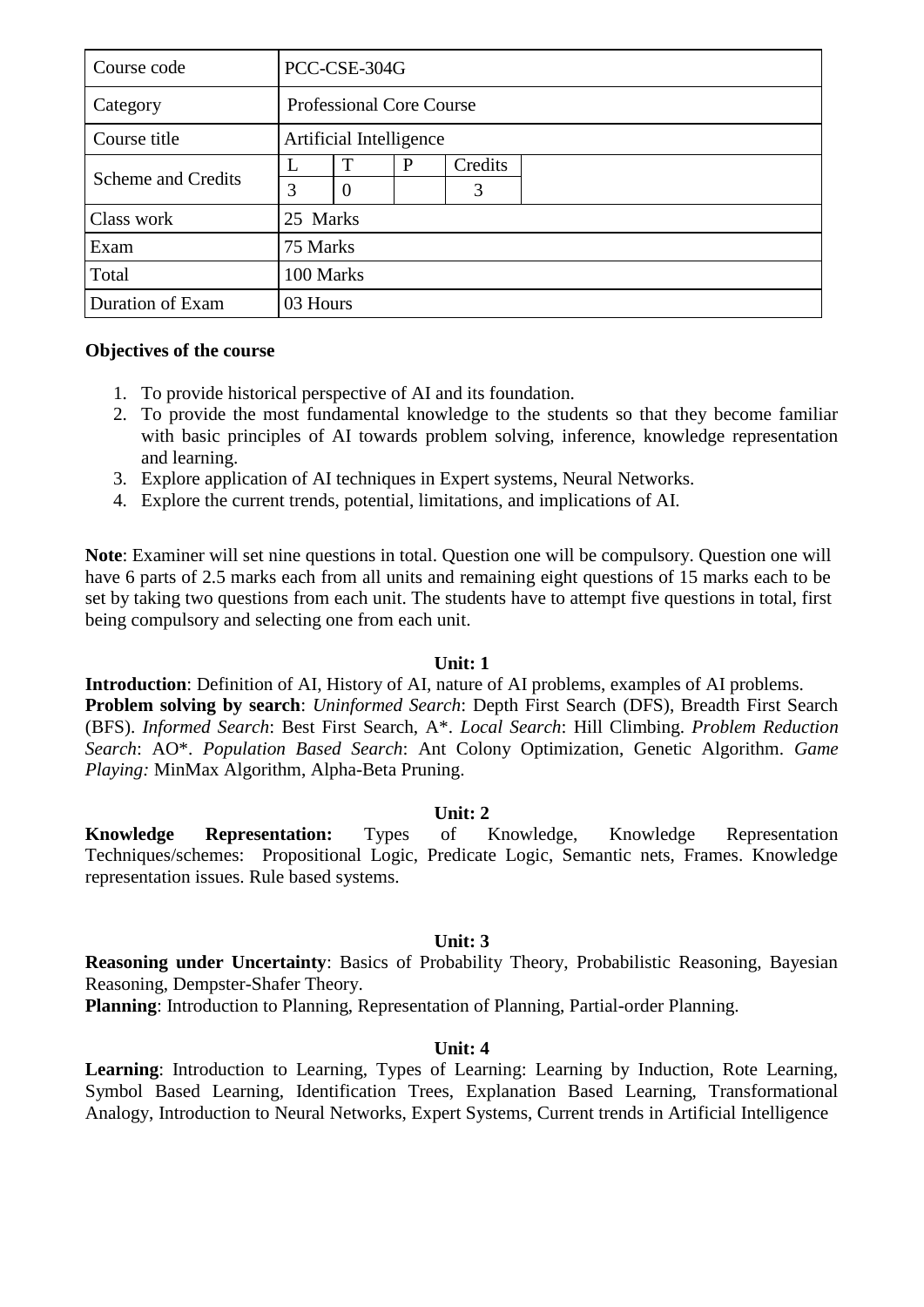# **Suggested books:**

1. Artificial Intelligence: A Modern Approach Third Edition Stuart Russell and Peter Norvig, 2010, Pearson Education.

# **References:**

- 1. Elaine Rich, Kevin Knight, & Shivashankar B Nair, Artificial Intelligence, McGraw Hill, latest edition
- 2. Introduction to Artificial Intelligence & Expert Systems, Dan W Patterson, PHI., latest edition
- 3. Artificial intelligence, Patrick Henry Winston, Addition Wesley latest edition

# **Course Outcomes**

- 1. Display the understanding of the historical perspective of AI and its foundation.
- 2. Apply basic principles of AI in solutions that require problem solving, inference, knowledge representation and learning.
- 3. Demonstrate fundamental understanding of various application of AI techniques in Expert systems, Neural Networks.
- 4. Demonstrate an ability to share in discussion of AI, it's the current trends, limitations, and implications of AI.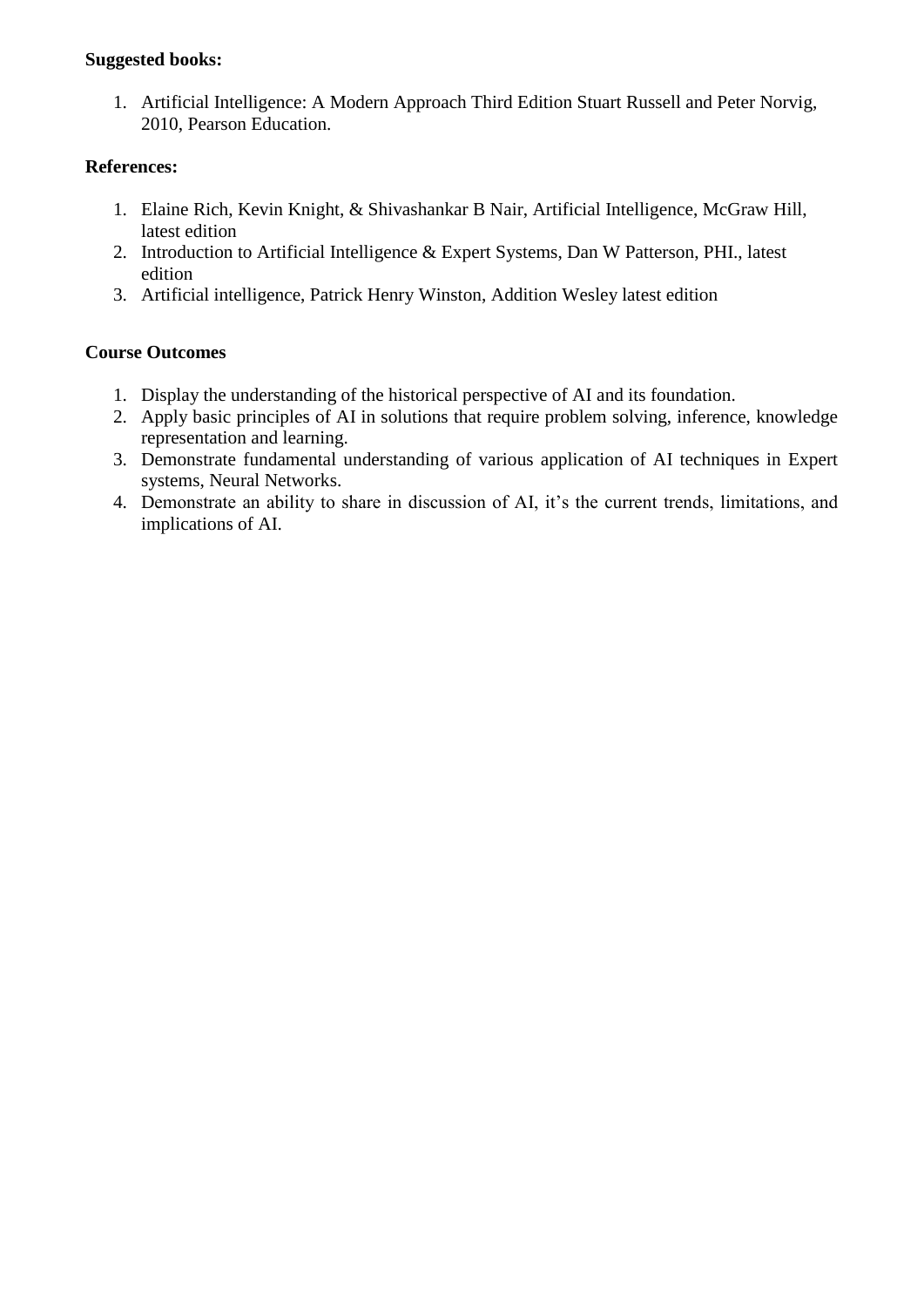| Course code               |   | PCC-CSE-303G                    |   |         |  |  |  |  |
|---------------------------|---|---------------------------------|---|---------|--|--|--|--|
| Category                  |   | <b>Professional Core Course</b> |   |         |  |  |  |  |
| Course title              |   | <b>Computer Networks</b>        |   |         |  |  |  |  |
|                           |   | $\mathsf{T}$                    | P | Credits |  |  |  |  |
| <b>Scheme and Credits</b> | 3 | $\theta$<br>$\Omega$<br>3       |   |         |  |  |  |  |
| Class work                |   | 25 Marks                        |   |         |  |  |  |  |
| Exam                      |   | 75 Marks                        |   |         |  |  |  |  |
| Total                     |   | 100 Marks                       |   |         |  |  |  |  |
| Duration of Exam          |   | 03 Hours                        |   |         |  |  |  |  |

### **Objectives of the course**

- a. To develop an understanding of modern network architectures from a design and Performance perspective.
- b. To introduce the student to the major concepts involved in wide-area networks (WANs), local area networks (LANs) and Wireless LANs (WLANs).
- c. To provide an opportunity to do Network programming
- d. To provide a WLAN measurement ideas.

**Note**: Examiner will set nine questions in total. Question one will be compulsory. Question one will have 6 parts of 2.5 marks each from all units and remaining eight questions of 15 marks each to be set by taking two questions from each unit. The students have to attempt five questions in total, first being compulsory and selecting one from each unit.

#### **Unit: 1**

**Introduction:** Data communication,Components, Data Representation, Simplex, Half Duplex and Full Duplex Transmission, Modulation and Multiplexing, Computer networks, distributed processing, Internet, Topologies, Packet and circuit switching, connectionless and connection oriented services.

Network Models: OSI model and TCP/IP Model

Physical Layer – LAN: Ethernet, Token Bus, Token Ring, MAN Architecture- DQDB, WAN Architectures- Frame Relay, ATM, SONET/SDH

# **Unit: 2**

**Data Link Layer and Medium Access Sub Layer:** MAC Addressing, Framing, Stop and Wait, Go back – N ARQ, Selective Repeat ARQ, Sliding Window Protocol.

**Medium Access Control**: Random access, Controlled Access and channelization protocols.

**Network Layer:** Logical addressing, classful and classless addressing, subnetting, IPv4, ICMPv4, ARP, RARP and BOOTP, IPv6, IPv6 addressing, DHCP.

# **Unit: 3**

Network Devices: Repeater, hub, switch, router and gateway. Routing Algorithms: introduction to routing, Shortest Path Algorithm, Flooding, Hierarchical Routing, Link State and Distance Vector Routing

**Transport Layer:** Process to Process Communication, User Datagram Protocol (UDP), Transmission Control Protocol (TCP), TCP connection management,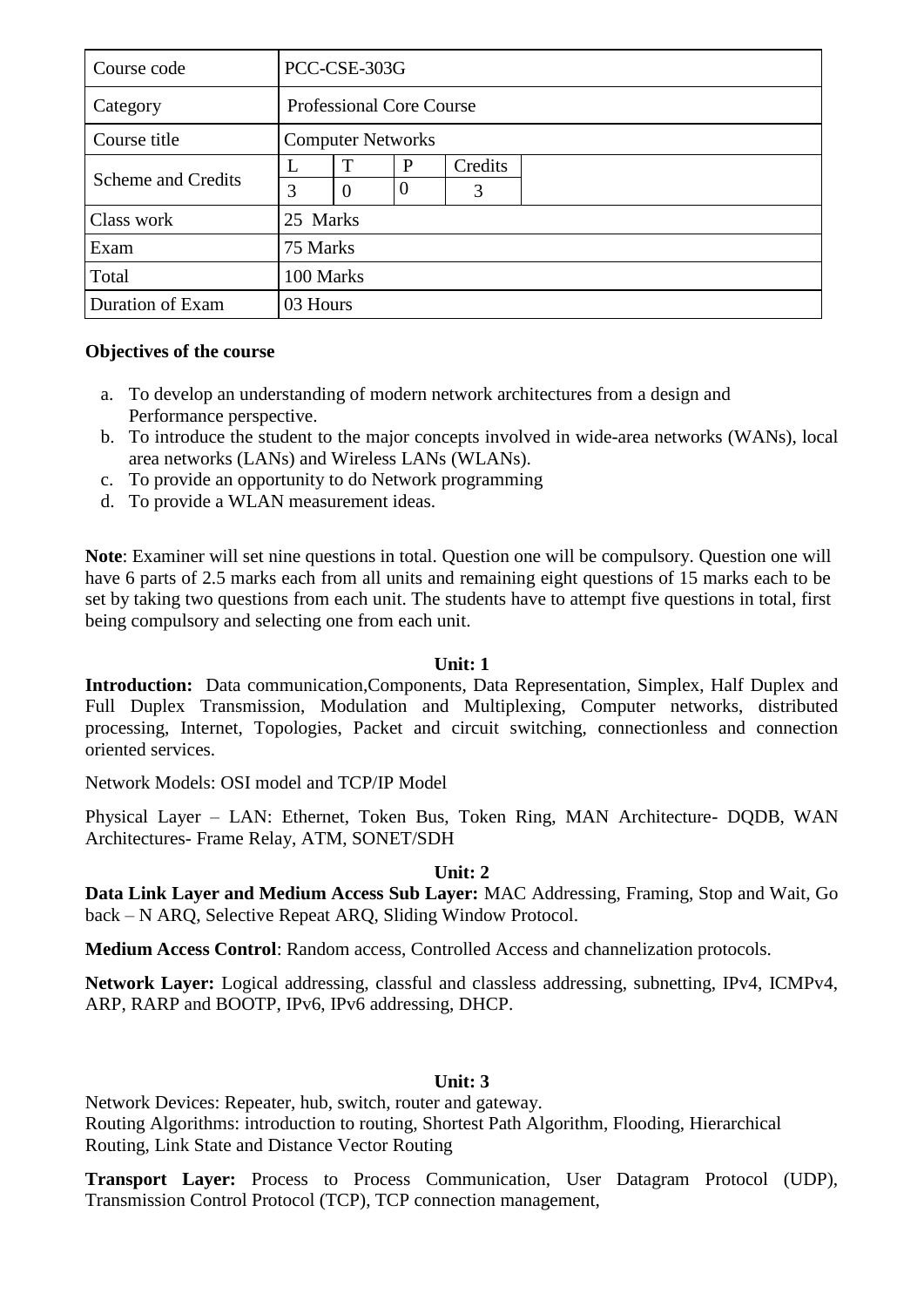# **Unit: 4**

Congestion Control, Quality of Service, QoS Improving techniques.

**Application Layer:** Domain Name Space (DNS), EMAIL, File Transfer Protocol (FTP), HTTP, SNMP

**Network Security**: Firewalls, security goals, types of attack, symmetric and asymmetric key ciphers.

# **Suggested books:**

- 1. Data Communication and Networking, 4th Edition, Behrouz A. Forouzan, McGraw-Hill.
- 2. Data and Computer Communication, 8th Edition, William Stallings, Pearson Prentice Hall India.

### **References:**

- 1. Computer Networks, latest Edition, Andrew S. Tanenbaum, Pearson New International Edition.
- 2. Internetworking with TCP/IP, Volume 1, latest Edition Douglas Comer, Prentice Hall of India.
- 3. TCP/IP Illustrated, Volume 1, W. Richard Stevens, Addison-Wesley, United States of America.

# **Course Outcomes**

- 1. Explain the functions of the different layer of the OSI Protocol.
- 2. Draw the functional block diagram of wide-area networks (WANs), local area networks (LANs) and Wireless LANs (WLANs) and describe the function of each.
- 3. Identify and connect various connecting components of a computer network.
- 4. Configure DNS DDNS, TELNET, EMAIL, File Transfer Protocol (FTP), WWW, HTTP, SNMP, Bluetooth, Firewalls using open source available software and tools.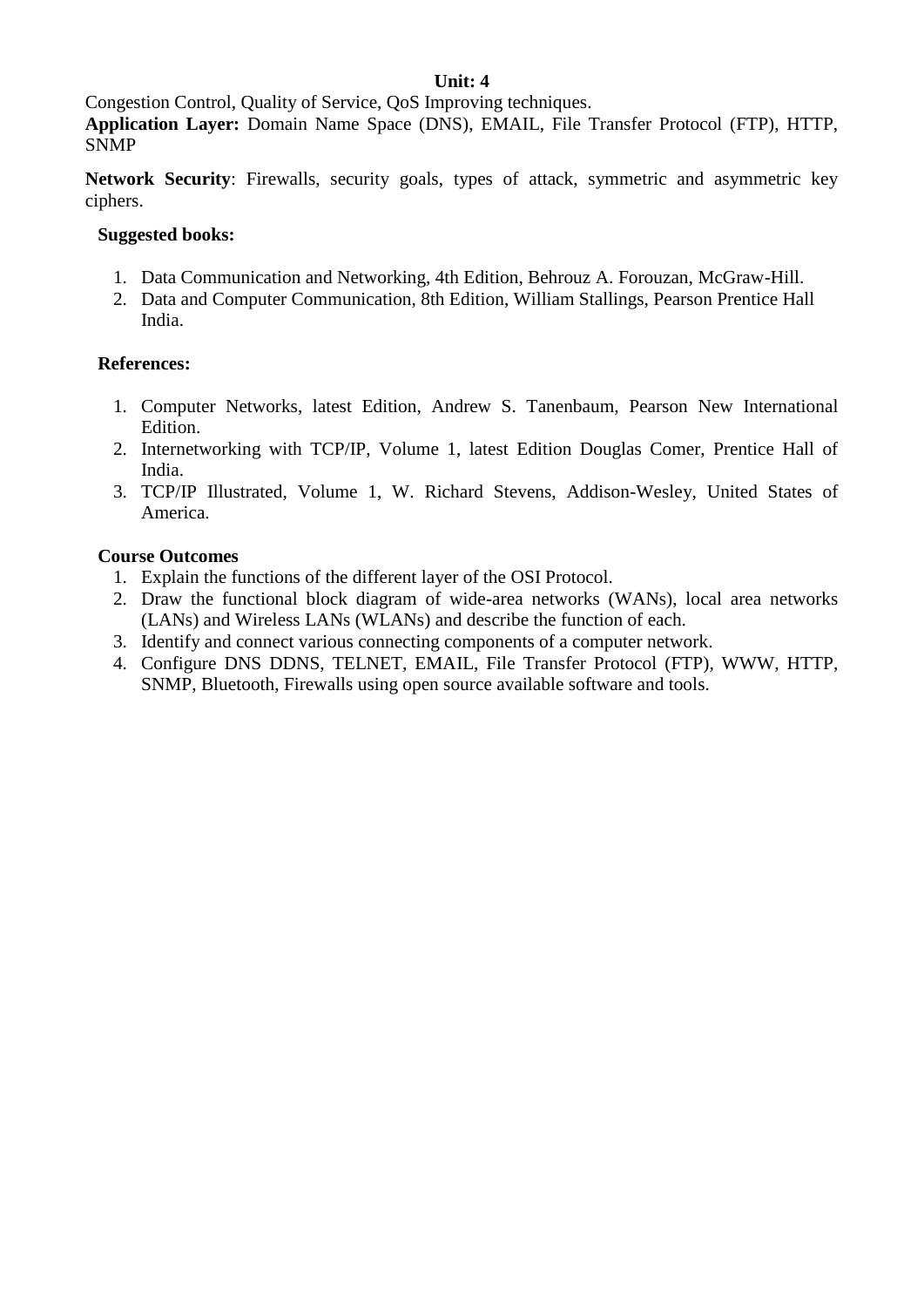| Course code               |         | PCC-CSE-306G                    |             |         |            |  |  |  |  |
|---------------------------|---------|---------------------------------|-------------|---------|------------|--|--|--|--|
| Category                  |         | <b>Professional Course Code</b> |             |         |            |  |  |  |  |
| Course title              |         | <b>Advanced Java</b>            |             |         |            |  |  |  |  |
|                           |         |                                 | P           | Credits | Semester 6 |  |  |  |  |
| <b>Scheme and Credits</b> | 3       | $\mathbf 0$                     | $\mathbf 0$ | 3       |            |  |  |  |  |
| Classwork                 | 25Marks |                                 |             |         |            |  |  |  |  |
| Exam                      | 75Marks |                                 |             |         |            |  |  |  |  |
| Total                     |         | 100Marks                        |             |         |            |  |  |  |  |
| Duration of Exam          | 03Hours |                                 |             |         |            |  |  |  |  |

#### **Objectives of the course:**

- 1. Programming in the Java programming language,
- 2. Knowledge of object-oriented paradigm in the Java programming language,
- 3. The use of Java in a variety of technologies and on different platforms.

**Note**: Examiner will set nine questions in total. Question one will be compulsory. Question one will have 6 parts of 2.5 marks each from all units and remaining eight questions of 15 marks each to be set by taking two questions from each unit. The students have to attempt five questions in total, first being compulsory and selecting one from each unit.

#### **UNIT 1**

**Servlet:** Servlet introduction, web terminology, servlet API, servlet Interface, generic servlet, Http servlet, servlet lifecycle, servlet with IDE (eclipse, My eclipse, Net beans), servlet request, servlet collaboration, servlet configuration, context, attribute in servlet, session technique in servlet, event and listener, servlet filter, CRUD, pagination, input output stream, annotation, single thread model, SSI;

**JSP:** Lifecycle of JSP, JSPAPI, scripting elements, 9Implicit Objects, directive elements,

Exceptions, action elements, expression language, MVC in JSP, JSTL, custom tags, pagination, CRUD,JSTL function, formatting, XML, SQL tags,

#### **UNIT 2**

**Struts:** Introduction, features, models, components, struts2 architecture, action, configuration, interceptors, validation method, aware Interfaces, stuts2withI18N, zero configuration, struts2withtiles, hibernate with struts2, spring with struts2, UI tags;

**Mail API:** java mail introduction, methods of sending email, sending mail by Gmail, receiving email, sending attachment, receiving attachment, sending html, forwarding, deleting email;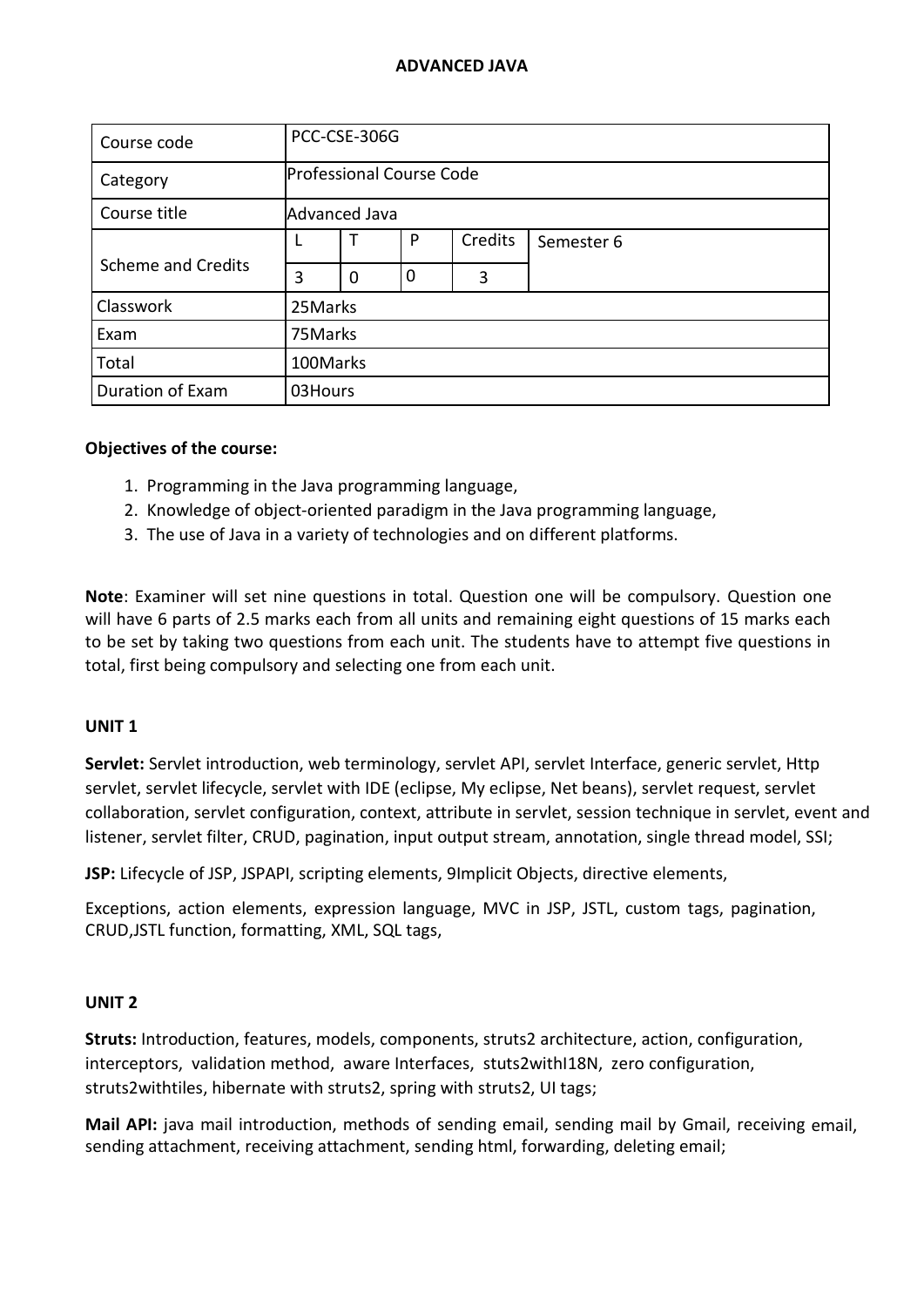# **UNIT3**

**Hibernate(HB):** Introduction, architecture, HB with IDE, HB Log4j, inheritance mapping, HB mapping, transaction management, HB query language, HB criteria query language, named query, HB caching, integration, HB lifecycle;

**Spring:** Introduction, modules, spring with IDE, dependency injection methods, spring AOP, spring Jdbc template, spring ORM, SPEL, MVC tag library, applications, spring remoting, spring OXM, spring web, security models, spring boot, spring with angular;

### **UNIT 4**

**Android:** Introduction, history & versions, architecture, building blocks, emulator, android widgets, activity and intents, android fragments, android menu, android service, SQLite, XML & JSON, android speech, multimedia, telephony, maps;

**Design Pattern:** java design pattern, creational, structural, behavioral, J2EE patterns, presentation layers,

### **Course Outcome:**

- 1. Knowledge of the structure and model of the Java programming language, (knowledge)
- 2. Use the Java programming language for various programming technologies (understanding)
- 3. Develop software in the Java programming language,

#### **Suggested Text Books:**

- 1. Patrick Naught on and Herbertz Schidt, "Java-2 the complete Reference",TMH
- 2. Sierra & bates, "Head First Java", O'Reilly.

#### **Suggested Reference Books:**

- 1.E. Balaguruswamy, "Programming with Java",TMH
- 2. Horstmann, "Computing Conceptswith Java2 Essentials", John Wiley.
- 3. Decker & Hirsh field, "Programming.Java", Vikas Publication.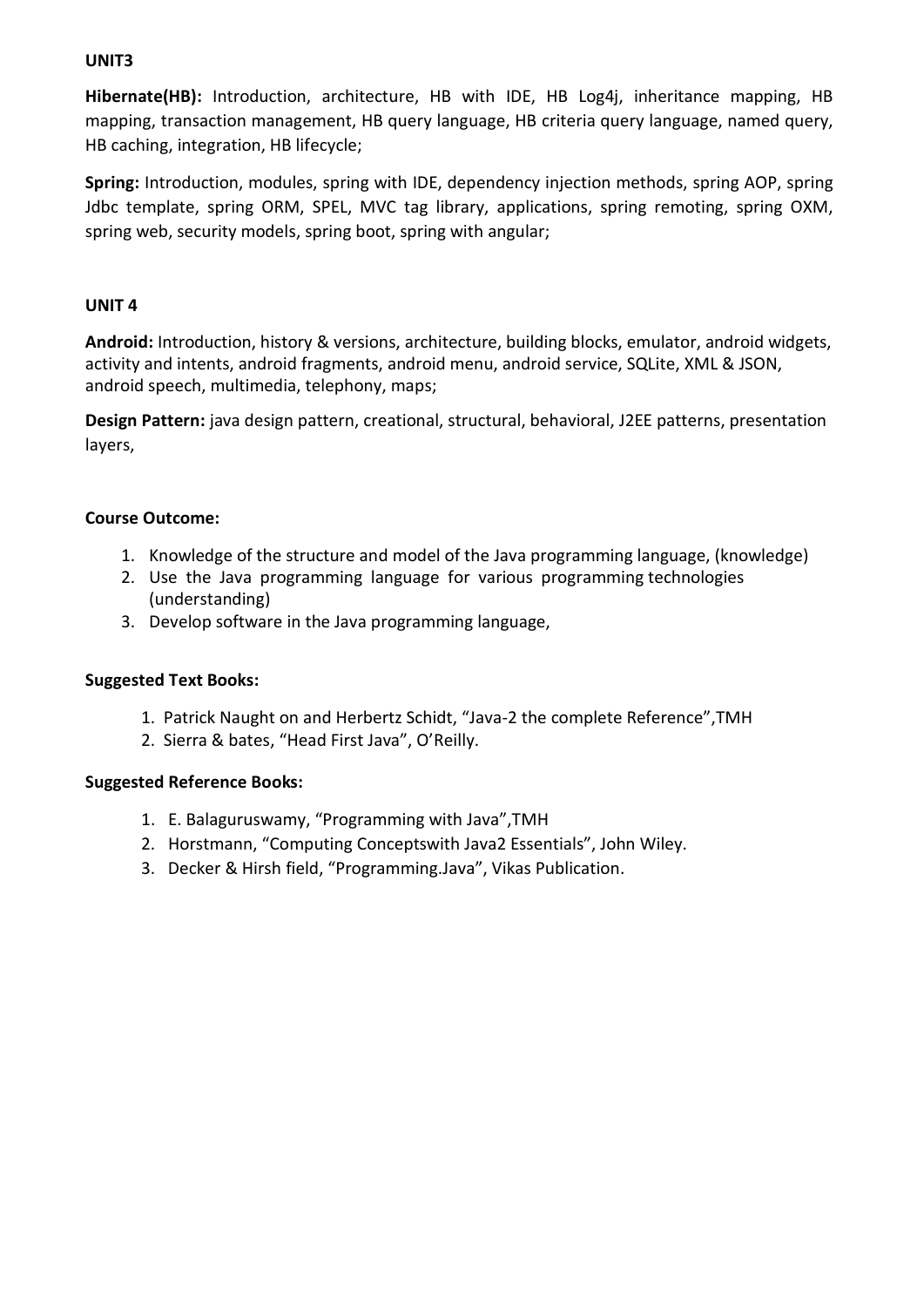| Course code               |          | ESC-CSE-308G                        |   |         |  |  |  |  |  |
|---------------------------|----------|-------------------------------------|---|---------|--|--|--|--|--|
| Category                  |          | <b>Professional Elective Course</b> |   |         |  |  |  |  |  |
| Course title              |          | Mobile and wireless communication   |   |         |  |  |  |  |  |
|                           |          | T                                   | P | Credits |  |  |  |  |  |
| <b>Scheme and Credits</b> | 3        | $\overline{0}$                      |   | 3       |  |  |  |  |  |
| Class work                | 25 Marks |                                     |   |         |  |  |  |  |  |
| Exam                      | 75 Marks |                                     |   |         |  |  |  |  |  |
| Total                     |          | 100 Marks                           |   |         |  |  |  |  |  |
| Duration of Exam          | 03 Hours |                                     |   |         |  |  |  |  |  |

#### **Course Outcomes**

- 1. Understand the wireless/cellular radio concepts such as frequency reuse, handoff and interference between mobiles and base stations.
- 2. Identify the techno-political aspects of wireless and mobile communications such as the allocation of the limited wireless spectrum by regulatory agencies.
- 3. Understand the information theoretical aspects such as channel capacity, propagation effects, modeling the impact of signal bandwidth and motion in mobile systems.
- 4. Describe the current and future Mobile Communication Systems, GSM, Satellite, Broadcasting, Bluetooth, Wireless LANs, Mobile Adhoc Networks.
- 5. Describe the mobility support mechanism, WWW and WAPs.

**Note**: Examiner will set nine questions in total. Question one will be compulsory. Question one will have 6 parts of 2.5 marks each from all units and remaining eight questions of 15 marks each to be set by taking two questions from each unit. The students have to attempt five questions in total, first being compulsory and selecting one from each unit.

#### **UNIT- 1**

**Introduction:** Application, History, Market Scenario, Reference Model and Overview, Wireless Local Loop and Cellular system.

**Wireless Transmission**: Frequencies, Signals, Antennae, Signal Propagation, Multiplexing, Modulation, Spread Spectrum.

**MAC Layer:** Specialized MAC, SDMA, FDMA, TDMA – Fixed TDM, Classical ALOHA, Slotted, ALOHA, CSMA, DAMA, PKMA, Reservation TDMA. Collision Avoidance, Polling, Inhibit Sense Multiple Access, CDMA.

**Broadcasting:** Unidirectional Distribution Systems, Digital Audio Broadcasting, Digital Video Broadcasting, Convergence of Mobile and Broadcasting Techniques.

#### **UNIT 2**

**GSM:** Mobile Services, Architecture Radio, Interface, Protocol, Localization, Calling Handover, Security, New data services.

**Wireless LAN:** IEEE 802 11- System and Protocol Architecture, Physical Layer, MAC Layered Management.

**Bluetooth**: User scenarios, Physical layer, MAC Layer, Networking, Security and Link Management.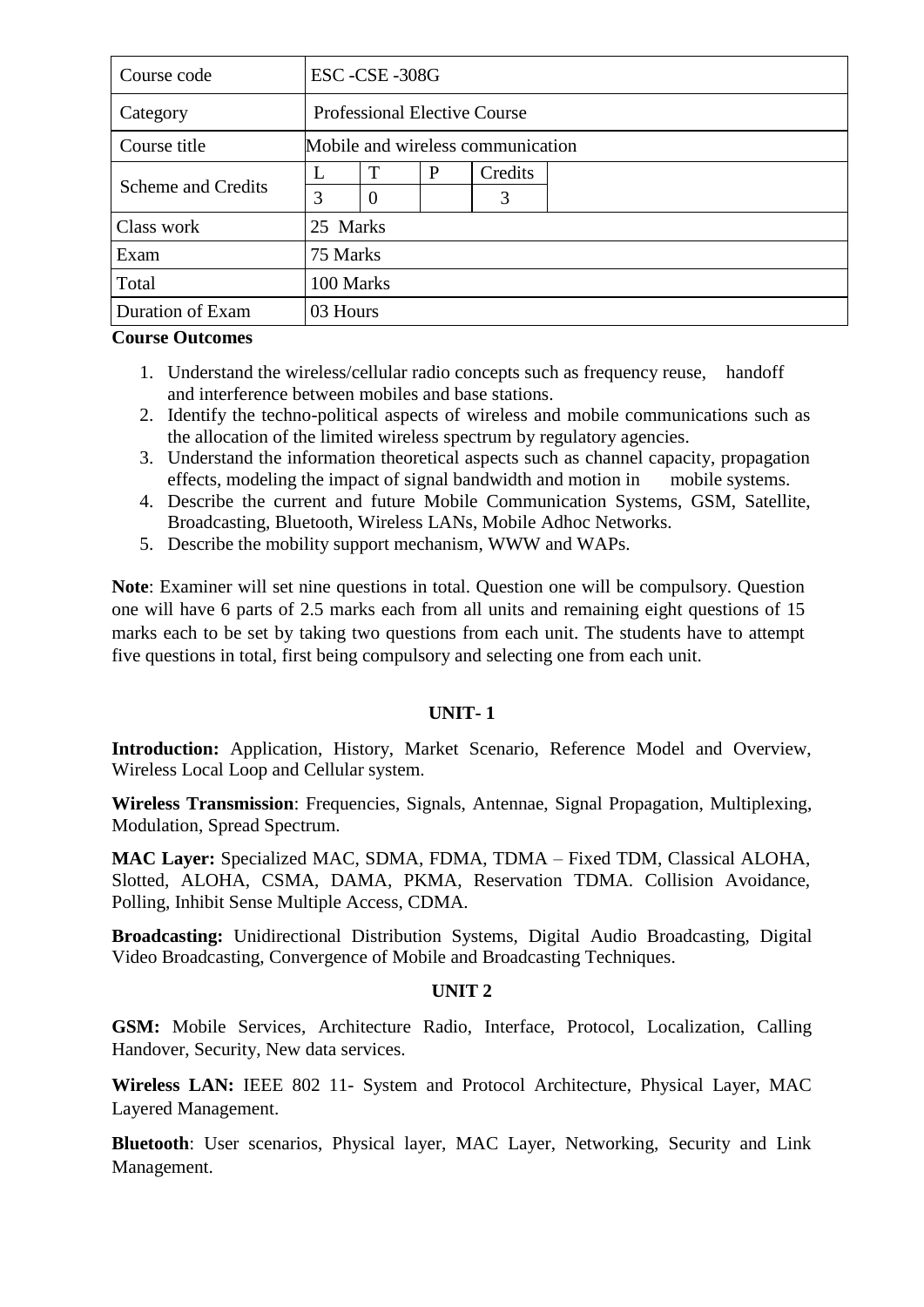#### **UNIT 3**

**Mobile Network Layer:** Mobile IP-Goals, Assumptions, Requirement, Entities, Terminology, IP Packet delivery, Agent Advertisement and Discovery, Registration, Tunneling, Encapsulation, Optimization, Reserve Tunneling, Security, IPv6 , DHCP.

**Mobile Adhoc Networks:** Routing, Destination Sequence Distance Vector, Dynamic Source Routing, Hierarchical algorithms, Performance Metrics.

**Mobile Transport Layer:** Traditional TCP, Indirect TCP, Snooping, TCP, Mobile TCP, Fast- retransmission TCP, Transaction oriented TCP.

#### **UNIT 4**

**Satellite Systems:** History, Applications, GEO, LEO, MEO, Routing, Localization, Handover in Satellite System.

**Support for Mobility:** File System, WWW, HTML, System Architecture.

**WAP**: Architecture, Wireless Datagram, Protocol, Wireless Transport Layer Security, Wireless Transaction Protocol, Application Environment, Telephony Applications.

#### **References:**

- **1.** Jochen Schiller, "MobileCommunication", Pearson Education, latest edition
- **2.** LEE, "Mobile Cellular Telecommunications", McGRAW-Hill, latest edition
- **3.** Theodore S Rappaport, "Wireless Communications", Pearson Education.

#### **Course Outcomes**

- Explain the principles and theories of mobile computing technologies.
- Describe infrastructures and technologies of mobile computing technologies.
- List applications in different domains that mobile computing offers to the public, employees, and businesses.
- Describe the possible future of mobile computing technologies and applications.
- Effectively communicate course work through written and oral presentations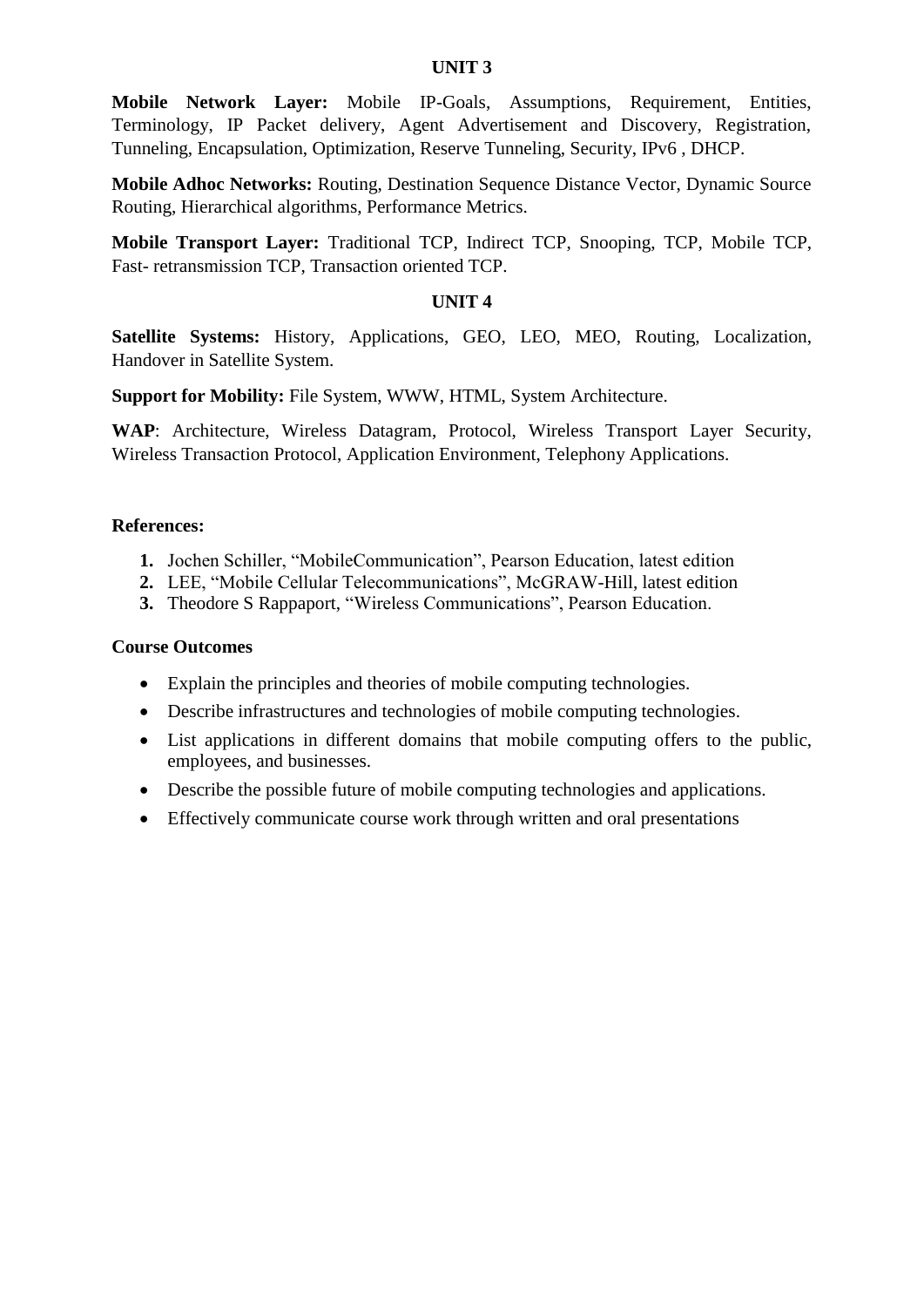| Course code        |          | PROG-CSE-322G                       |   |         |  |  |  |  |  |
|--------------------|----------|-------------------------------------|---|---------|--|--|--|--|--|
| Category           |          | <b>Professional Elective Course</b> |   |         |  |  |  |  |  |
| Course title       |          | <b>PROJECT</b>                      |   |         |  |  |  |  |  |
|                    | L        | $\mathbf{T}$                        | P | Credits |  |  |  |  |  |
| Scheme and Credits | 3        | $\overline{0}$                      |   | 3       |  |  |  |  |  |
| Class work         | 25 Marks |                                     |   |         |  |  |  |  |  |
| Exam               | 75 Marks |                                     |   |         |  |  |  |  |  |
| Total              |          | 100 Marks                           |   |         |  |  |  |  |  |
| Duration of Exam   | 03 Hours |                                     |   |         |  |  |  |  |  |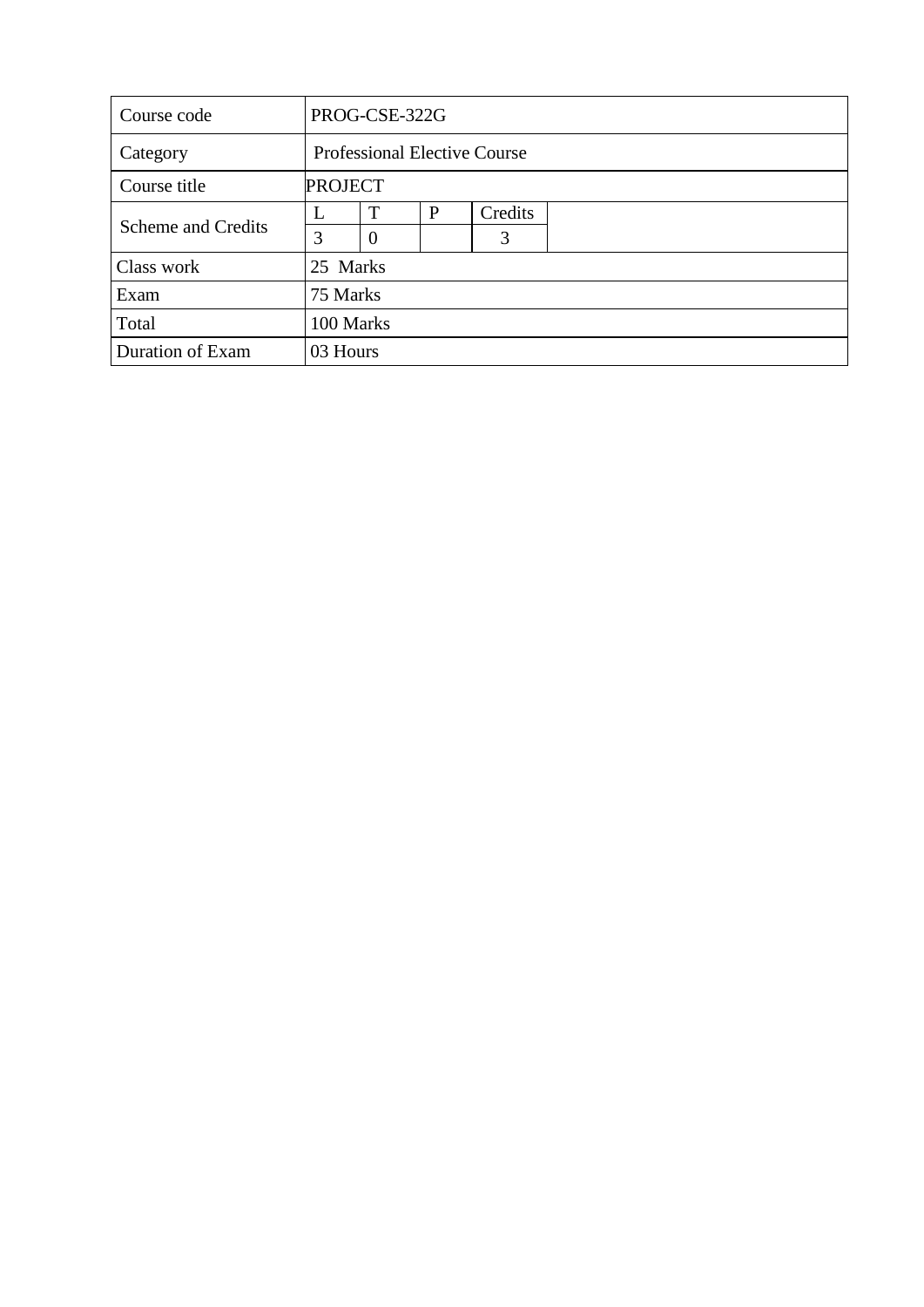| Course code        |          | LC-CSE-326G                              |  |   |  |  |  |  |  |
|--------------------|----------|------------------------------------------|--|---|--|--|--|--|--|
| Category           |          | <b>Professional Core Course</b>          |  |   |  |  |  |  |  |
| Course title       |          | Artificial Intelligence Lab Using Python |  |   |  |  |  |  |  |
|                    | L        | T                                        |  |   |  |  |  |  |  |
| Scheme and Credits |          | $\Omega$                                 |  | 3 |  |  |  |  |  |
| Class work         | 25 Marks |                                          |  |   |  |  |  |  |  |
| Exam               | 25 Marks |                                          |  |   |  |  |  |  |  |
| Total              |          | 50 Marks                                 |  |   |  |  |  |  |  |
| Duration of Exam   | 03 Hours |                                          |  |   |  |  |  |  |  |

# **List of Practical**

- 1. Write a Program to Implement Breadth First Search using Python.
- 2. Write a Program to Implement Depth First Search using Python.
- 3. Write a Program to Implement Tic-Tac-Toe game using Python.
- 4. Write a Program to Implement 8-Puzzle problem using Python.
- 5. Write a Program to Implement Water-Jug problem using Python.
- 6. Write a Program to Implement Travelling Salesman Problem using Python.
- 7. Write a Program to Implement Tower of Hanoi using Python.
- 8. Write a Program to Implement Monkey Banana Problem using Python.
- 9. Write a Program to Implement Missionaries-Cannibals Problems using Python.
- 10. Write a Program to Implement 8-Queens Problem using Python.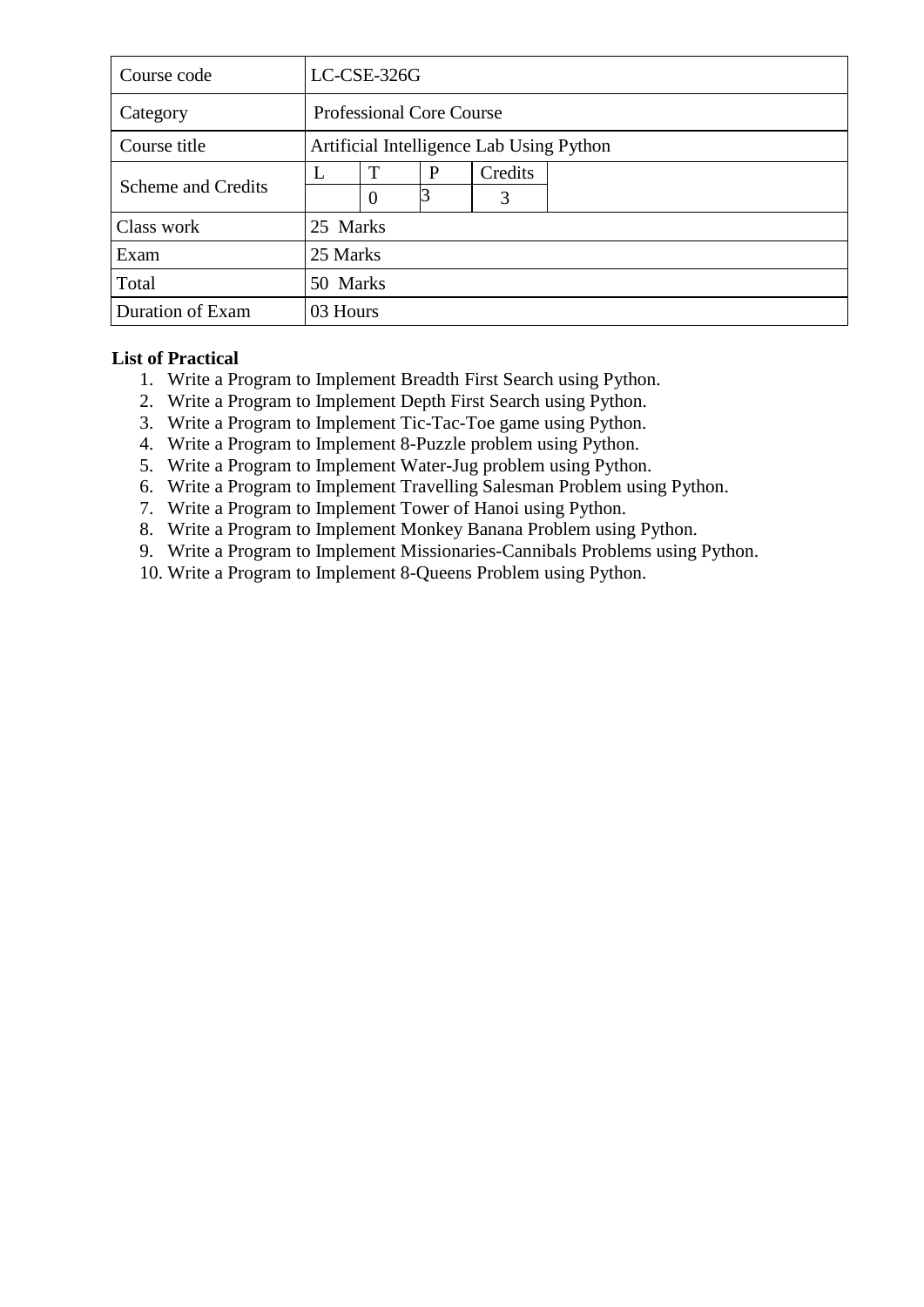| Course code        |                      | LC-CSE-323G                       |   |         |  |  |  |  |  |
|--------------------|----------------------|-----------------------------------|---|---------|--|--|--|--|--|
| Category           |                      | <b>Engineering Science Course</b> |   |         |  |  |  |  |  |
| Course title       |                      | <b>Computer Networks Lab</b>      |   |         |  |  |  |  |  |
|                    | T<br>L               |                                   | P | Credits |  |  |  |  |  |
| Scheme and Credits | $\theta$<br>$\Omega$ |                                   |   |         |  |  |  |  |  |
| Class work         | 25 Marks             |                                   |   |         |  |  |  |  |  |
| Exam               | 25 Marks             |                                   |   |         |  |  |  |  |  |
| Total              |                      | 50 Marks                          |   |         |  |  |  |  |  |
| Duration of Exam   | 03 Hours             |                                   |   |         |  |  |  |  |  |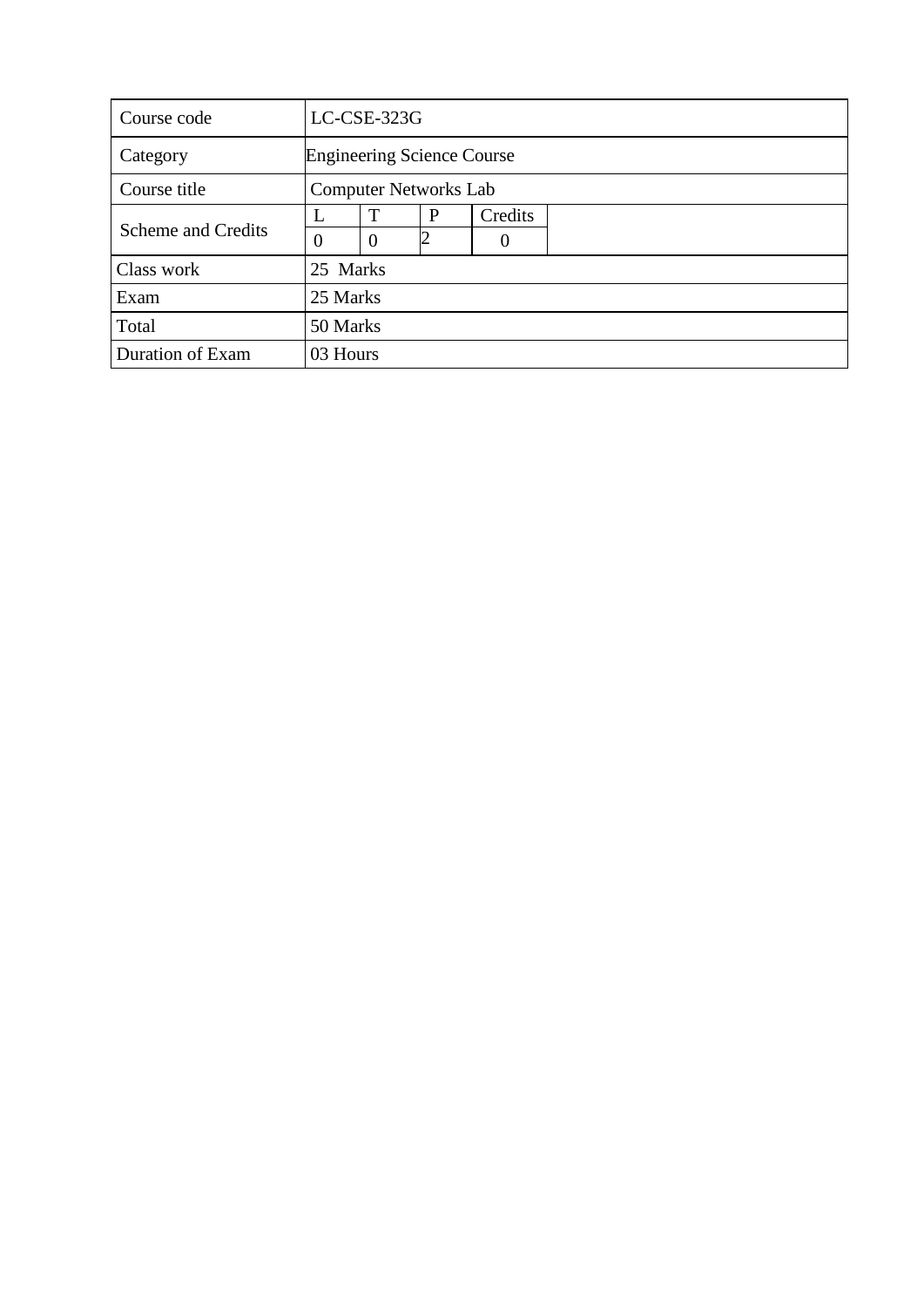| Course code        | MC-317G          |                              |          |                  |  |
|--------------------|------------------|------------------------------|----------|------------------|--|
| Category           | Mandatory Course |                              |          |                  |  |
| Course title       |                  | <b>Constitution of India</b> |          |                  |  |
| Scheme and credits | L                | T                            | P        | Credits          |  |
|                    | $\overline{2}$   | $\overline{0}$               | $\theta$ | $\boldsymbol{0}$ |  |

### **Course Objectives:**

Students will be able to:

1. Understand the premises informing the twin themes of liberty and freedom from a civil rights perspective.

2. To address the growth of Indian opinion regarding modern Indian intellectuals' constitutional role and entitlement to civil and economic rights as well as the emergence of nationhood in the early years of Indian nationalism.

3. To address the role of socialism in India after the commencement of the Bolshevik Revolution in 1917 and its impact on the initial drafting of the Indian Constitution.

### $\textbf{Unit} - \textbf{I}$

**Philosophy of Indian Constitution:** Salient features of Indian Constitution, Preamble, and Nature of Indian Constitution, Procedure for amendment of the Constitution.

#### **Unit – II**

Federal structure and distribution of legislative and financial powers between the Union and the States

#### **Unit – III**

**Organs of Governance:** President – Qualification and Powers of the President, Governor-Qualification and Powers of Governor, Parliament: Composition, Qualifications and Disqualifications, Judiciary: Appointment, Tenure and Removal of Judges.

# **Unit – IV**

**Fundamental Rights:** Origin and development of Fundamental rights, Need for fundamental rights. Introduction to Right to equality , Right to freedom, Right against exploitation, Right to freedom of religion, Cultural and Education rights and Fundamental duties.

# **References:**

- 1. The Constitution of India, 1950 (Bare Act), Government Publication.
- 2. Dr. S.N. Busi, Dr. B.R. Ambedkar framing of Indian Constitution, latest Edition
- 3. M.P. Jain, Indian Constitution Law, Lexis Nexis, latest edition
- 4. D.D. Basu, Introduction to Constitution of India, Lexis Nexis, latest edition.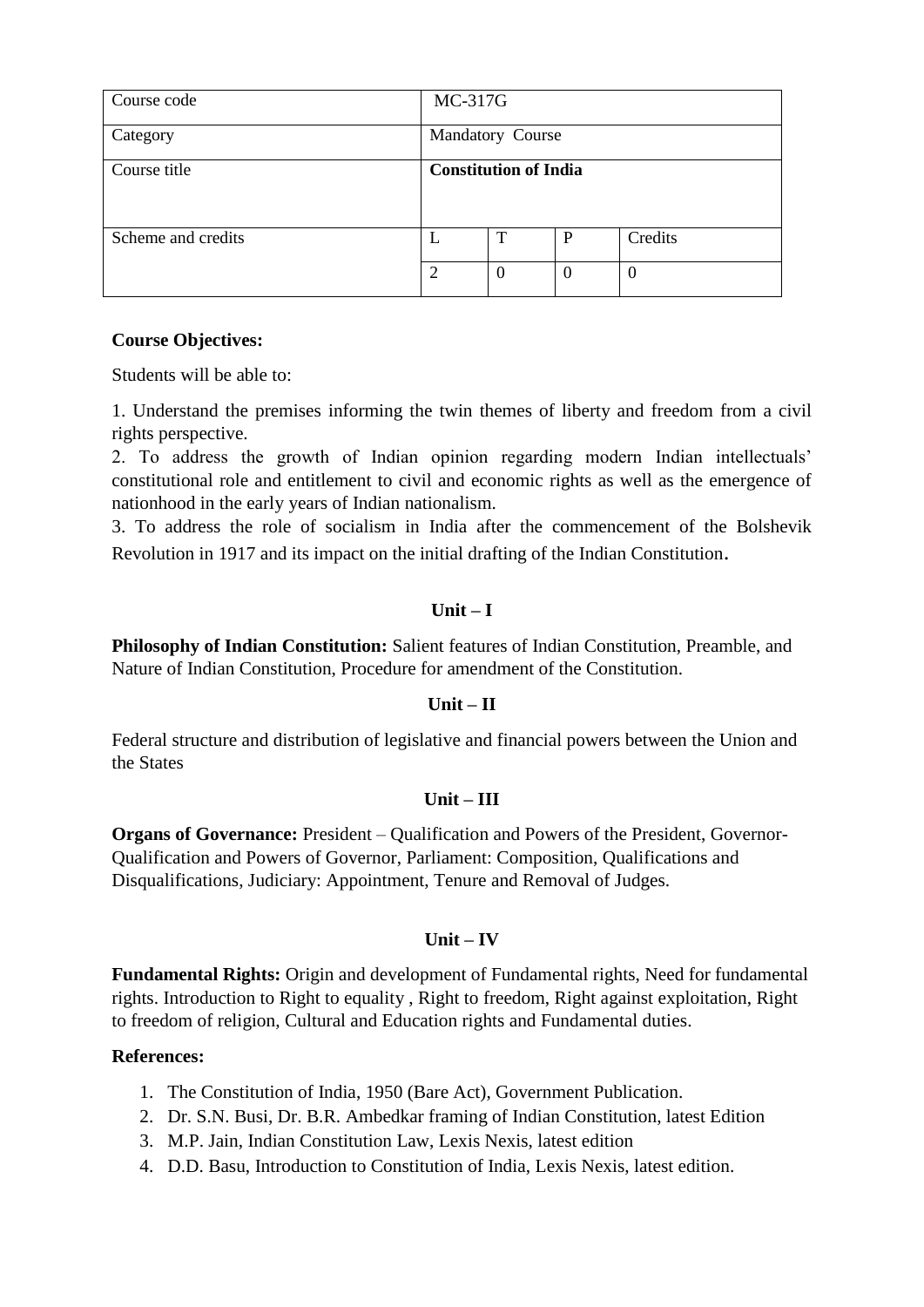# **Course Outcomes:**

Students will be able to:

1. Discuss the growth of the demand for civil rights in India for the bulk of Indians before the arrival of Gandhi in Indian politics.

2. Discuss the intellectual origins of the framework of argument that informed the conceptualization of social reforms leading to revolution in India.

3. Discuss the circumstances surrounding the foundation of the Congress Socialist Party [CSP] under the leadership of Jawaharlal Nehru and the eventual failure of the proposal of direct elections through adult suffrage in the Indian Constitution.

4. Discuss the passage of the Hindu Code Bill of 1956.

The examination of the regular students will be conducted by the concerned college/Institute internally. Each student will be required to score minimum 40% marks to qualify in the paper. The marks will not be included in determining the percentage of marks obtained for the award of degree. However, these marks will be shown in the detailed marks certificate of the students.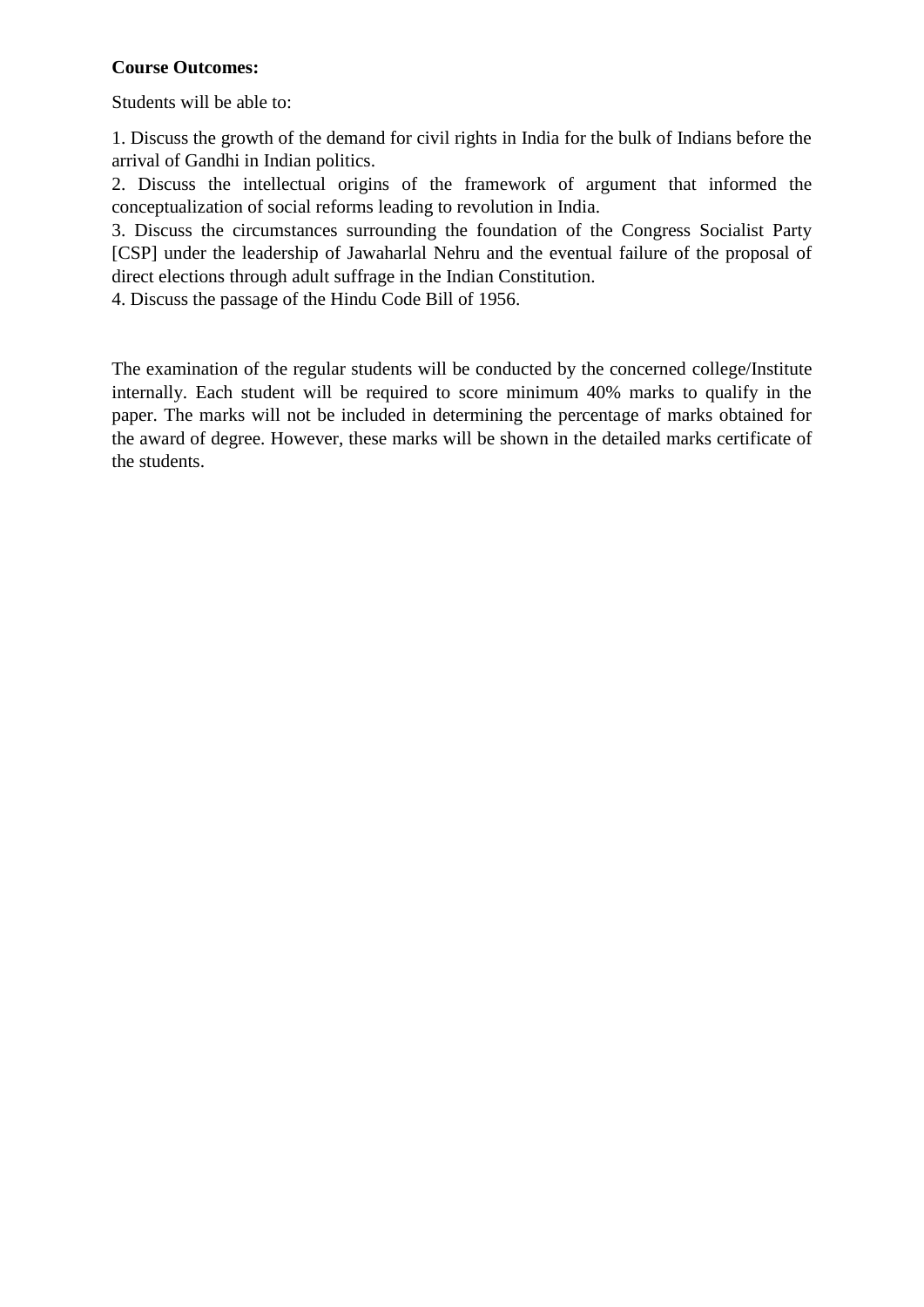| Course code               |          | PEC CSE-311G                        |   |         |  |  |  |  |
|---------------------------|----------|-------------------------------------|---|---------|--|--|--|--|
| Category                  |          | <b>Professional Elective Course</b> |   |         |  |  |  |  |
| Course title              |          | Software Engineering                |   |         |  |  |  |  |
|                           | L        | т                                   | P | Credits |  |  |  |  |
| <b>Scheme and Credits</b> | 3        | $\overline{0}$                      |   | 3       |  |  |  |  |
| Class work                | 25 Marks |                                     |   |         |  |  |  |  |
| Exam                      | 75 Marks |                                     |   |         |  |  |  |  |
| Total                     |          | 100 Marks                           |   |         |  |  |  |  |
| Duration of Exam          | 03 Hours |                                     |   |         |  |  |  |  |

#### **Objectives of the course**

- Be successful professionals in the field with solid fundamental knowledge of software engineering
- Utilize and exhibit strong communication and interpersonal skills, as well as professional and ethical principles when functioning as members and leaders of multidisciplinary teams
- Apply their foundations in software engineering to adapt to readily changing environments using the appropriate theory, principles and processes

**Note**: Examiner will set nine questions in total. Question one will be compulsory. Question one will have 6 parts of 2.5 marks each from all units and remaining eight questions of 15 marks each to be set by taking two questions from each unit. The students have to attempt five questions in total, first being compulsory and selecting one from each unit.

#### **Unit: 1**

**Introduction:** The process, software products, emergence of software engineering, evolving role of software, software life cycle models, Software Characteristics, Applications, Software crisis.

**Software project management:** Project management concepts, software process and project metrics Project planning, project size estimation metrics, project estimation Techniques, empirical estimation techniques, COCOMO- A Heuristic estimation techniques, staffing level estimation, team structures, staffing, risk analysis and management, project scheduling and tracking

#### **Unit: 2**

**Requirements Analysis and specification requirements engineering**, system modeling and simulation Analysis principles modeling, partitioning Software, prototyping: , Prototyping methods and tools; Specification principles, Representation, the software requirements specification and reviews Analysis Modeling: Data Modeling, Functional modeling and information flow: Data flow diagrams, BehavioralModeling; The mechanics of structured analysis: Creating entity/ relationship diagram, data flow model, control flow model, the control and process specification; The data dictionary; Other classical analysis methods.

**System Design**: Design concepts and principles: the design process: Design and software quality, design principles; Design concepts: Abstraction, refinement, modularity, software architecture, control hierarchy, structural partitioning, data structure, software procedure, information hiding; Effective modular design: Functional independence, Cohesion, Coupling;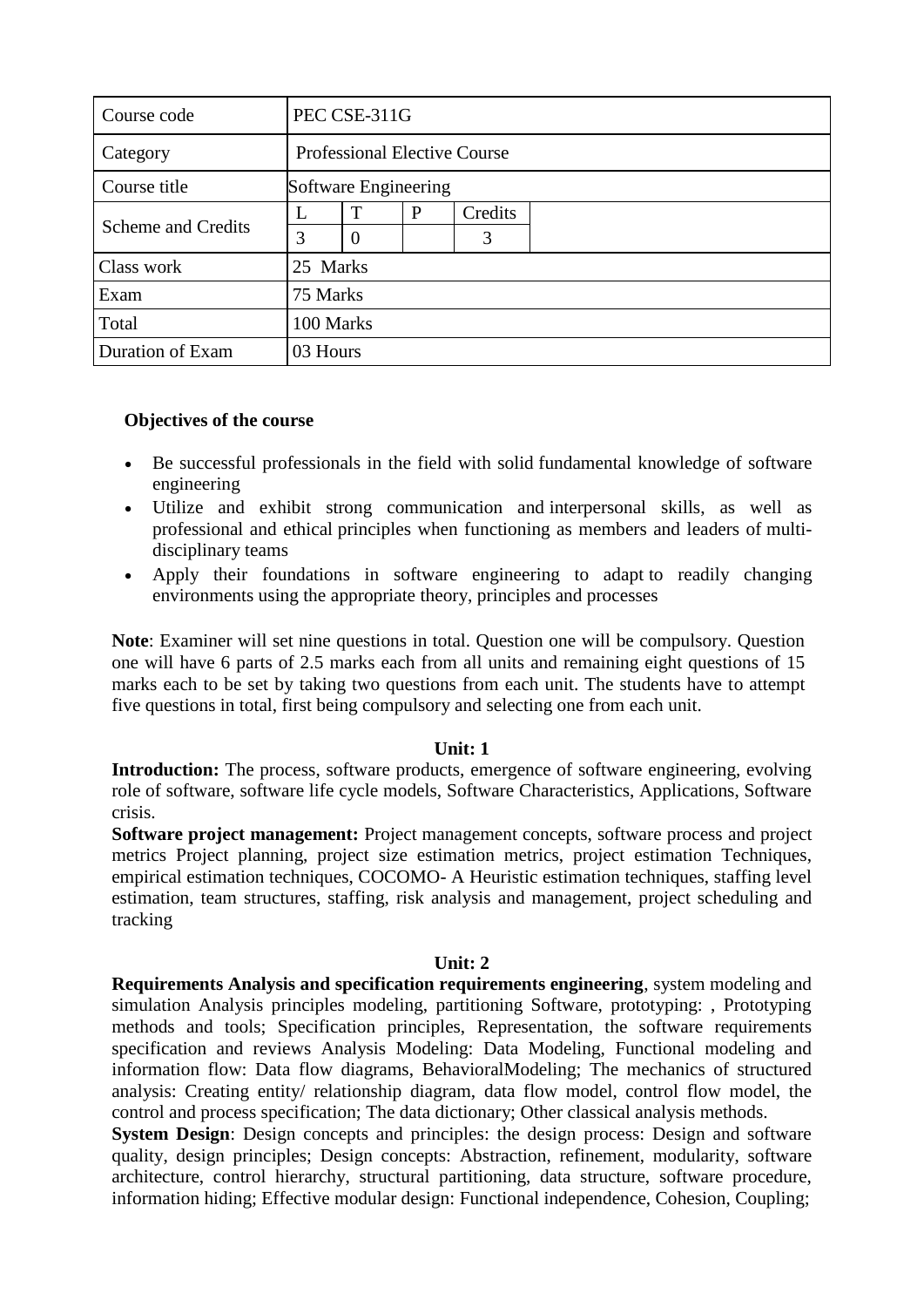#### **Unit: 3**

**Architectural Design:** Software architecture, Data Design: Data modeling, data structures, databases and the data warehouse, Analyzing alternative Architectural Designs, architectural complexity; Mapping requirements into a software architecture; Transform flow, Transaction flow; Transform mapping: Refining the architectural design.

**Testing and maintenance**: Software Testing Techniques, software testing fundamentals: objectives, principles, testability; Test case design, white box testing, basis path testing: Control structure testing: Black box testing, testing for specialized environments, architectures and applications. Software Testing Strategies: Verification and validation, Unit testing, Integration testing, Validation testing, alpha and beta testing; System testing: Recovery testing, security testing, stress testing, performance testing; The art of debugging, the debugging process debugging approaches. Software re-engineering, reverse engineering, restructuring, forward engineering.

#### **Unit: 4**

**Software Reliability and Quality Assurance** :Quality concepts, Software quality assurance , SQA activities; Software reviews: cost impact of software defects, defect amplification and removal; formal technical reviews: The review meeting, review reporting and record keeping, review guidelines; Formal approaches to SQA; Statistical software quality assurance; software reliability: Measures of reliability and availability ,The ISO 9000 Quality standards: The ISO approach to quality assurance systems, The ISO 9001 standard, Software Configuration Management. Computer Aided software Engineering: CASE, building blocks, integrated case environments and architecture, repository.

#### **Suggested books:**

• Software Engineering – A Practitioner"s Approach, Roger S. Pressman, 1996, MGH.

#### **References:**

- Fundamentals of software Engineering, Rajib Mall, PHI Software Engineering by Nasib Singh Gill, Khanna Book Publishing Co (p) Ltd
- Software Engineering by Ian sommerville, Pearson Edu, latest edition, AW,
- Software Engineering David Gustafson, T.M.H
- Software Engineering Fundamentals Oxford University, Ali Behforooz and Frederick J. Hudson JW&S,
- An Integrated Approach to software engineering by Pankaj jalote, Narosa,

#### **Course Outcomes**

- 1. How to apply the software engineering lifecycle by demonstrating competence in communication, planning, analysis, design, construction, and deployment
- 2. An ability to work in one or more significant application domains
- 3. Work as an individual and as part of a multidisciplinary team to develop and deliver quality software
- 4. Demonstrate an understanding of and apply current theories, models, and techniques that provide a basis for the software lifecycle
- 5. Demonstrate an ability to use the techniques and tools necessary for engineering practice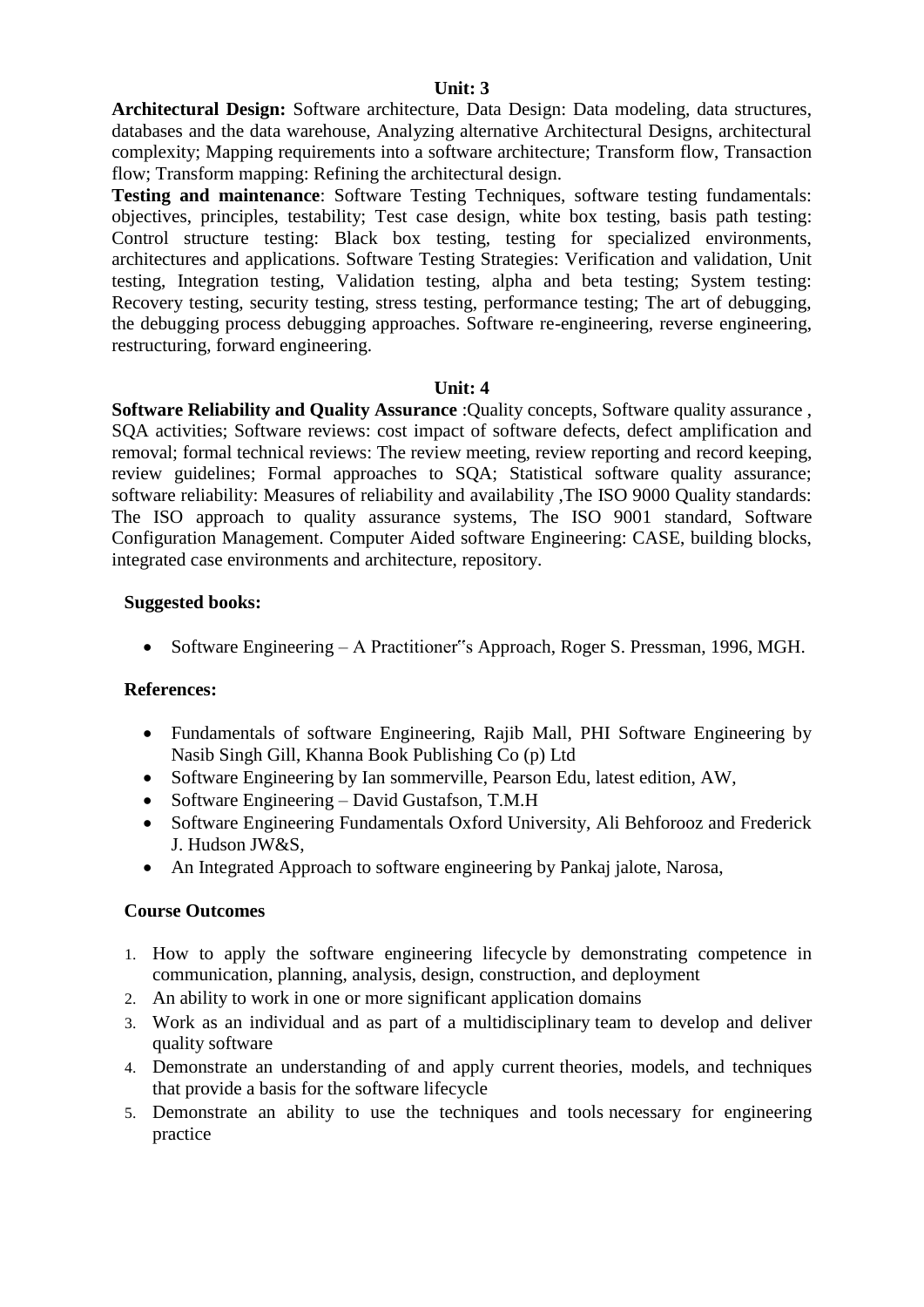| Course code        |          | PEC CSE-313G                                 |   |         |  |  |  |  |  |
|--------------------|----------|----------------------------------------------|---|---------|--|--|--|--|--|
| Category           |          | <b>Professional Elective Course</b>          |   |         |  |  |  |  |  |
| Course title       |          | System Programming and System Administration |   |         |  |  |  |  |  |
|                    |          | T                                            | P | Credits |  |  |  |  |  |
| Scheme and Credits | 3        | $\theta$                                     |   | 3       |  |  |  |  |  |
| Class work         | 25 Marks |                                              |   |         |  |  |  |  |  |
| Exam               | 75 Marks |                                              |   |         |  |  |  |  |  |
| Total              |          | 100 Marks                                    |   |         |  |  |  |  |  |
| Duration of Exam   | 03 Hours |                                              |   |         |  |  |  |  |  |

### **Objectives of the course**

- 1. Evolution of the components of system programming.
- 2. To learn working and different stages of complitaion process.
- 3. To learn basic of assembler and loading schemes.
- 4. To learn basics of file structure.
- 5. To know about filters and pipeline.
- 6. To learn shell programming

**Note:** Examiner will set nine questions in total. Question one will be compulsory. Question one will have 6 parts of 2.5 marks each from all units and remaining eight questions of 15 marks each to be set by taking two questions from each unit. The students have to attempt five questions in total, first being compulsory and selecting one from each unit.

# **Unit: 1**

Evolution of Components Systems Programming, Assemblers, Loaders, Linkers, Macros, Compilers. software tools, Text editors, Interpreters and program generators, Debug Monitors, Programming environment.

Compiler: Brief overview of compilation process, Incremental compiler, Assembler: Problem statement, symbol table; Loader schemes, compile and go Loader, general loader schemes, absolute loader, Reallocating loader, Direct linkage Loader, Binders, overlays.

#### **Unit: 2**

Theoretical Concept of Unix Operating System: Basic features of operating system; File structure: CPU scheduling; Memory management: swapping, demand paging; file system: block and fragments, inodes, directory structure; User to user communication

#### **Unit: 3**

Getting Started with Unix: User names and groups, logging in; Format of Unix commands; Changing your password; Characters with special meaning; Unix documentation; Files and directories; Current directory, looking at the directory contents, absolute and relative pathnames, some Unix directories and files; Looking at the file contents; File permissions; basic operation on files; changing permission modes; Standard files, standard output; Standard input, standard error; filters and pipelines; Processes; finding out about processes; Stopping background process; Unix editor vi.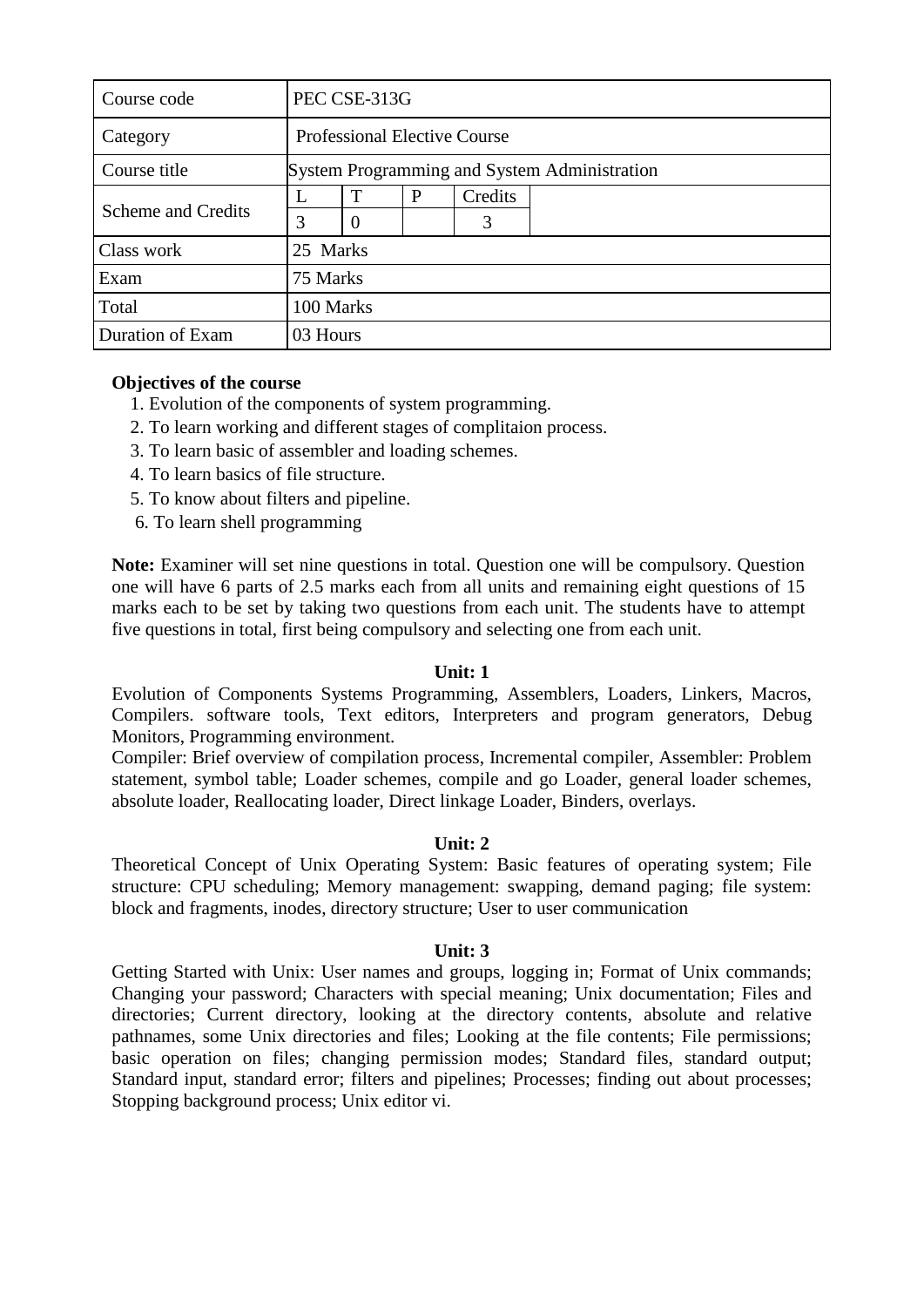#### **Unit-4**

Shell Programming: Programming in the Borne and C-Shell; Wild cards; Simple shell programs; Shell variables; interactive shell scripts; Advanced features.

System Administration: Definition of system administration; Booting the system; Maintaining user accounts; File systems and special files; Backups and restoration; Role and functions of a system manager. Overview of the Linux operating system

#### **Suggested books:**

- 1. Systems Programming by Donovan, TMH.
- 2. The unix programming environment by Brain Kernighen& Rob Pike, 1984, PHI & Rob Pike.
- 3. Design of the Unix operating system by Maurich Bach, 1986, PHI.
- 4. Introduction to UNIX and LINUX by John Muster, 2003, TMH.

#### **References:**

- 1. Advanced Unix programmer's Guide by Stephen Prato, BPB
- 2. Unix- Concept and applications by Sumitabha Das, T.M..H

#### **Course Outcomes**

- 1. To understand various file statistics.
- 2. To work on wildcards.
- 3.To know about shell programming and AWK utitliy.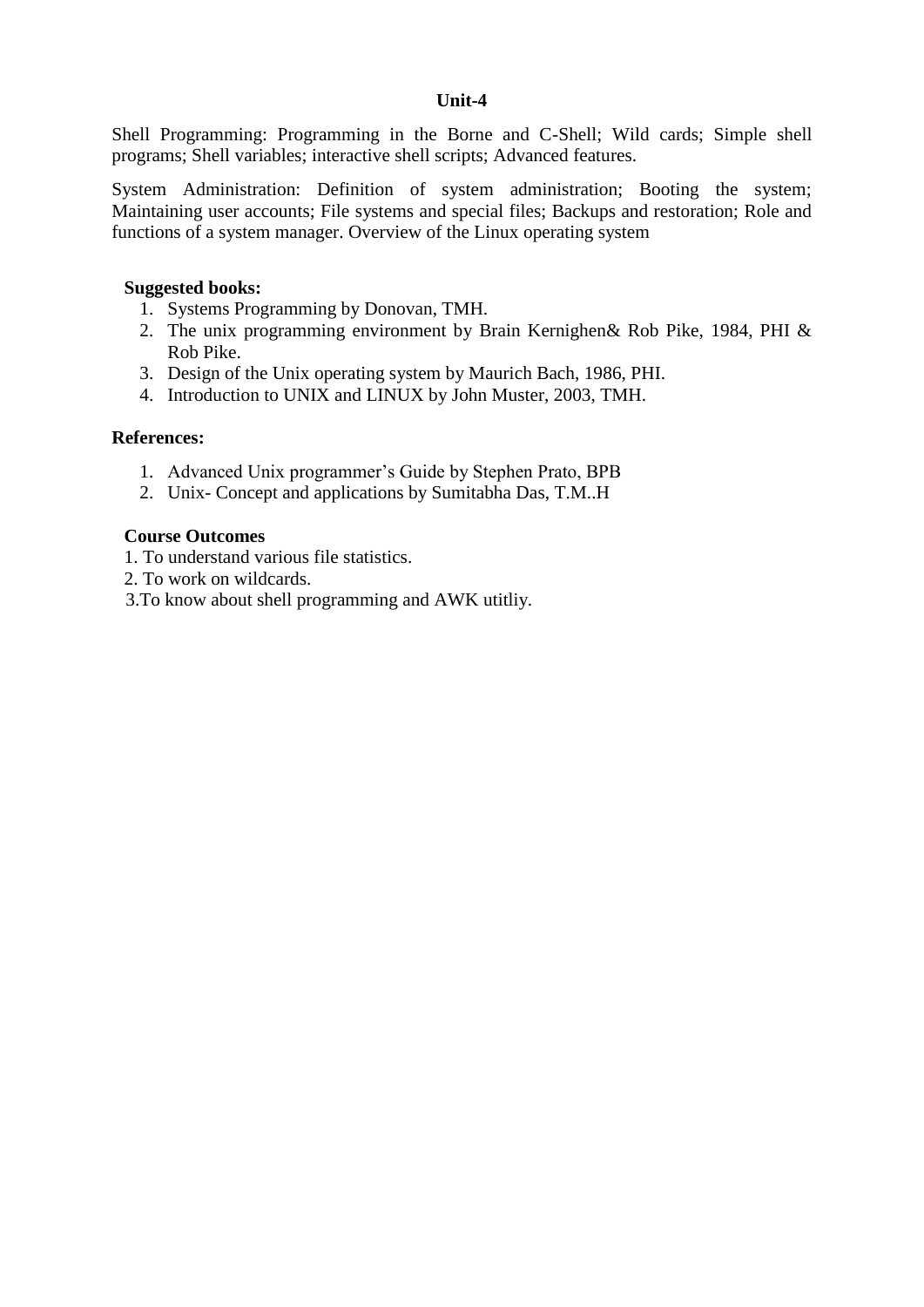| Course Code               |           | PEC-CSE-315G             |   |         |  |  |  |  |  |
|---------------------------|-----------|--------------------------|---|---------|--|--|--|--|--|
| Category                  |           | Elective                 |   |         |  |  |  |  |  |
| Course title              |           | Digital Image Processing |   |         |  |  |  |  |  |
| <b>Scheme and Credits</b> |           | T                        | P | Credits |  |  |  |  |  |
|                           | 3         | $\overline{0}$           |   | 3       |  |  |  |  |  |
| Class work                | 25 Marks  |                          |   |         |  |  |  |  |  |
| Exam                      | 75 Marks  |                          |   |         |  |  |  |  |  |
| Total                     | 100 Marks |                          |   |         |  |  |  |  |  |
| Duration of Exam          | 03 Hours  |                          |   |         |  |  |  |  |  |

Objectives of the course

- To become familiar with digital image fundamentals
- To get exposed to simple image enhancement techniques in Spatial and Frequency domain.
- To learn concepts of degradation function and restoration techniques.
- To study the image segmentation and representation techniques.
- To become familiar with image compression and recognition method

**Note:** Examiner will set nine questions in total. Question one will be compulsory. Question one will have 6 parts of 2.5 marks each from all units and remaining eight questions of 15 marks each to be set by taking two questions from each unit. The students have to attempt five questions in total, first being compulsory and selecting one from each unit.

# **Unit: 1**

Introduction to Image Processing: Digital Image representation, Sampling & Quantization, Steps in image Processing, Image acquisition, color image representation.

# **Unit: 2**

Image Transformation & Filtering: Intensity transform functions, histogram processing, Spatial filtering, Fourier transforms and its properties, frequency domain filters, colour models, Pseudo colouring, colour transforms, Basics of Wavelet Transforms.

Image Restoration: Image degradation and restoration process, Noise Models, Noise Filters, degradation function, Inverse Filtering, Homomorphism Filtering

# **Unit: 3**

Image Compression: Coding redundancy, Interpixel redundancy, Psychovisual redundancy, Huffman Coding, Arithmetic coding, Lossy compression techniques, JPEG Compression.

#### **Unit-4**

Image Segmentation & Representation: Point, Line and Edge Detection, Thresholding, Edge and Boundary linking, Hough transforms, Region Based Segmentation, Boundary representation, Boundary Descriptors.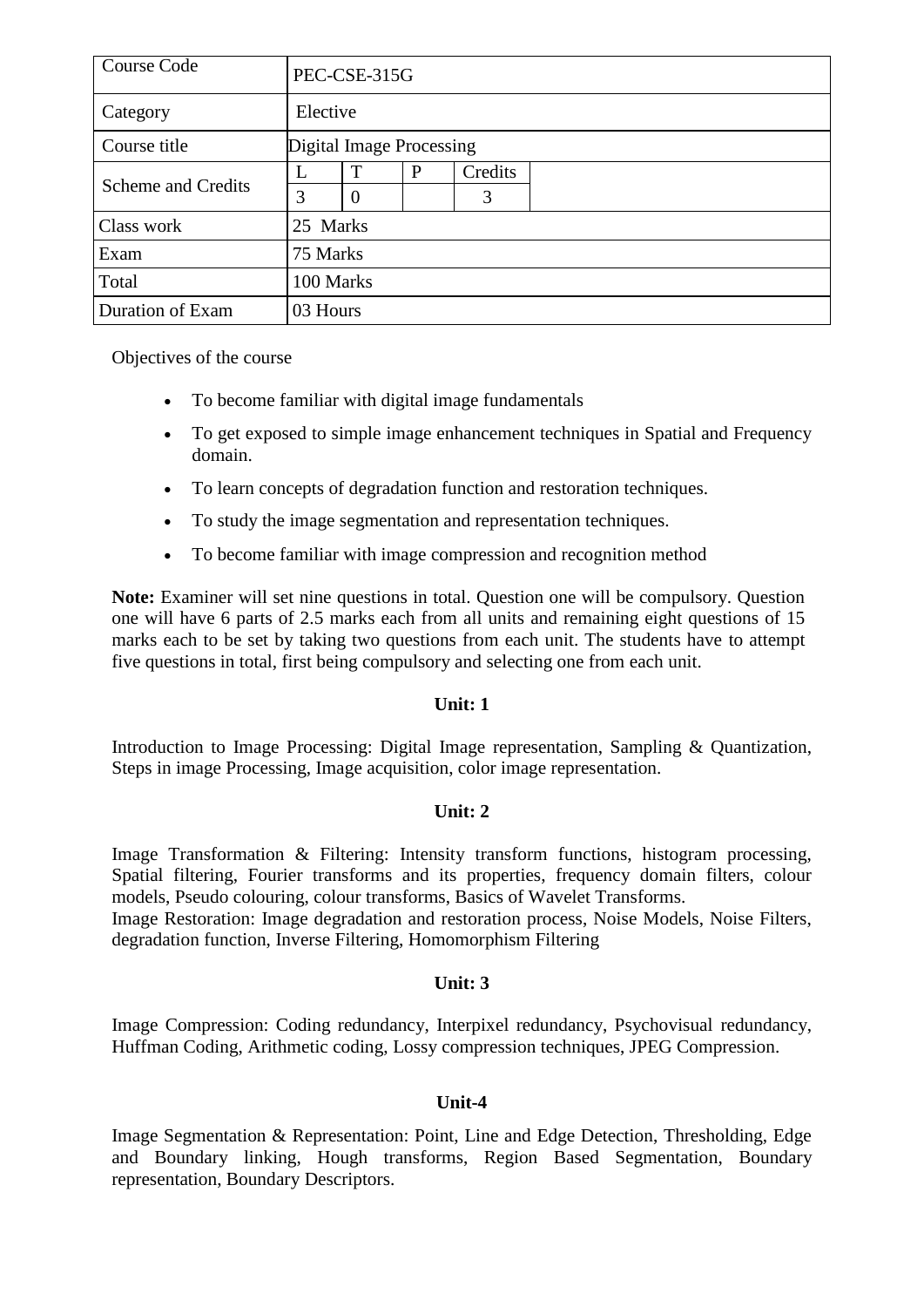#### **Suggested books:**

- 1. Rafael C. Gonzalez, Richard E. Woods,Digital Image Processing Pearson, Third Edition,2010.
- 2. Anil K. Jain,Fundamentals of Digital Image Processing Pearson, 2002.

#### **References:**

- 1. Kenneth R. Castleman, Digital Image Processing Pearson, latest edition
- 2. Rafael C. Gonzalez, Richard E. Woods, Steven Eddins,Digital Image Processing using MATLAB Pearson Education, Inc., latest edition
- 3. D,E. Dudgeon and RM. Mersereau,Multidimensional Digital Signal Processing Prentice Hall Professional Technical Reference, latest edition
- 4. William K. Pratt,Digital Image Processing John Wiley, New York, latest edition
- 5. Milan Sonka et al Image processing, analysis and machine vision Brookes/Cole, Vikas Publishing House, latest edition

#### **Course Outcomes**

- 1. Know and understand the basics and fundamentals of digital image processing, such as digitization, sampling, quantization, and 2D-transforms.
- 2. Operate on images using the techniques of smoothing, sharpening and enhancement.
- 3. Understand the restoration concepts and filtering techniques.
- 4. Learn the basics of segmentation, features extraction, compression and recognition methods for color models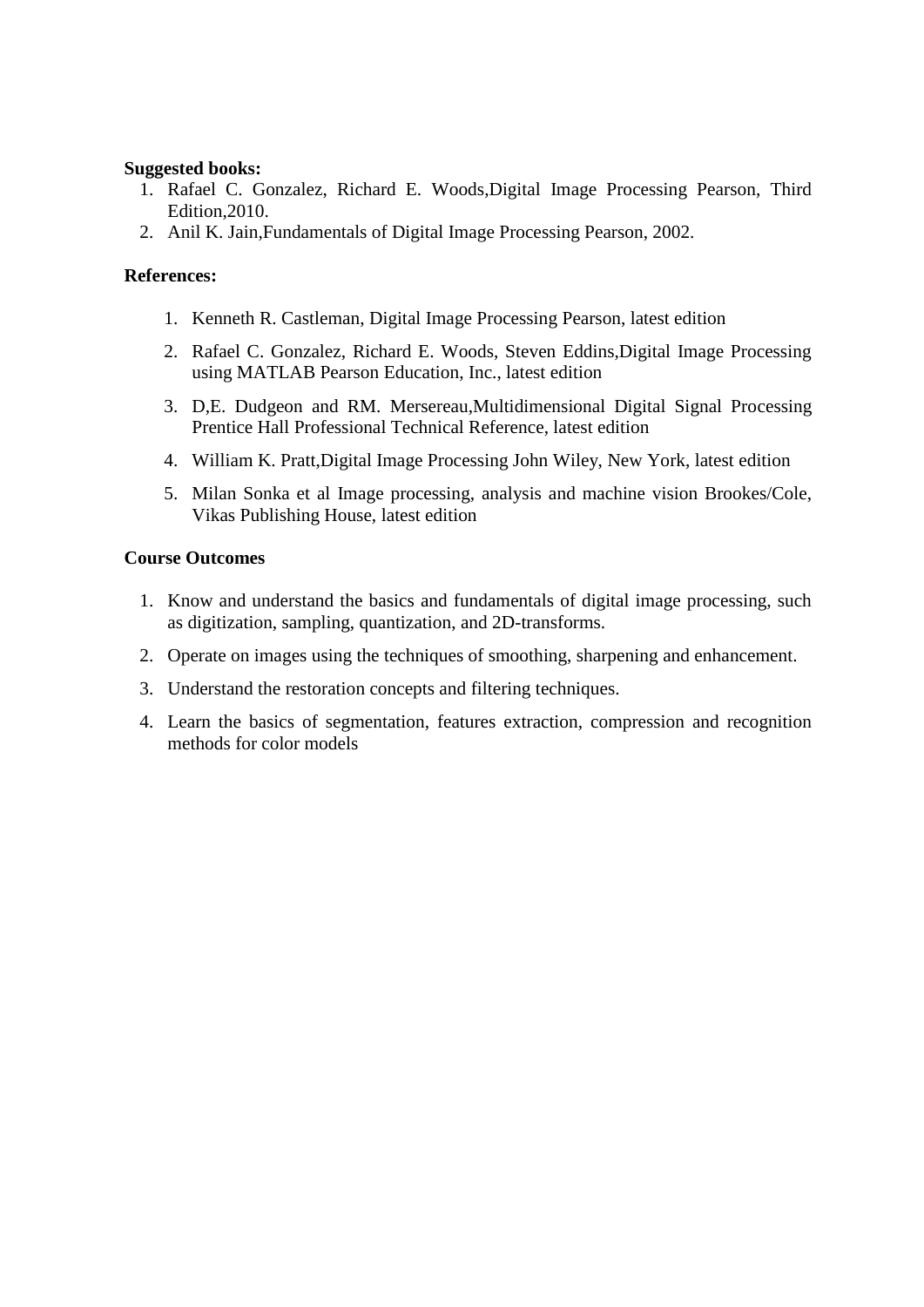| Course code        | PEC-CSE310G                               |          |   |         |  |  |
|--------------------|-------------------------------------------|----------|---|---------|--|--|
| Category           | <b>Professional Elective Course</b>       |          |   |         |  |  |
| Course title       | <b>Advance Database Management System</b> |          |   |         |  |  |
| Scheme and Credits | L                                         | T        | P | Credits |  |  |
|                    | 3                                         | $\theta$ |   | 3       |  |  |
| Class work         | 25 Marks                                  |          |   |         |  |  |
| Exam               | 75 Marks                                  |          |   |         |  |  |
| Total              | 100 Marks                                 |          |   |         |  |  |
| Duration of Exam   | 03 Hours                                  |          |   |         |  |  |

**Objective of the course:**

- 1. To understand DBMS Components, Advantages and Disadvantages.
- 2. Understanding Data modeling: ER, EER, Network, Hierarchical and Relational data models.
- 3. Understanding normalization, general strategies for query processing, query processor, syntax analyzer, Query decomposition, Heuristic Query optimization.
- 4. To understand transaction concept, schedules, serializability, locking and concurrency control protocols.

**Note**: Examiner will set nine questions in total. Question one will be compulsory. Question one will have 6 parts of 2.5 marks each from all units and remaining eight questions of 15 marks each to be set by taking two questions from each unit. The students have to attempt five questions in total, first being compulsory and selecting one from each unit.

#### **Unit-I**

**Introduction:** Architecture, Advantages, Disadvantages, Data models, relational algebra,SQL, Normal forms.

**Query Processing:** General strategies for query processing, transformations, expected size, statistics in estimation, query improvement. Query evaluation, view processing, query processor.

# **Unit-II**

**Recovery:** Reliability, Transactions, recovery in centralized DBMS, reflecting updates, Buffer management logging schemes, disaster recovery.

**Concurrency:** Introduction, Serializability, Concurrency control, Locking schemes, Timestamp based ordering, Optimistic, Scheduling, Multiversion techniques, Deadlocks.

# **Unit-III**

**Parallel and Distributed Databases:** Distributed Data Storage – Fragmentation & Replication, Location and Fragment.

Transparency Distributed Query Processing and Optimization, Distributed Transaction Modeling and concurrency Control, Distributed Deadlock, Commit Protocols, Design of Parallel Databases, Parallel Query Evaluation.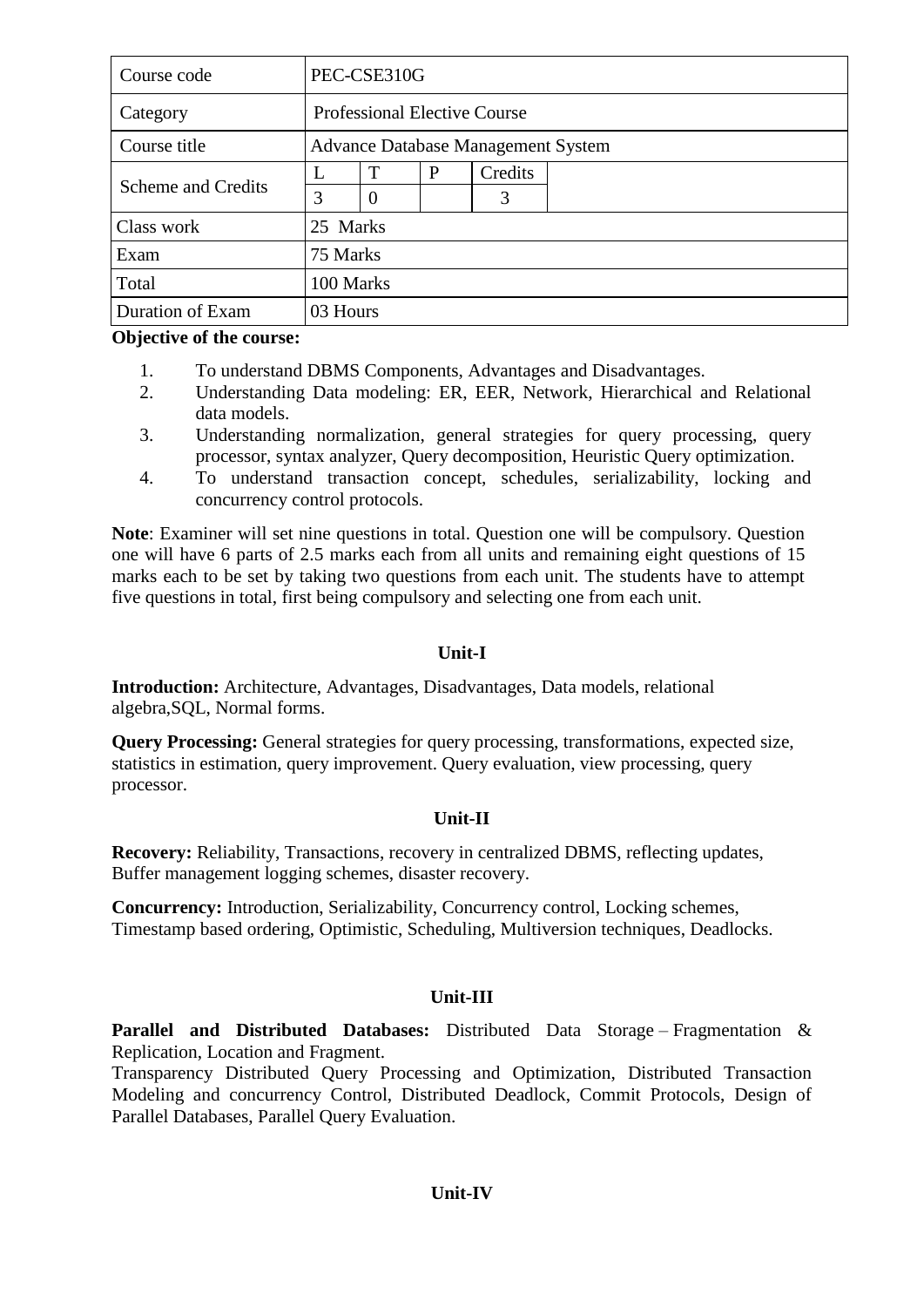**Objected Oriented and Object Relational Databases:** Modeling Complex Data Semantics, Specialization, Generalization, Aggregation and Association, Objects, Object Identity, Equality and Object Reference, Architecture of Object Oriented and Object Relational Databases

Suggested Text Book:

- 1. Elmarsi, Navathe, Somayajulu, Gupta, "Fundamentals of Database Systems", 4<sup>th</sup> Edition, Pearson Education,2007
- 2. Garcia, Ullman, Widom, "Database Systems, The complete book", Pearson Education, 2007
- 3. R. Ramakrishnan, "Database Management Systems", McGraw Hill International Editions, 1998

Suggested References Books:

- 1. Date, Kannan, Swaminathan, "An Introduction to Database Systems", 8th Edition Pearson Education, 2007
- 2. Singh S.K., "Database System Concepts, design and application", Pearson Education, 2006.
- 3. Silberscatz, Korth, Sudarshan, "Database System Concepts", Mcgraw Hill, 6th Edition, 2006
- 4. W. Kim, "Modern Database Systems", 1995, ACM Press, Addision Wesley,

# **Course Outcomes:**

- 1. Students will get understanding of DBMS Components, Its advantages and disadvantages.
- 2. Understanding about various types of Data modeling: ER, EER, Network, Hierarchical and Relational data models.
- 3. Understanding normalization, general strategies for query processing, query processor, syntax analyzer, Query decomposition, Heuristic Query optimization.
- 4. Understanding transaction concept, schedules, serializability, locking and concurrency control protocols.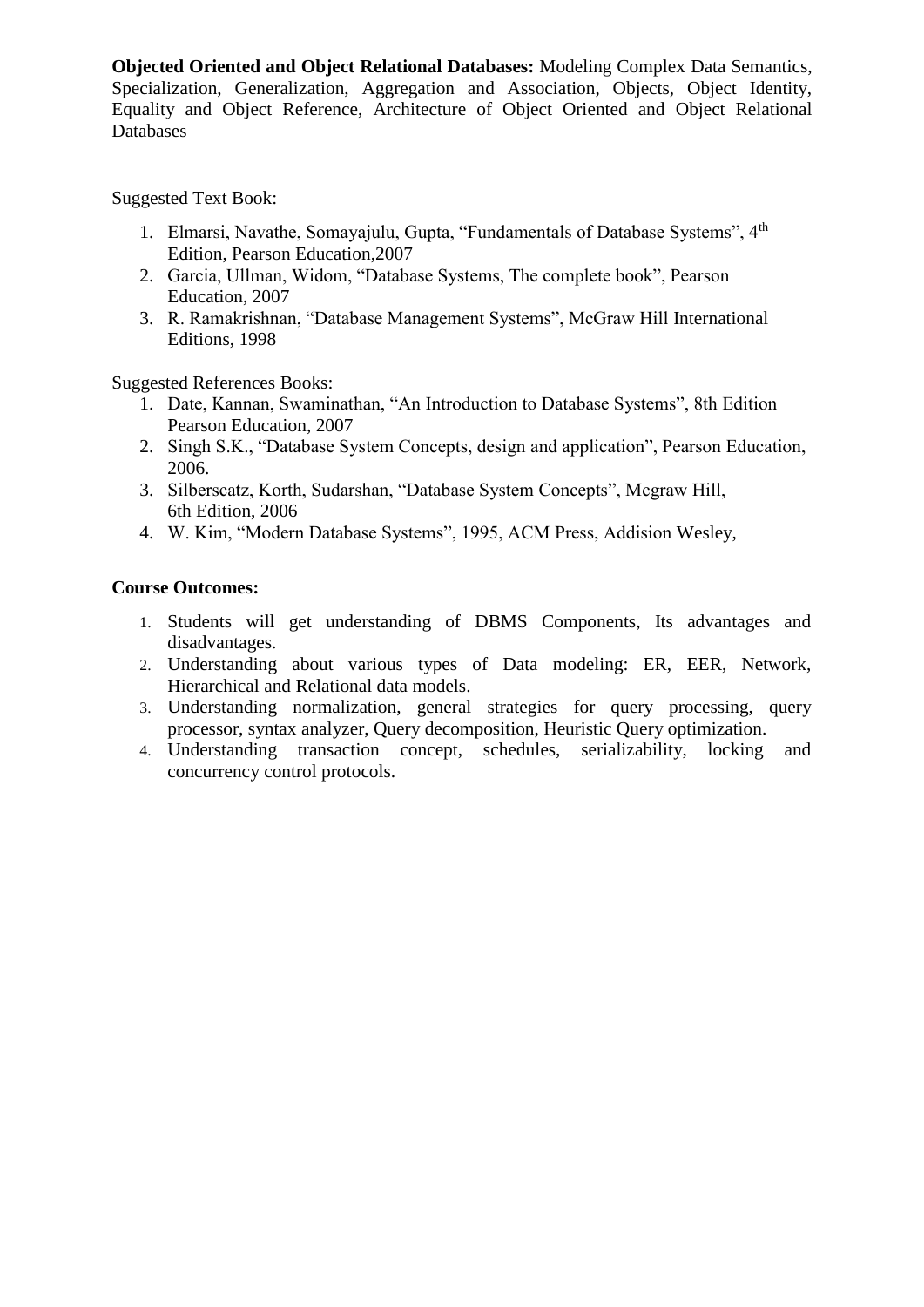| Course code               |   | PEC-CSE-312G                    |   |         |  |  |
|---------------------------|---|---------------------------------|---|---------|--|--|
| Category                  |   | Elective                        |   |         |  |  |
| Course title              |   | Mobile applications development |   |         |  |  |
| <b>Scheme and Credits</b> | L | T                               | P | Credits |  |  |
|                           | 3 | $\overline{0}$                  |   | 3       |  |  |
| Class work                |   | 25 Marks                        |   |         |  |  |
| Exam                      |   | 75 Marks                        |   |         |  |  |
| Total                     |   | 100 Marks                       |   |         |  |  |
| Duration of Exam          |   | 03 Hours                        |   |         |  |  |

### **Objectives of the course**

- Introduce the students with the various "Next Generation Technologies" in the area of mobile computing
- Assist students understand the various Mobile operating Systems
- Explore the findings using Andriod Technologies

**Note**: Examiner will set nine questions in total. Question one will be compulsory. Question one will have 6 parts of 2.5 marks each from all units and remaining eight questions of 15 marks each to be set by taking two questions from each unit. The students have to attempt five questions in total, first being compulsory and selecting one from each unit.

# **Unit: 1**

Introduction: Mobile operating system, Operating system structure, Constraints and Restrictions, Hardware configuration with mobile operating system, Features: Multitasking Scheduling, Memory Allocation, File System Interface, Keypad Interface, I/O Interface, Protection and Security, Multimedia features

# **Unit: 2**

Introduction to Mobile development IDE's, Introduction to Worklight basics, Optimization, pages and fragments , Writing a basic program- in Worklight Studio, Client technologies, Client side debugging, Creating adapters, Invoking adapters from Worklight Client application, Common Controls, Using Java in adapters, Programming exercise with Skins, Understanding Apache Cordova.

#### **Unit: 3**

Understanding Apple iOS development, Android development, Shell Development, Creating Java ME application, Exploring the Worklight Server, Working with UI frameworks, Authentication, Push notification, SMS Notifications, Globalization.

# **Unit-4**

**Android**: Introduction to Android, Architecture, memory management, communication protocols, application development methods, deployment.

**iOS**: Introduction to iOS, Architecture, memory management, communication protocols, application development methods, deployment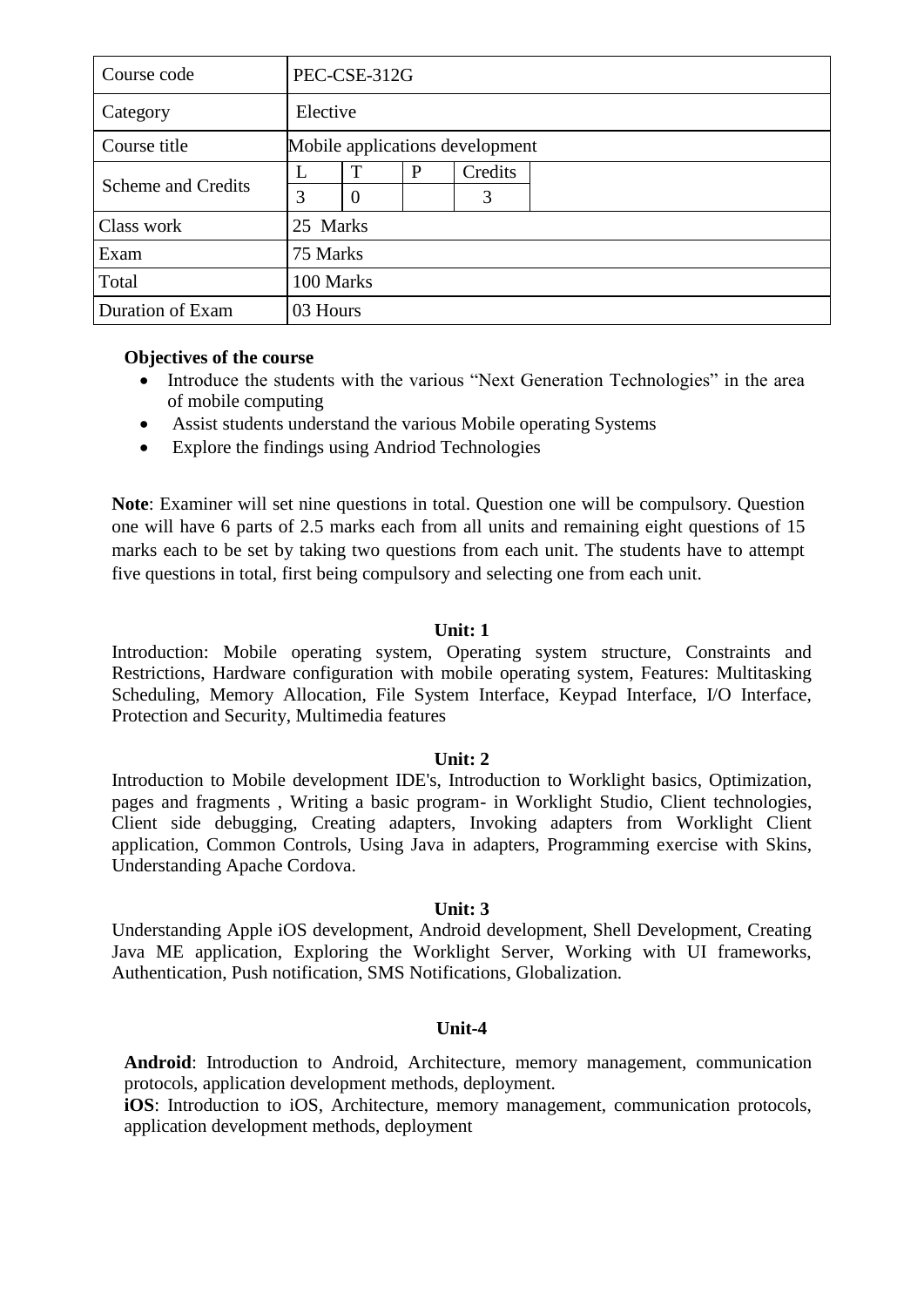### **Suggested books:**

- **1.** Anubhav Pradhan, Anil V Deshpande, " Mobile Apps Development" Edition:
- **2.** Jeff McWherter, Scott Gowell "Professional Mobile Application Development", John Wiley & Sons, 2012.
- **3.** Barry Burd, "Android Application Development All in one for Dummies", Edition: I
- **4.** Teach Yourself Android Application Development In 24 Hours, Edition: I, Publication: SAMS

# **References:**

- **1.** Neal Goldstein, Tony Bove, "iPhone Application Development All-In-One For Dummies", John Wiley & Sons
- **2.** Henry Lee, Eugene Chuvyrov, "Beginning Windows Phone App Development", Apress, latest edition.
- **3.** Jochen Schiller,"Mobile Communications", Addison-Wesley, latest edition
- **4.** Stojmenovic and Cacute, "Handbook of Wireless Networks and Mobile Computing", Wiley, 2002, ISBN 0471419028.

# **Course Outcomes**

- 1. Explain the principles and theories of mobile computing technologies.
- 2. Describe infrastructures and technologies of mobile computing technologies.
- 3. List applications in different domains that mobile computing offers to the public, employees, and businesses.
- 4. Describe the possible future of mobile computing technologies and applications.
- 5. Effectively communicate course work through written and oral presentations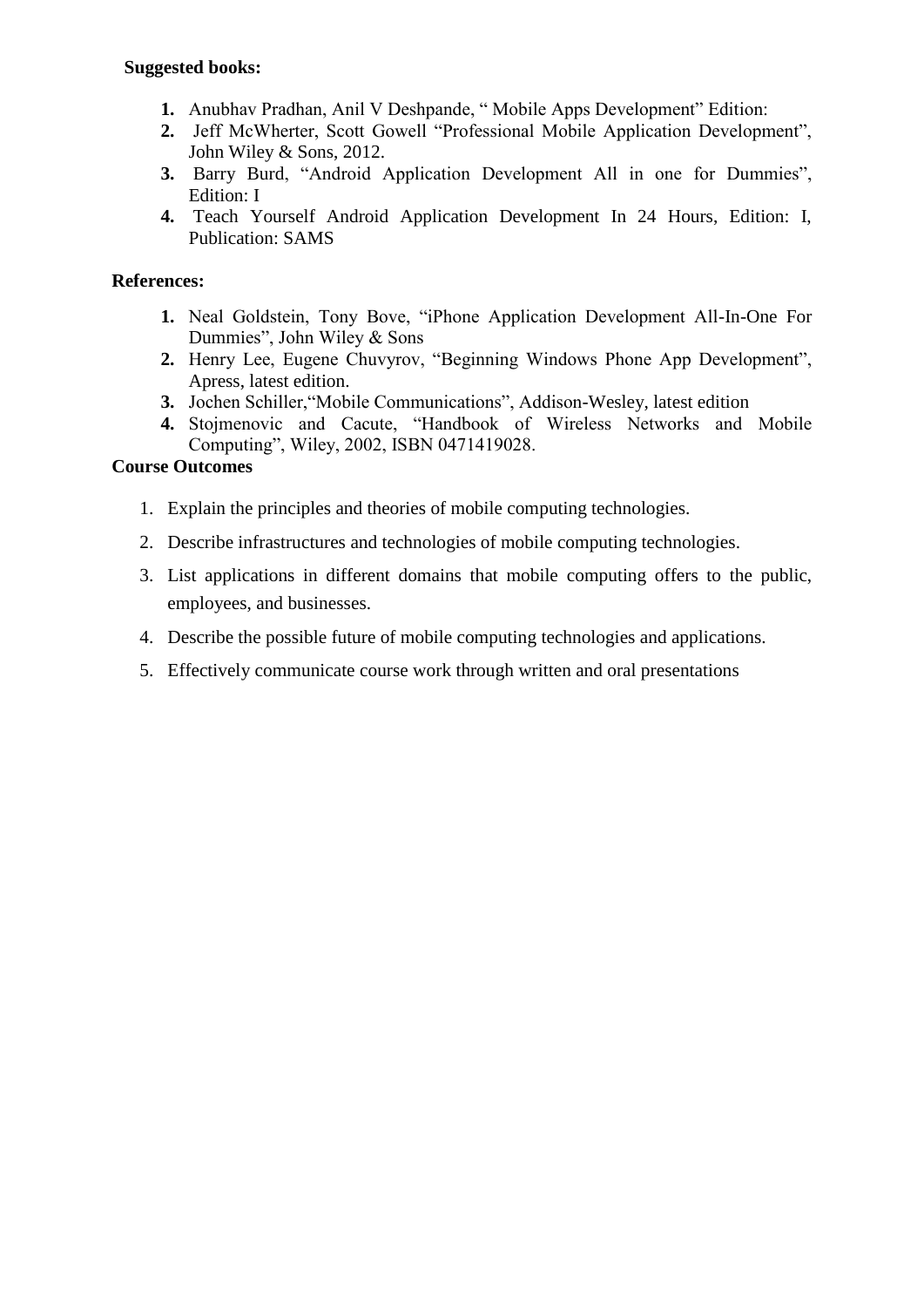| Course code               |          | PEC-CSE-314G                        |   |         |  |  |  |
|---------------------------|----------|-------------------------------------|---|---------|--|--|--|
| Category                  |          | <b>Professional Elective Course</b> |   |         |  |  |  |
| Course title              |          | <b>Computer Graphics</b>            |   |         |  |  |  |
| <b>Scheme and Credits</b> |          | T                                   | P | Credits |  |  |  |
|                           | 3        | $\overline{0}$                      |   | 3       |  |  |  |
| Class work                |          | 25 Marks                            |   |         |  |  |  |
| Exam                      |          | 75 Marks                            |   |         |  |  |  |
| Total                     |          | 100 Marks                           |   |         |  |  |  |
| Duration of Exam          | 03 Hours |                                     |   |         |  |  |  |

# **Objectives of the course:**

- 1. To have basic understanding of the core concepts of Computer Graphics.
- 2. Understand scan conversion, 2D, 3D transformation and viewing.
- 3. To be able to create interactive computer Graphics with understanding of shading, image processing and illumination model.

**Note**: Examiner will set nine questions in total. Question one will be compulsory. Question one will have 6 parts of 2.5 marks each from all units and remaining eight questions of 15 marks each to be set by taking two questions from each unit. The students have to attempt five questions in total, first being compulsory and selecting one from each unit.

### **UNIT1**

**Introduction to Computer Graphics:** What is Computer Graphics, Computer Graphics Applications, Computer Graphics Hardware and software; Two dimensional Graphics Primitives: Points and Lines, Scan Conversion: Point, Line, Circle; Region Filling: Scanline algorithm, Polygon filling algorithm, boundary filled algorithm.

#### **UNIT 2**

**Two dimensional transformations**: Geometric, Coordinate and, composite transformation. **Two Dimensional Viewing:** window to view port mapping; Clipping: point, line, polygon, curve and text clipping

#### **UNIT 3**

**Three-dimensional transformations:** Three dimensional graphics concept, Geometric and Coordinate transformations, **Viewing in 3D:** Projection, Taxonomy of projection, **Hidden surface removal:** Introduction to hidden surface removal, The Z- buffer algorithm, The painter's algorithm, Scanline algorithm, Sub-division algorithm.

#### **UNIT 4**

**Representing Curves and Surfaces:** Parametric representation of curves: Bezier curves, B-Spline curves. Parametric representation of surfaces; Interpolation method. **Illumination, shading, image manipulation**: Illumination models, shading models for polygons, shadows, transparency, image processing.

#### **Suggested Text Books:**

- 1. Computer Graphics Principles and Practices second edition by James D. Foley, Andeies van Dam, Stevan K. Feiner and Johb F. Hughes, 2000, Addision Wesley.
- 2. Computer Graphics by Donald Hearn and M.Pauline Baker, 2 Edition, 1999, PHI
- 3. Computer Graphics by Z. Xiang, R. Plastock, 2nd Edition, TMH Education.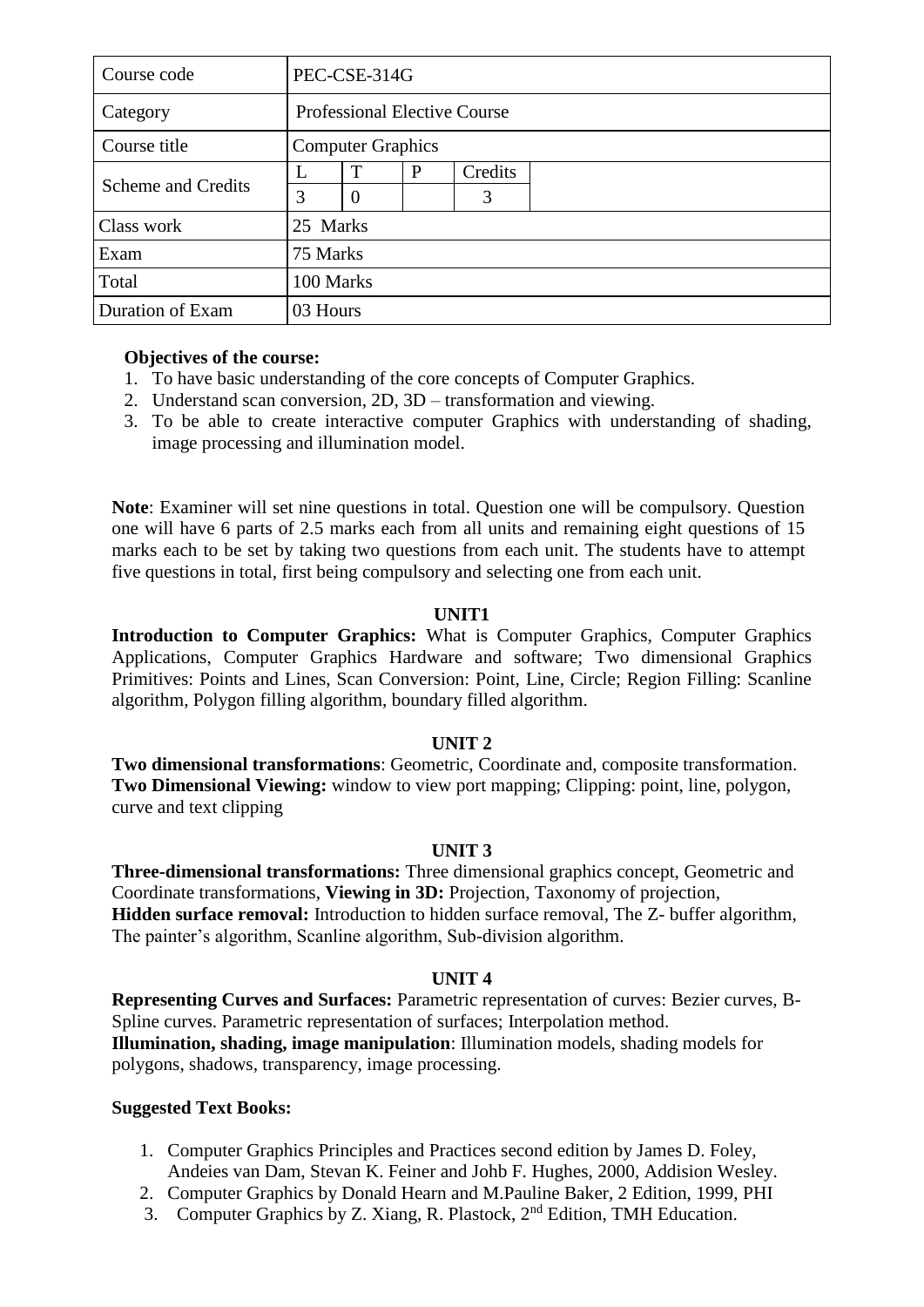# **References:**

- 1. Procedural Elements for Computer Graphics David F. Rogers, T.M.H latest Edition
- 2. Fundamentals of 3-Dimensional Computer Graphics by Alan Watt, Addision Wesley.
- 3. Computer Graphics: Secrets and Solutions by Corrign John, BPB
- 4. Graphics, GUI, Games & Multimedia Projects in C by Pilania&Mahendra, Standard Publ.
- 5. Computer Graphics Secrets and solutions by Corrign John, BPV
- 6 Introduction to Computer Graphics by N. Krishanmurthy T.M.H latest edition

# **Course Outcomes:**

- 1. Understanding of the software, hardware and applications of Computer Graphics.
- 2. Understanding of Scan conversion, 2D, 3D transformation and viewing.
- 3. To be able to implement picture on screen using projection, shading, image processing and illumination model.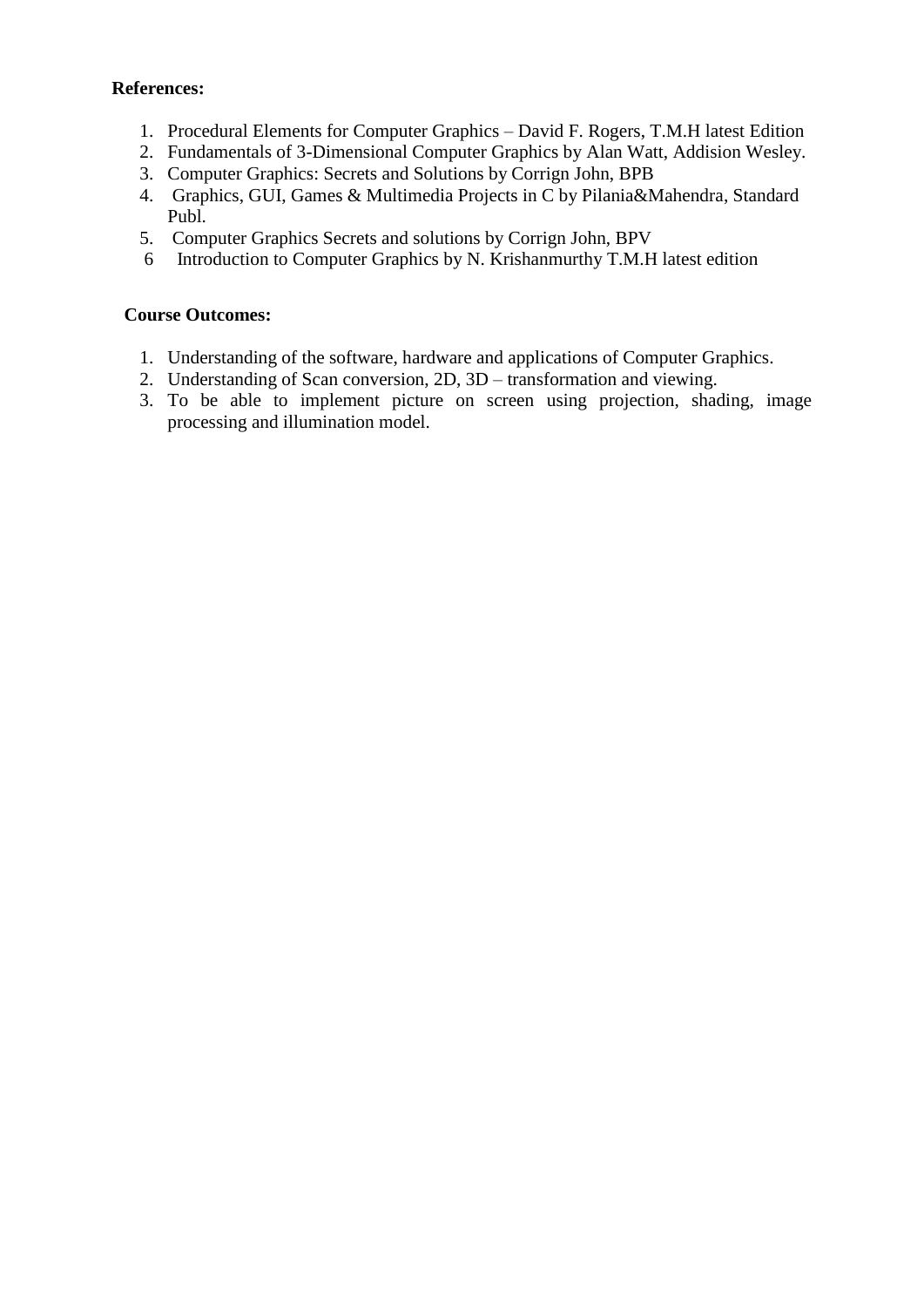B.TECH SEMESTER V SESSIONAL: 25

L T P THEORY EXAM: 75 3 0 0 TOTAL: 100

Course Objectives:

- 1. To build an understanding of the fundamental concepts of Information Retrieval
- 2. To understand the elements of Web Search Engines and Crawlers
- 3. To familiarize students with the basic taxonomy and terminology of Indices and to understand Heap's Law for estimation and Zipf's law for modeling distribution of terms
- 4. To understand dictionary compression and posting list compression and to introduce the scoring , tf-idf weighting and vector space model for scoring

**Note**: Examiner will set nine questions in total. Question one will be compulsory. Question one will have 6 parts of 2.5 marks each from all units and remaining eight questions of 15 marks each to be set by taking two questions from each unit. The students have to attempt five questions in total, first being compulsory and selecting one from each unit.

# **UNIT-I**

Information retrieval problem, an inverted index, Processing Boolean queries, The extended Boolean model versus ranked retrieval, an inverted index, Bi-word indexes, Positional indexes, Combination schemes

# **UNIT-II**

Search Engines: Basic Building Blocks and Architecture, Text Acquisition, Text Transformation, Index Creation, User Interaction, Ranking, Evaluation. CRAWL AND FEEDS: Crawling the Web, Retrieving Web Pages, The Web Crawler, Freshness, Focused Crawling, Deep Web, Crawling Documents and Email, Storing the Documents, Detecting Duplicates

# **UNIT-III**

INDEX CONSTRUCTION AND COMPRESSION: Hardware basics, Blocked sort-based indexing, Single-pass in-memory indexing, Distributed indexing, Dynamic indexing Index compression: Statistical properties of terms in information retrieval, Heaps' law: Estimating the number of terms, Zipf's law: Modeling the distribution of terms, Dictionary compression, Dictionary as a string, Blocked storage, Postings file compression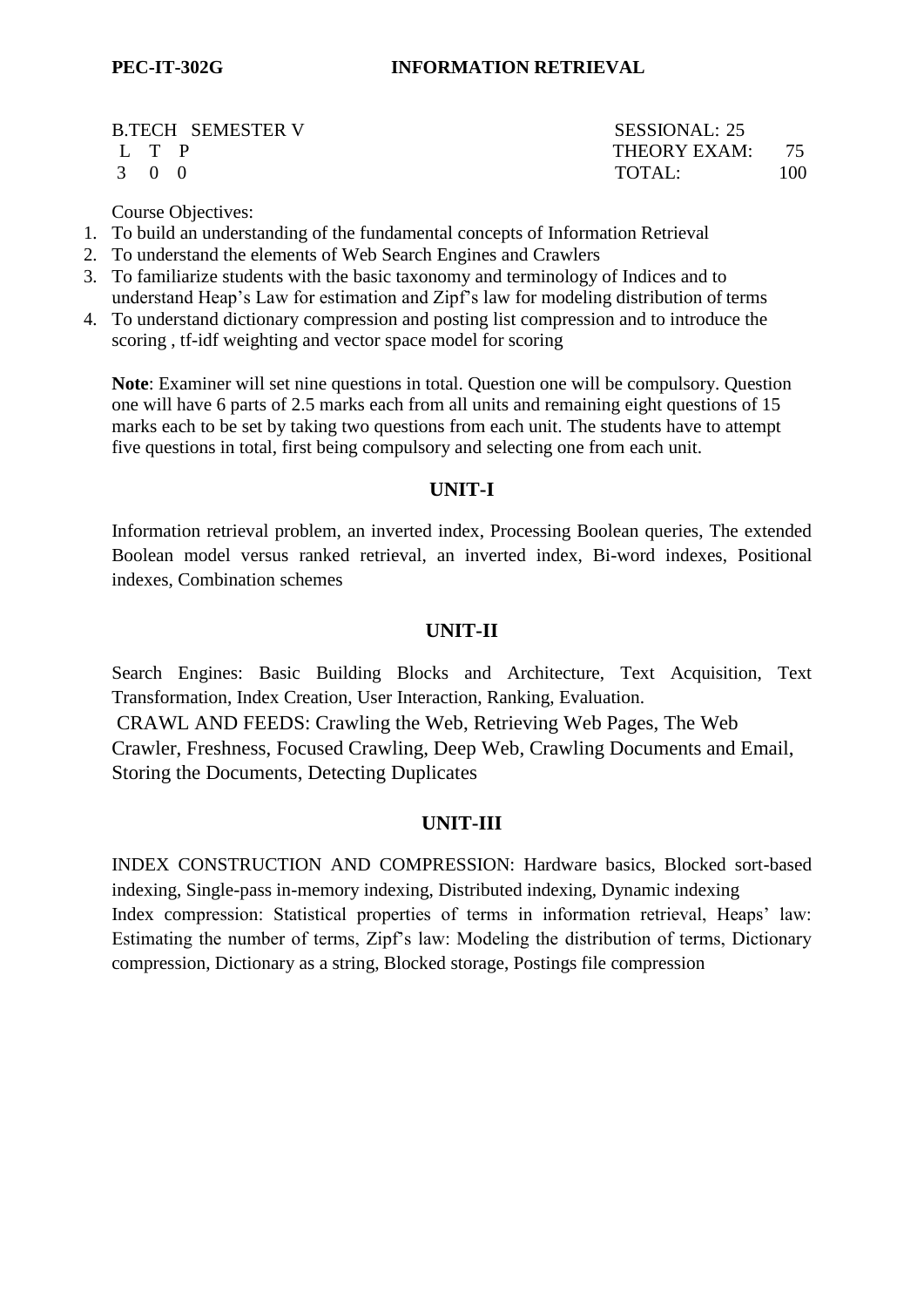# **UNIT-IV**

SCORING, TERM WEIGHTING AND THE VECTOR SPACE MODEL : Parametric and zone indexes, Weighted zone scoring, Learning weights, The optimal weight, Term frequency and weighting, Inverse document frequency, Tf-idf weighting, The vector space model for scoring , Computing scores in a complete search system.

### **Course Outcomes:**

After taking the course, students will be able to:

- a. Understand basic Information Retrieval Systems and learn how Boolean queries are processed.
- b. understand the basic concept of Search Engines their architecture and its various functional components and understand the basic concept of Web crawlers and their architecture
- c. identify the different types of indices: inverted index, positional index, biword index and be able make estimations and model distribution of terms and compressions
- d. enumerate various types of indices and also understand the concept of efficient storage of indices and learn tf-idf scoring and vector space model scoring for ranking

### **REFERENCES**

- **1. C.D.Manning, P. Raghavan and H.Schutze "***Introduction to Information Retrieval***", Cambridge University Press, Latest Edition**
- **2. B.Croft, D.Metzler, T.Strohman, "***Search Engines : Information Retrieval in Practice***", AddisionWesley, Latest Edition**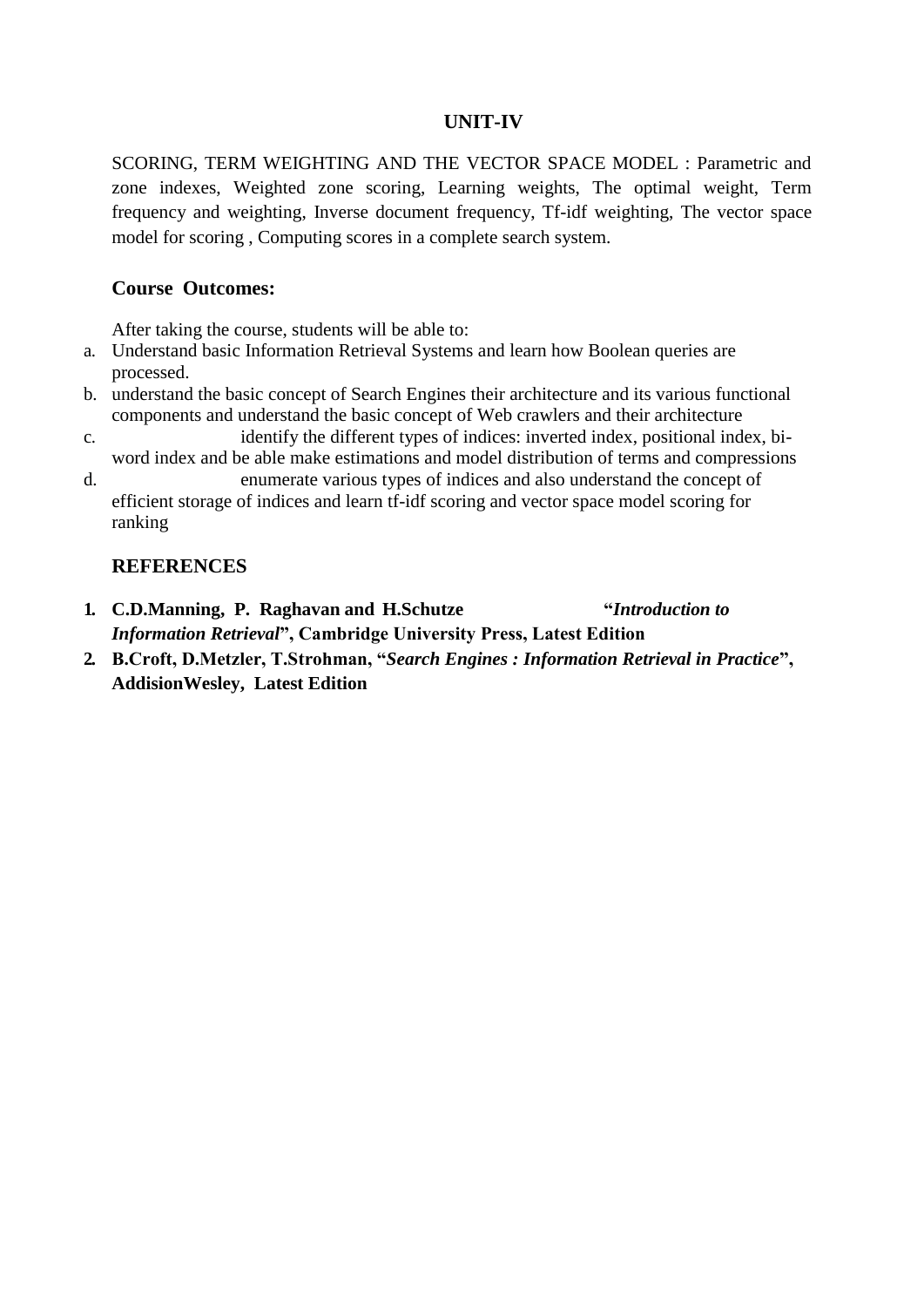# **PEC-IT-304G SOFT COMPUTING**

| <b>B.TECH SEMESTER VI</b> | <b>SESSIONAL:</b> |     |  |
|---------------------------|-------------------|-----|--|
| $L$ T P                   | THEORY EXAM:      | 75. |  |
| 3 00                      | TOTAI:            | 100 |  |

### **Course Objectives**

1. To introduce soft computing concepts and techniques and foster their abilities in designing appropriate technique for a given scenario.

- 2. To implement soft computing based solutions for real-world problems.
- 3. To give students knowledge of non-traditional technologies and fundamentals of artificial neural networks, fuzzy sets, fuzzy logic, genetic algorithms.
- 4. To provide students an hand-on experience on MATLAB to implement various strategies.

**Note**: Examiner will set nine questions in total. Question one will be compulsory. Question one will have 6 parts of 2.5 marks each from all units and remaining eight questions of 15 marks each to be set by taking two questions from each unit. The students have to attempt five questions in total, first being compulsory and selecting one from each unit.

Detailed contents:

# **UNIT-I**

### INTRODUCTION TO SOFT COMPUTING:

Evolution of Computing: Soft Computing Constituents, From Conventional AI to Computational Intelligence: Machine Learning Basics

#### **UNIT-II**

#### FUZZY LOGIC:

Fuzzy Sets, Operations on Fuzzy Sets, Fuzzy Relations, Membership Functions: Fuzzy Rules and Fuzzy Reasoning, Fuzzy Inference Systems, Fuzzy Expert Systems, Fuzzy Decision Making.

#### **UNIT-III**

#### NEURAL NETWORKS:

Machine Learning Using Neural Network, Adaptive Networks, Feed forward Networks, Supervised Learning Neural Networks, Radial Basis Function Networks : Reinforcement Learning, Unsupervised Learning Neural Networks, Adaptive Resonance architectures, Advances in Neural networks

#### **UNIT-IV**

#### GENETIC ALGORITHMS:

Introduction to Genetic Algorithms (GA), Applications of GA in Machine Learning : Machine Learning Approach to Knowledge Acquisition.

Matlab:

Study of neural network toolbox and fuzzy logic toolbox, Simple implementation of Artificial Neural Network and Fuzzy Logic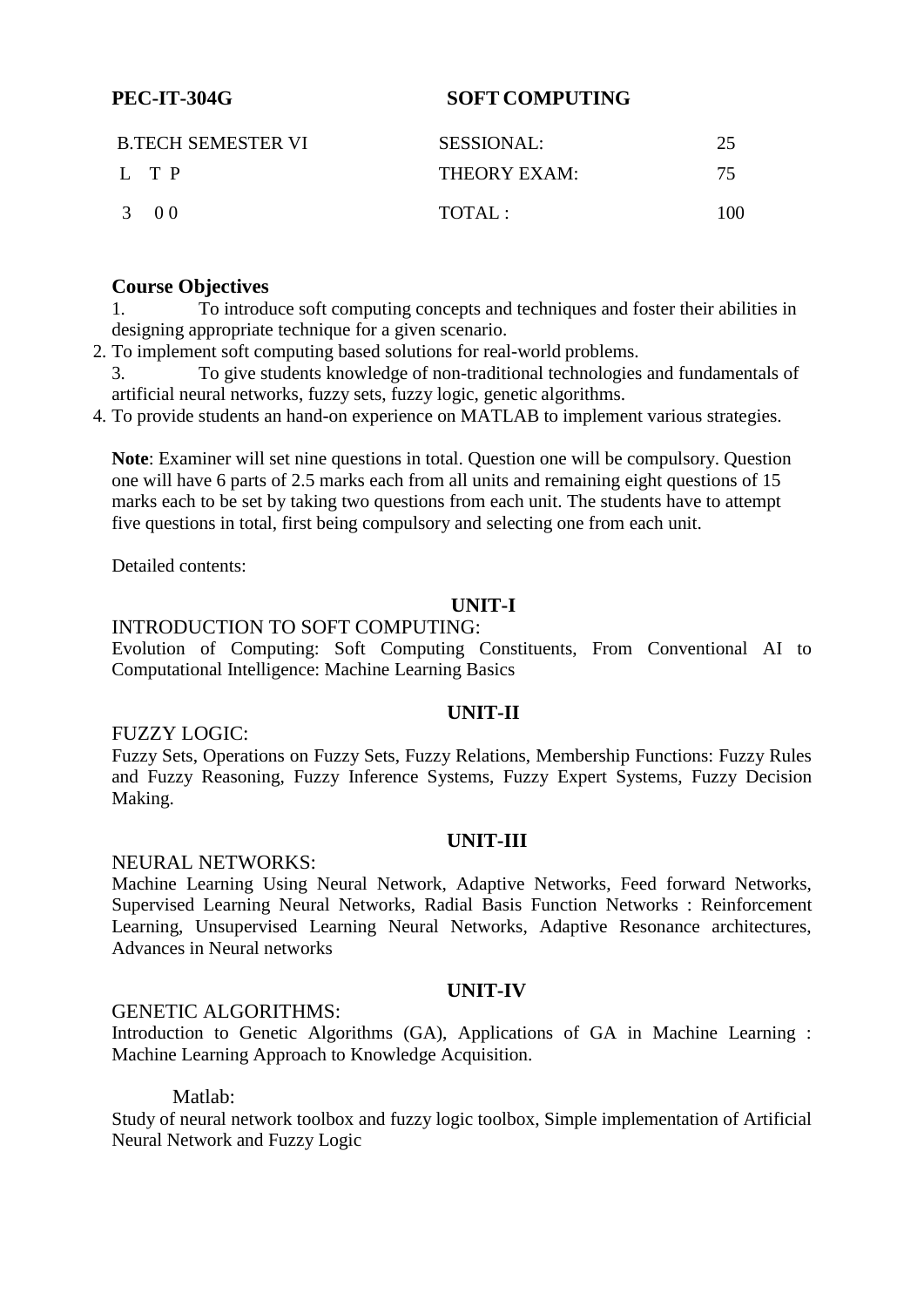# **Course Outcomes**

After completion of course, students would be able to:

- a. Identify and describe soft computing techniques and their roles in building intelligent Machines.
- b. Apply fuzzy logic and reasoning to handle uncertainty and solve various engineering problems.
- c. Apply genetic algorithms to combinatorial optimization problems.
- d. Evaluate and compare solutions by various soft computing approaches for a given problem.

# **REFERENCES:**

- **1. George J. Klir and Bo Yuan, "***Fuzzy Sets and Fuzzy Logic: Theory and Applications***", PHI**
- **2. Satish Kumar, "***Neural Networks: A classroom approach***" Tata McGraw Hill.**
- **3. Haykin S., "***Neural Networks-A Comprehensive Foundations***", PHI**
- **4. Anderson J.A., "***An Introduction to Neural Networks***", PHI**
- **5. M.Ganesh, "***Introduction to Fuzzy sets and Fuzzy Logic***" PHI.**
- **6. N P Padhy and S P Simon, "** *Soft Computing with MATLAB Programming***", Oxford University Press**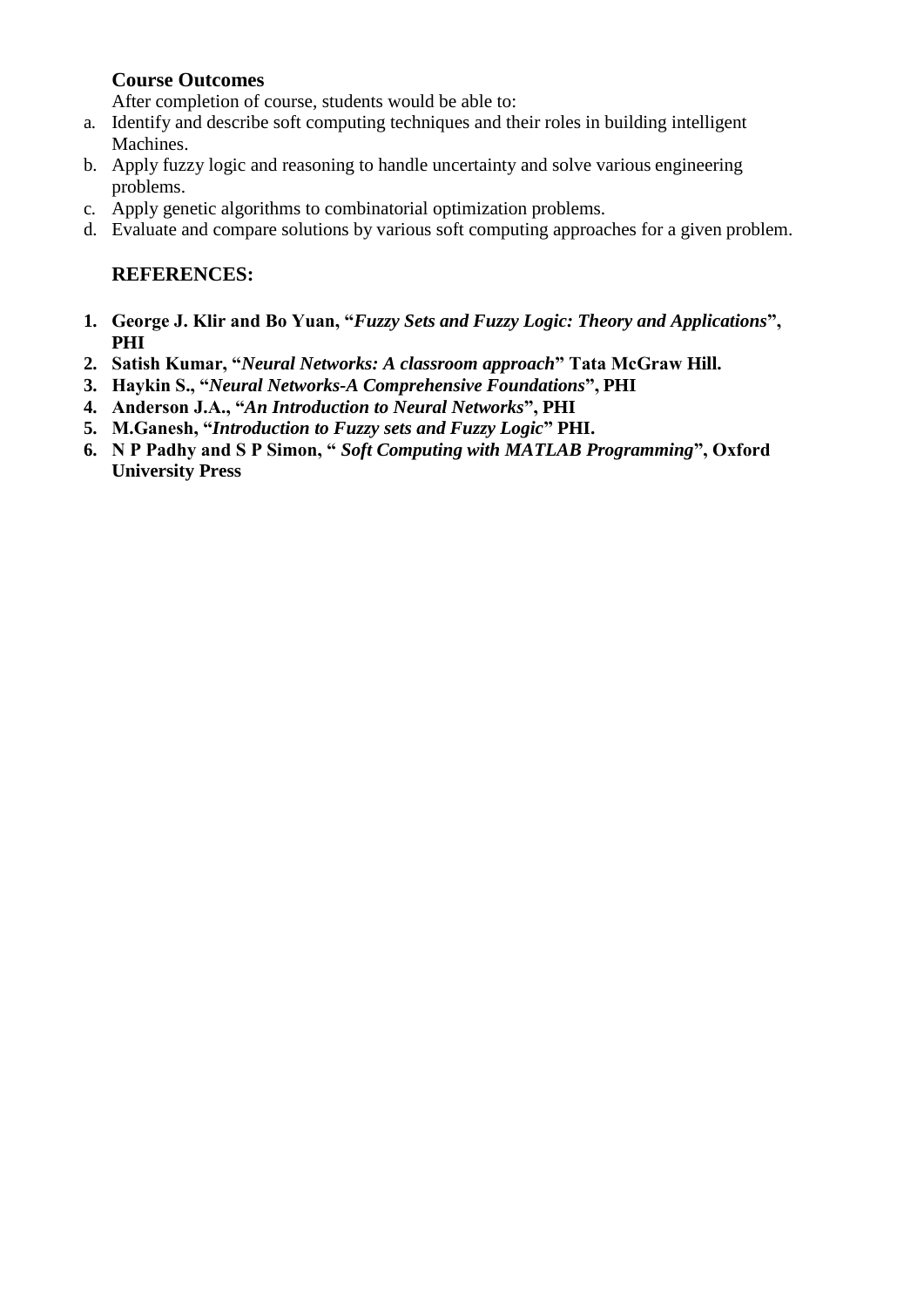#### **PEC-IT-304G INTERNET OF THINGS**

| <b>B.TECH SEMESTER VII</b> |  | <b>SESSIONAL:</b> |     |
|----------------------------|--|-------------------|-----|
| L TP                       |  | THEORY EXAM:      | 75. |
| 3 00                       |  | TOTAL:            | 100 |

Pre-requisites: Internet and web Technology, Computer Networks Course Objectives:

- 1. Student will be able to learn the basics of IOT.
- 2. Student will be able to analyse basic protocols of wireless and MAC.
- 3. Students will get familiar with web of things.
	- 4. Students will get basic knowledge of resource management.

**Note**: Examiner will set nine questions in total. Question one will be compulsory. Question one will have 6 parts of 2.5 marks each from all units and remaining eight questions of 15 marks each to be set by taking two questions from each unit. The students have to attempt five questions in total, first being compulsory and selecting one from each unit.

Detailed contents:

# **Unit-I**

# **INTRODUCTION TO IOT**

Introduction to IoT, Characteristics of IoT, Physical design of IoT, Logical design of IoT, Functional blocks of IoT, Communication models & APIs ,IoT & M2M Machine to Machine, Difference between IoT and M2M, Software define Network, Challenges in IoT(Design ,Development, Security).

# **Unit-II**

# **NETWORK AND COMMUNICATION ASPECTS**

Wireless medium access issues, MAC protocol survey, Survey routing protocols, Sensor deployment & Node discovery, Data aggregation & dissemination.

# **Unit-III**

# **WEB OF THINGS**

Web of Things vs Internet of things, two pillars of web, Architecture and standardization of IoT, Unified multitier-WoT architecture, WoT portals and Business intelligence, Cloud of things: Grid/SOA and cloud computing, Cloud middleware, cloud standards